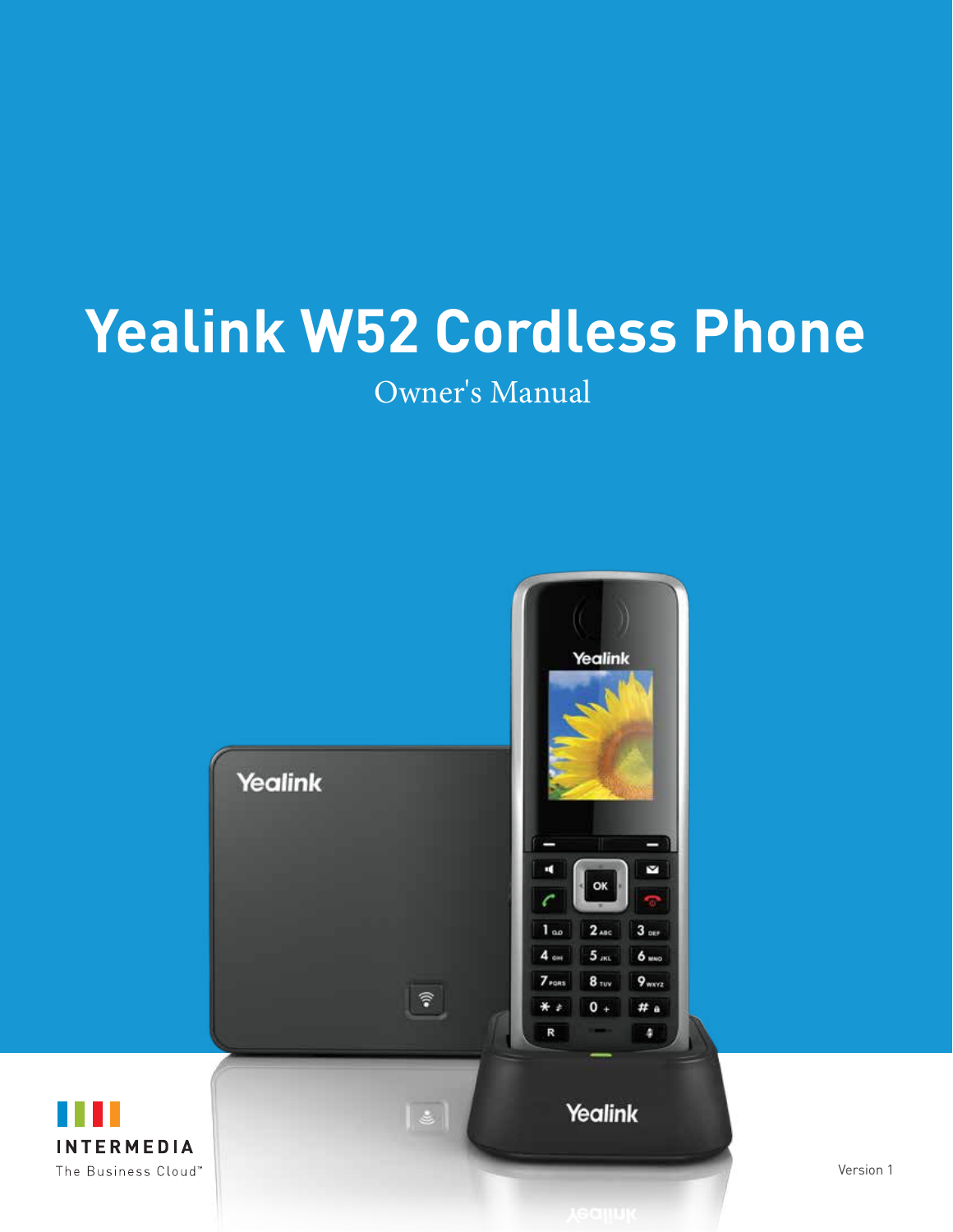### CE Mark Warning

This device is marked with the CE mark in compliance with EC Directives 1999/5/EC (R&TTE). This device complies with the following standards:

- 1. Safety: EN 60950-1:2006+A11:2009+A1:2010+A12:2011
- 2. SAR: EN62479:2010
- 3. EMC: ETSI EN 301 489-1 V1.9.2 (2011-09) & ETSI EN 301 489-6 V1.3.1 (2008-08)
- 4. Radio: ETSI EN 301 406 V2.1.1 (2009-07)

### Part 15 FCC Rules

This device is compliant with Part 15 of the FCC Rules. Operation is subject to the following two conditions:

- 1. This device may not cause harmful interference.
- 2. This device must accept any interference received, including interference that may cause undesired operation.

### Class B Digital Device or Peripheral

This equipment is tested and complies with the limits for a Class B digital device, pursuant to Part 15 of the FCC Rules. These limits are designed to provide reasonable protection against harmful interference in a residential installation. This equipment generates, uses, and can radiate radio frequency energy and, if not installed and used in accordance with the instructions, may cause harmful interference to radio communications. However, there is no guarantee that interference will not occur in a particular installation. Privacy of communications may not be ensured when using this telephone. If this equipment does cause harmful interference to radio or television reception, which can be determined by turning the equipment off and on, the user is encouraged to try to correct the interference by one or more of the following measures:

- 1. Reorient or relocate the receiving antenna.
- 2. Increase the separation between the equipment and receiver.
- 3. Connect the equipment into an outlet on a circuit different from that to which the receiver is connected.
- 4. Consult the dealer or an experience radio/TV technician for help.

**Note:** Changes or modifications not expressly approved by Yealink Network Technology Co., Ltd could void the user's authority to operate the equipment.

### ACTA Information

This equipment complies with Part 68 of the FCC rules and the requirements adopted by the ACTA. On the bottom of the base station is a label that contains, among other information, a product identifier in the format US: T2LXXXXXXX.

### Hearing Aid Compatibility (HAC)

This telephone system meets FCC standards for Hearing Aid Compatibility.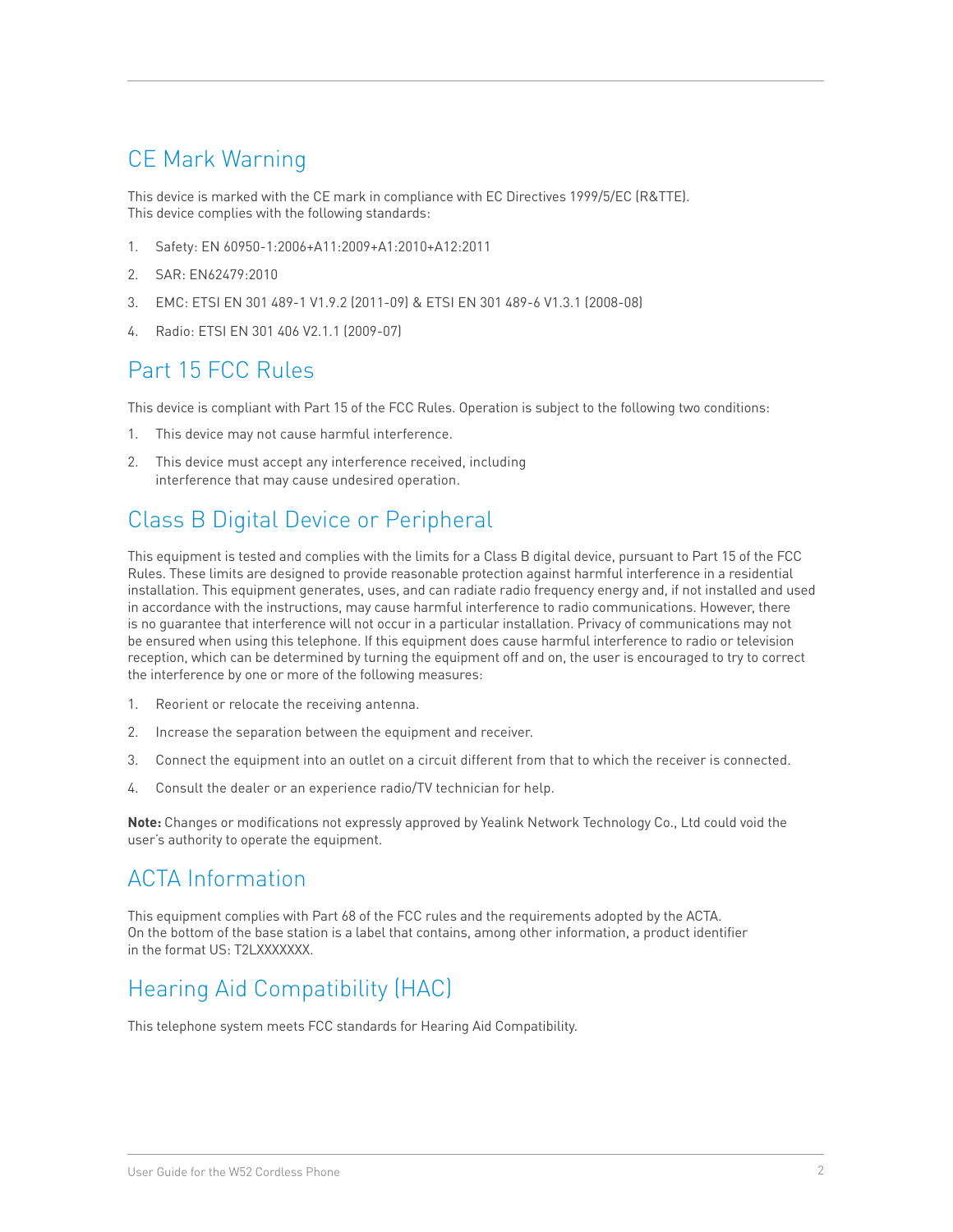### FCC RF Radiation Exposure Statement

- This equipment complies with FCC RF radiation exposure limits set forth for an uncontrolled environment.
- This equipment should be installed and operated with a minimum distance of 20 centimeters between the radiator and your body. This transmitter must not be co-located or operated in conjunction with any other antenna or transmitter.
- For body worn operation, this phone has been tested and meets the FCC RF exposure guidelines when used with the belt clip supplied with this product. Use of other accessories may not ensure compliance with FCC RF exposure guidelines.

### Information for DECT Product



This telephone is compliant with the DECT 6.0 standard which operates in the 1.92GHz to 1.93GHz frequency range. Installation of this equipment is subject to notification and coordination with UTAM. Any relocation of this equipment must be coordinated through and approved by UTAM. UTAM may be contacted at 1-800-429-8826.

### WEEE Warning



To avoid the potential effects on the environment and human health as a result of the presence of hazardous substances in electrical and electronic equipment, end users of electrical and electronic equipment should understand the meaning of the crossed-out wheeled bin symbol. Do not dispose of WEEE as unsorted municipal waste and have to collect such WEEE separately.

### About This Guide

Yealink W52 Cordless Phone is a full-featured mobile device, which can provide reliable and convenient wireless voice communications. In addition, it provides many widely accepted benefits of the DECT standard, including high security, scalability, and low power consumption to better meet your requirements.

This guide provides everything you need to quickly use your new phone. First, verify with your system administrator that the network is ready for phone configuration. Also be sure to read the Packaging Contents and Regulatory Notices sections in this guide before you set up and use your W52 Cordless Phone.

### In This Guide

Topics provided in this guide include:

- Chapter 1 Getting Started
- Chapter 2 Overview
- Chapter 3 Basic Operations
- Chapter 4 Phone Settings
- Chapter 5 Call Features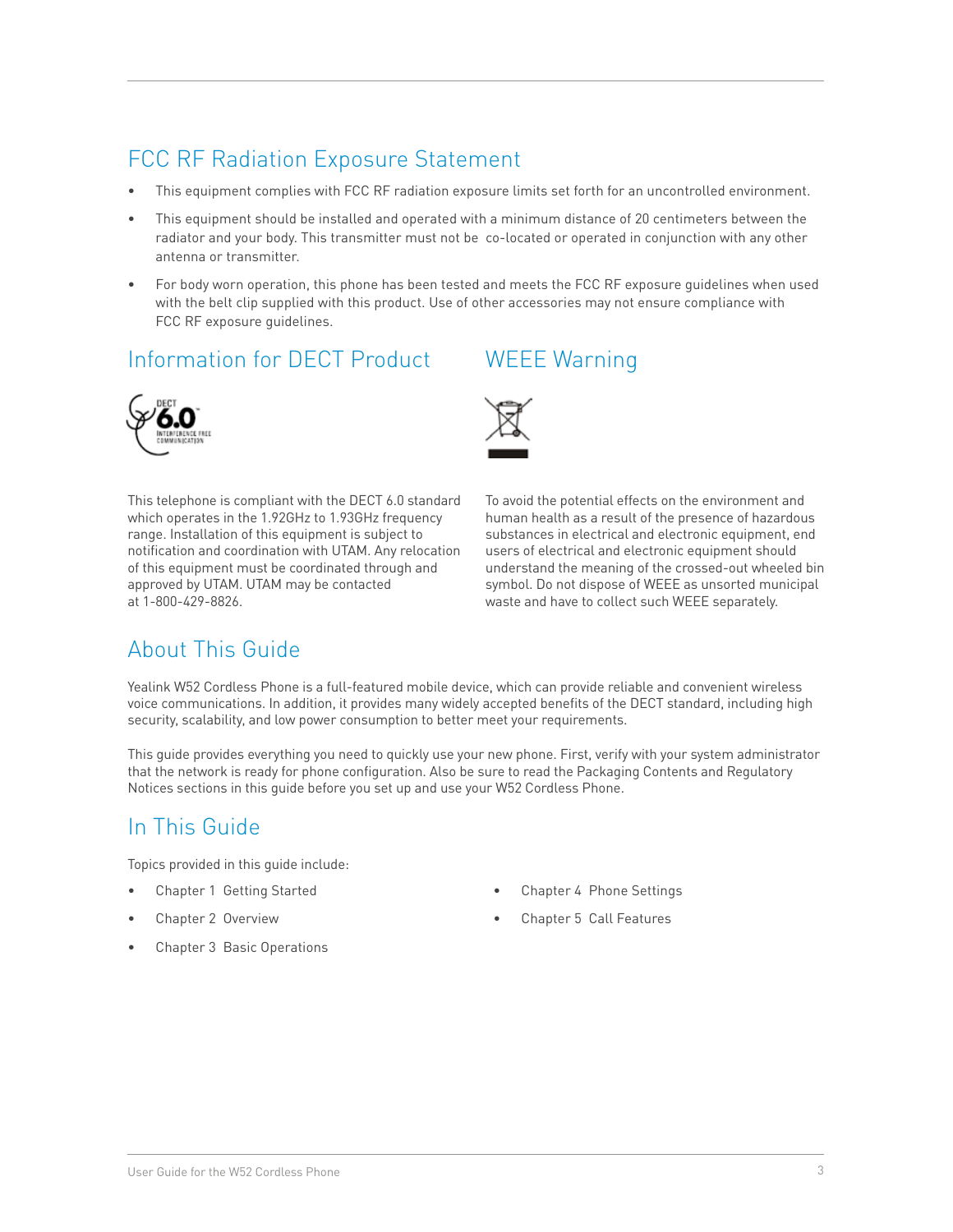### **TABLE OF CONTENTS**

| <b>Getting Started</b>                                      | 7  |
|-------------------------------------------------------------|----|
| Packaging Contents                                          | 7  |
| Connecting the W52 Cordless Phone Base Station              | 8  |
| Setting up the W52 Cordless Phone/W52 Cordless Base Handset | 9  |
| Setting up the Charger Cradle                               | 10 |
| Charging the Handset                                        | 10 |
| <b>Overview</b>                                             | 12 |
| <b>Base Station Description</b>                             | 12 |
| <b>Handset Description</b>                                  | 13 |
| Displaying Information on LCD Screen                        | 15 |
| Icon Instructions                                           | 16 |
| <b>Basic Operations</b>                                     | 17 |
| <b>Handset Registration</b>                                 | 17 |
| <b>Select Base Station</b>                                  | 18 |
| <b>Basic Network Settings</b>                               | 19 |
| <b>Checking System Status</b>                               | 20 |
| Turning Handset On/Off                                      | 20 |
| Adjusting Ringer Volume                                     | 21 |
| Locking/Unlocking Keypad                                    | 21 |
| Locating a Handset                                          | 22 |
| Switching Silent Mode On/Off                                | 22 |
| Menu Guidance                                               | 22 |
| Main Menu                                                   | 22 |
| Submenu                                                     | 23 |
| Returning to Idle Screen                                    | 23 |
| <b>Phone Settings</b>                                       | 24 |
| Language                                                    | 25 |
| <b>Ring Tones</b>                                           | 25 |
| <b>Advisory Tones</b>                                       | 25 |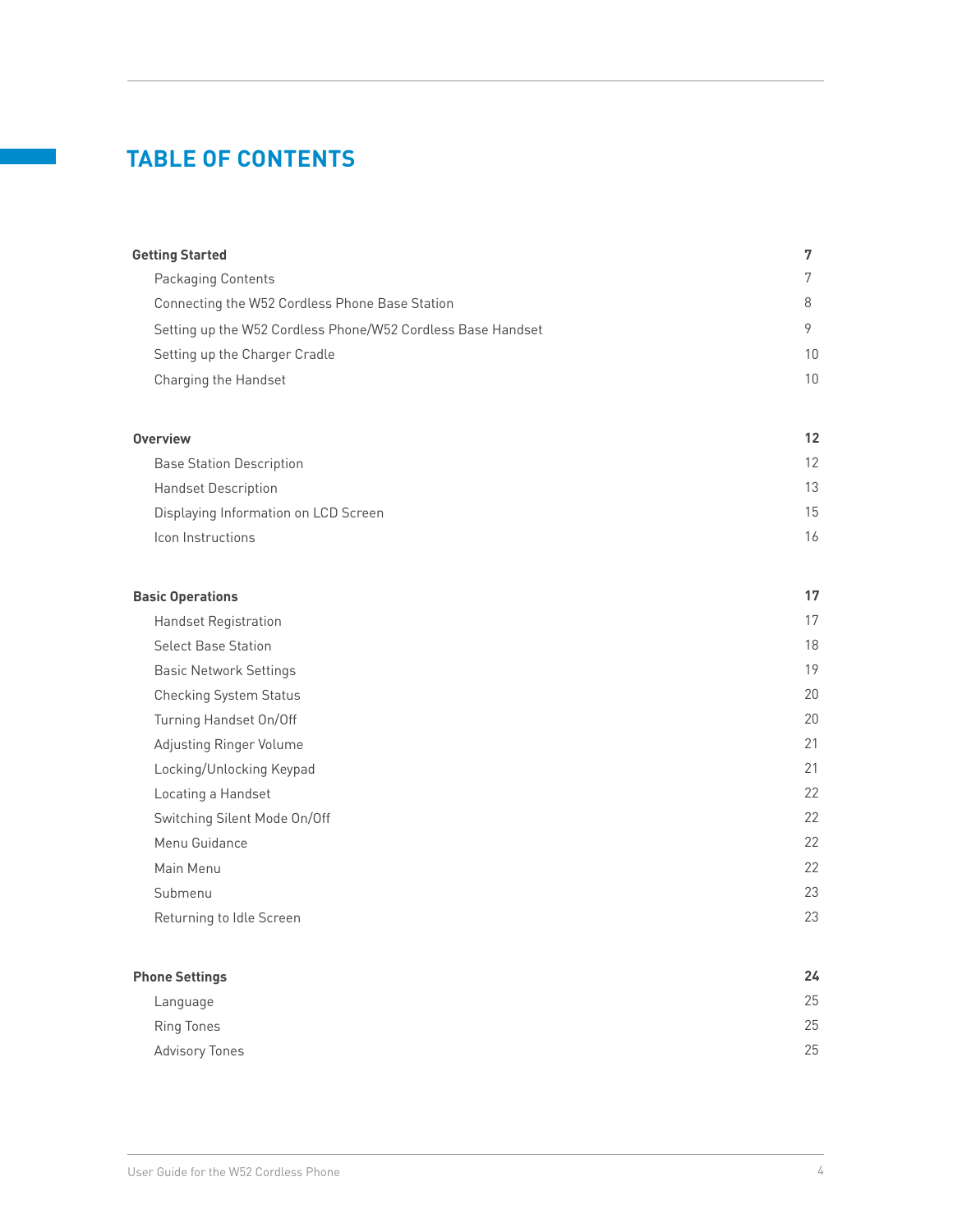| Backlight                           | 26 |
|-------------------------------------|----|
| Screen Saver                        | 26 |
| <b>Color Schemes</b>                | 26 |
| Keypad Light                        | 27 |
| Notification Light                  | 27 |
| Date and Time                       | 28 |
| Shortcuts                           | 29 |
| <b>Contact Management</b>           | 29 |
| <b>Local Directory</b>              | 30 |
| <b>Blacklist</b>                    | 33 |
| <b>Call History Management</b>      | 34 |
| <b>Speed Dial</b>                   | 35 |
| Assigning a Speed Dial Number       | 35 |
| Deleting a Speed Dial Number        | 36 |
| Placing a Call Using Speed Dial Key | 36 |
| Auto Answer                         | 36 |
| <b>Base Restart</b>                 | 37 |
| Eco Mode+                           | 37 |
| Eco Mode                            | 37 |
| Repeater Mode                       | 38 |
|                                     |    |
| <b>Call Features</b>                | 39 |
|                                     |    |

| <b>Placing Calls</b>          | 39 |
|-------------------------------|----|
| <b>Placing Internal Calls</b> | 40 |
| <b>Placing External Calls</b> | 40 |
| Off Hook Hot Line Dialing     | 41 |
| <b>Answering Calls</b>        | 41 |
| <b>Ending Calls</b>           | 42 |
| <b>Redialing Calls</b>        | 42 |
| Call Mute                     | 43 |
| Call Hold/Resume              | 43 |
| Call Waiting                  | 44 |
| Do Not Disturb (DND)          | 44 |
| Call Forward                  | 45 |
| Call Transfer                 | 45 |
| Conference Call               | 47 |
| Local Conference              | 47 |
|                               |    |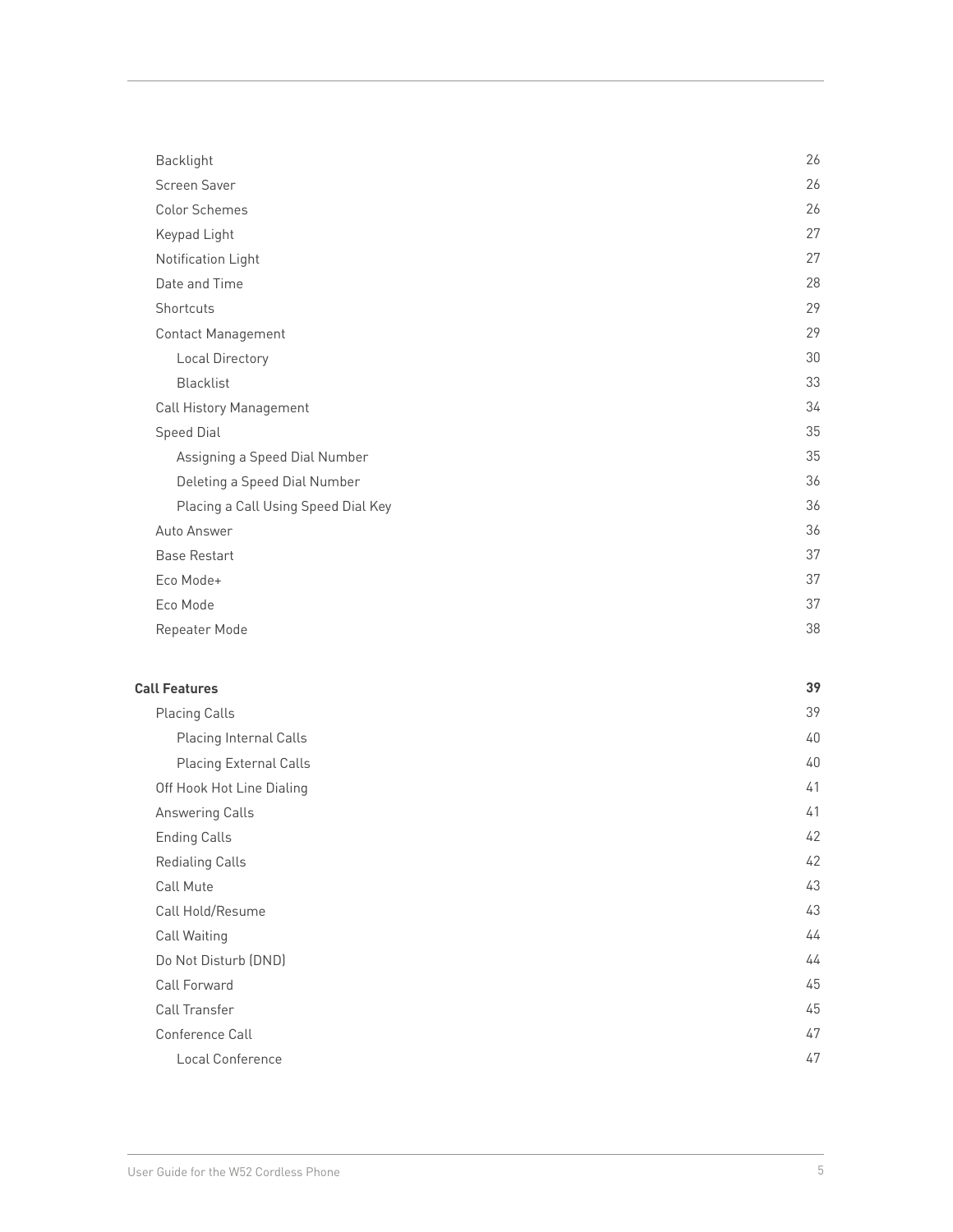| Anonymous Call Rejection<br>Voice Mail | 48<br>48 |
|----------------------------------------|----------|
| <b>Troubleshooting</b>                 | 50       |
| <b>Appendix</b>                        | 52       |
| Menu Structure                         | 52       |
| Appendix A - Time Zones                | 53       |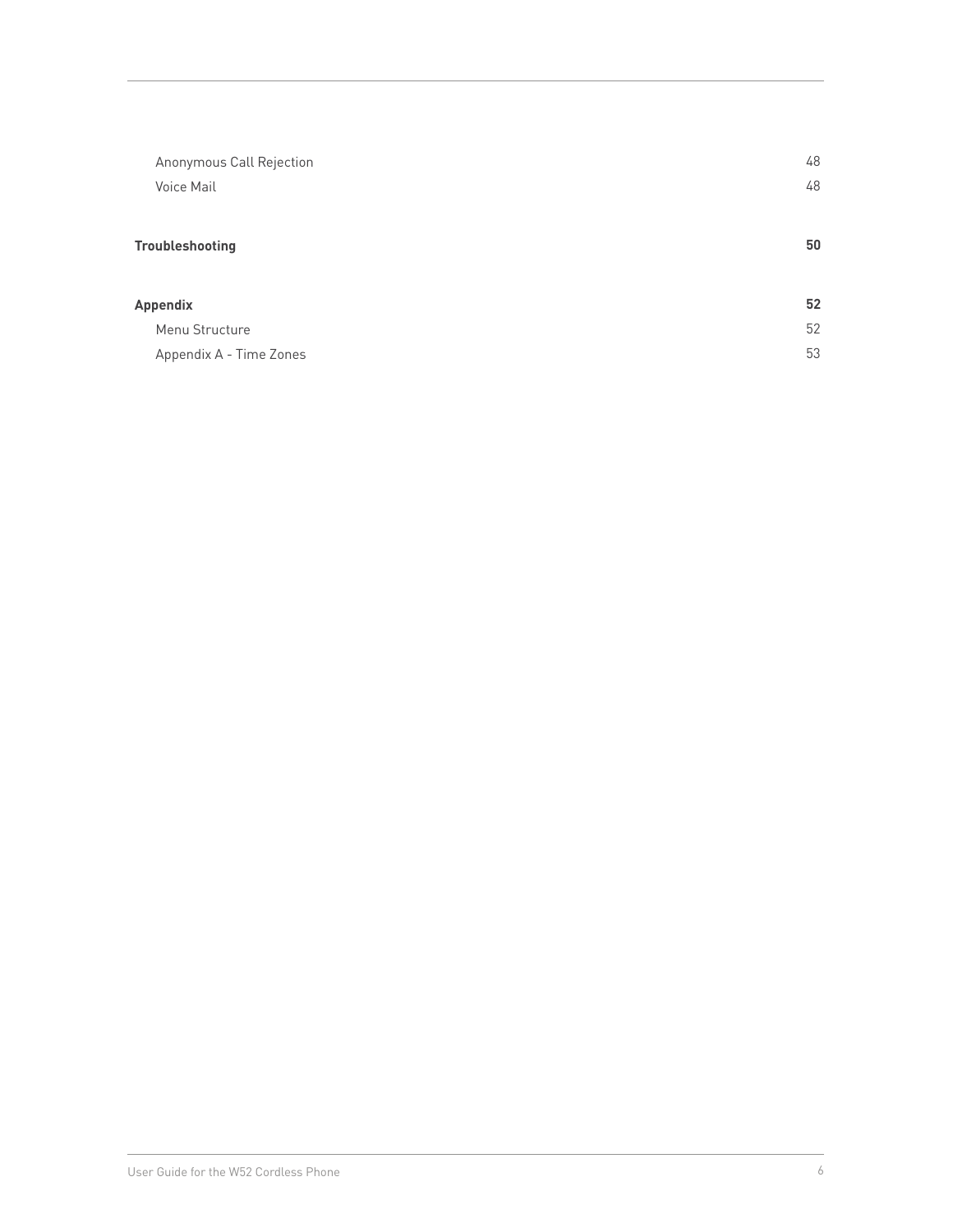### <span id="page-6-0"></span>**GETTING STARTED**

This chapter provides basic installation instructions and information for obtaining the best performance with the W52 Cordless Phone. Topics include:

- Packaging Contents
- Connecting the W52 Cordless Phone Base Station
- Setting up the W52 Cordless Phone/W52 Cordless Base Handset
- Setting up the Charger Cradle
- Charging the Handset

If you require additional information or assistance with your new phone, contact your system administrator.

### Packaging Contents

TThe following components are included in your W52 Cordless Phone/W52 Cordless Base packages:

#### **W52 CORDLESS PHONE PACKAGE**

- 1 Base Station
- 1 Handset
- 1 Charge Cradle
- 2 Power Adapters (one for the base station is optional)
- 2 Rechargeable Batteries
- 1 Ethernet Cable
- 1 Belt Clip

Yealink

• 1 Quick Start Guide





Base Station

W52 Cordless Phone/W52 Cordless Base Handset





Charger Cradle **Power Adapter** 

1 Power Adapter

**W52 CORDLESS BASE PACKAGE**

- 2 Rechargeable Batteries
- 

 $W52F$ 

1 Charge Cradle

• 1 Handset

1 Belt Clip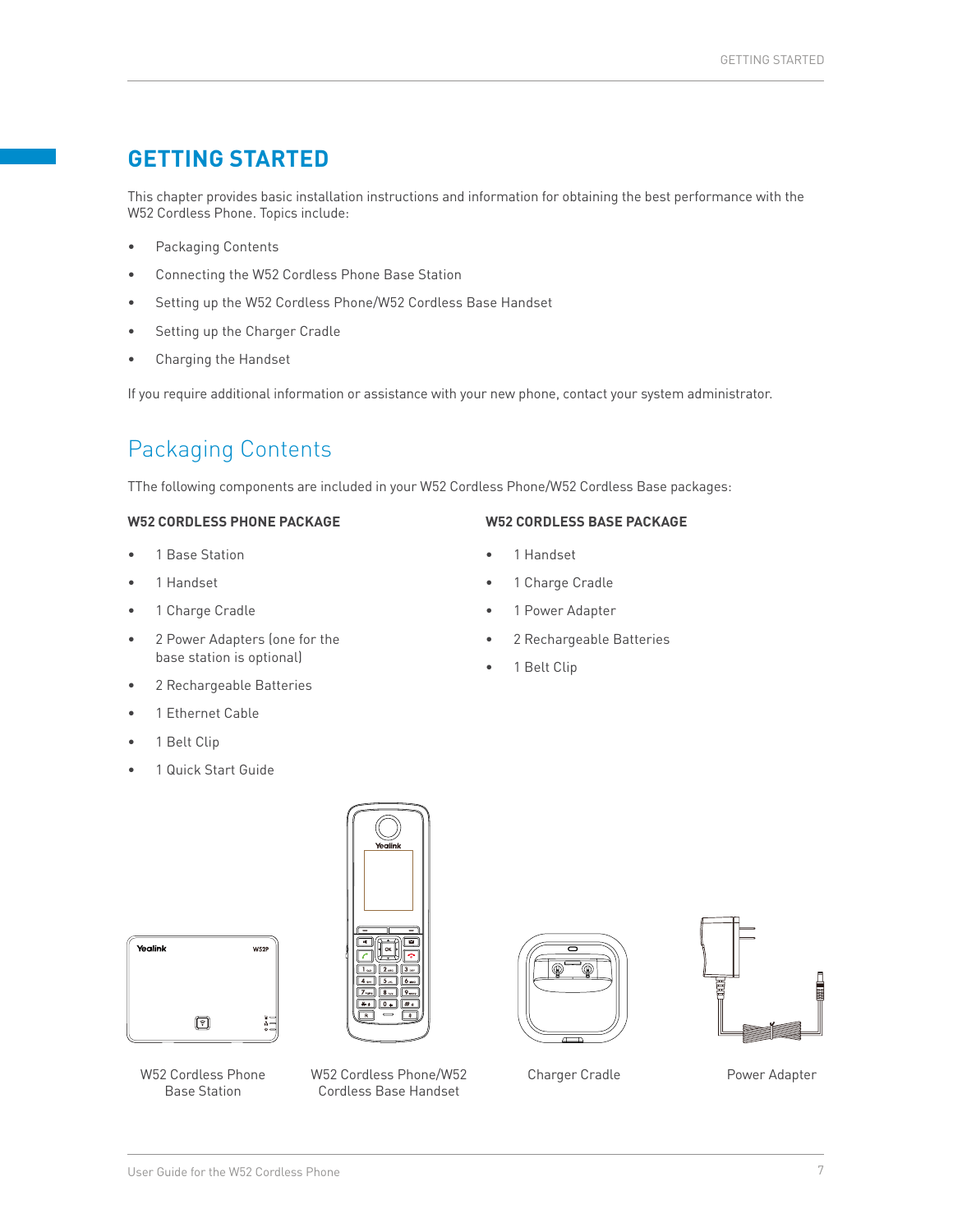<span id="page-7-0"></span>

Two Rechargeable Batteries **Ethernet Cable** Belt Clip Belt Clip Quick Start Guide

Check the package before installation. If you find anything missing, contact your system administrator.

### Connecting the W52 Cordless Phone Base Station

You have two options for power and network connection of the base station. Your system administrator will advise you which one to use.

- AC power (Optional)
- Power over Ethernet (PoE)

If you require additional information or assistance with your new phone, contact your system administrator.

### Packaging Contents

TThe following components are included in your W52 Cordless Phone/W52 Cordless Base packages:

#### **NOTE:**

Please pay attention to the radio coverage of the base station. It is up to 900 ft in unobstructed outdoor areas and up to 150 ft inside buildings.

Set up the base station and the charger cradle at a central location on a flat, non-slip surface in your house or apartment.

#### AC Power (Optional)

#### **To connect the AC power:**

- 1. Connect the DC plug on the power adapter to the DC5V port on the base station and connect the other end of the power adapter into an electrical power outlet.
- 2. Connect the supplied Ethernet cable between the Internet port on the base station and the Internet port in your network or the switch/hub device port.

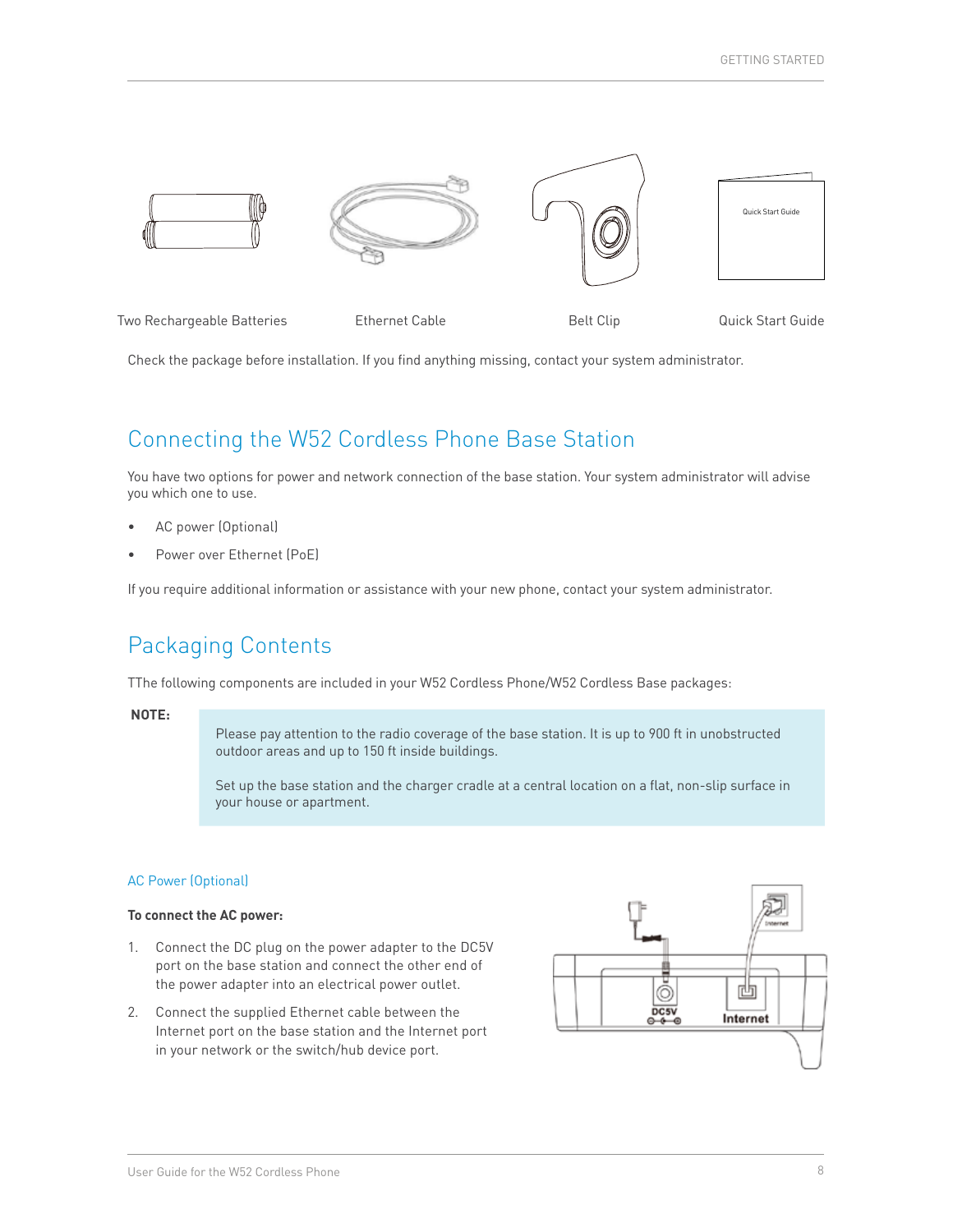#### <span id="page-8-0"></span>Power over Ethernet

Using a regular Ethernet cable, the base station can be powered from a PoE-compliant (IEEE 802.3af) switch or hub.

#### **To connect the PoE:**

1. Connect the Ethernet cable between the Internet port on the base station and an available port on the in-line power switch/hub.



#### **NOTE:**

If in-line power is provided, you don't need to connect the AC adapter. Make sure the switch/hub is PoE compliant.

**IMPORTANT!** Do not remove the power and network to the base station while it is updating firmware and configurations.

### Setting up the W52 Cordless Phone/W52 Cordless Base Handset

To insert batteries into the handset:

- 1. Open the battery cover.
- 2. Insert the batteries in the correct polarity.
- 3. Close the battery cover.



#### **NOTE:**

If in-line power is provided, you don't need to connect the AC adapter. Make sure the switch/hub is PoE compliant.

**IMPORTANT!** Do not remove the power and network to the base station while it is updating firmware and configurations.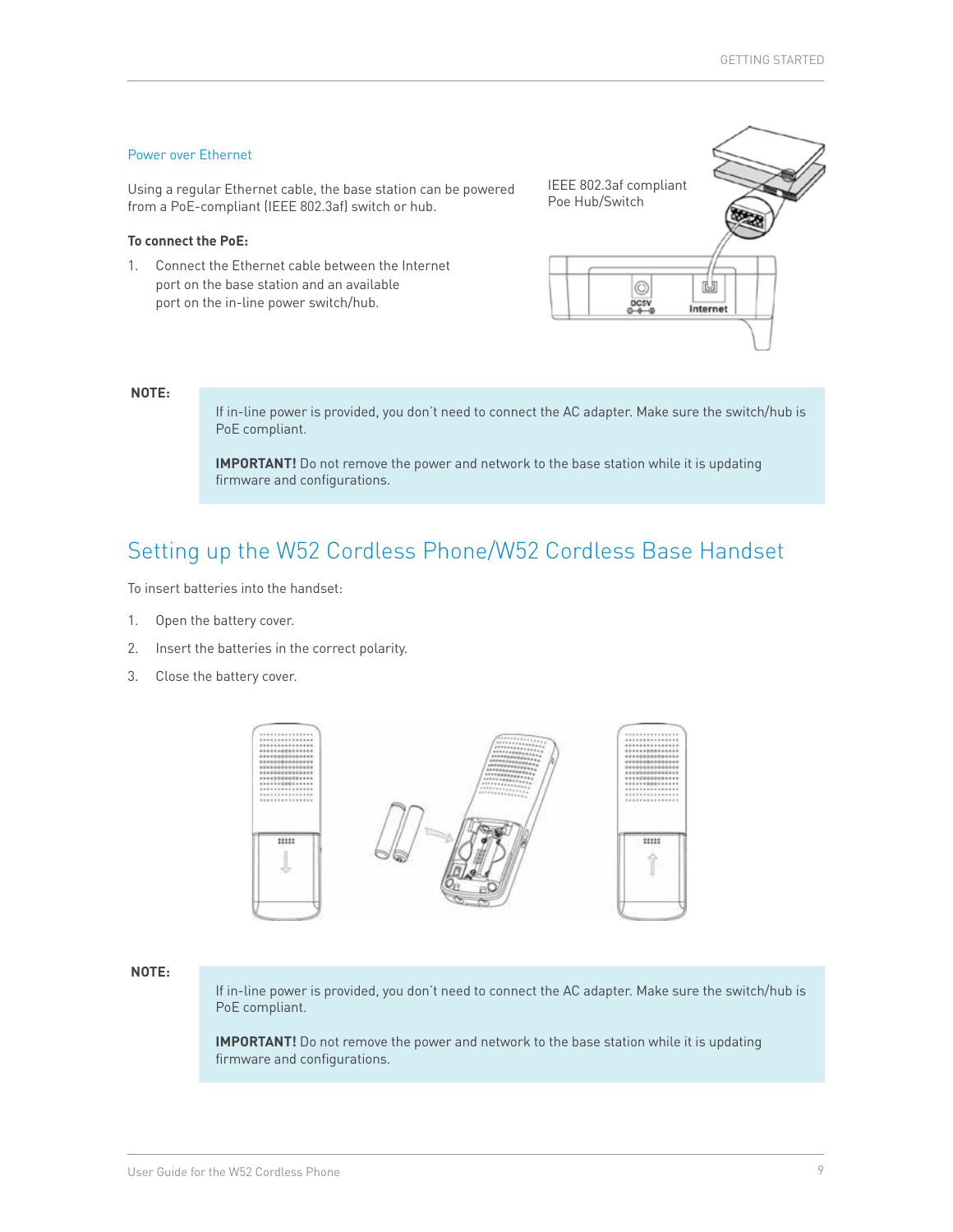#### <span id="page-9-0"></span>Battery Information

**Technology:** Nickel Metal Hydride (NiMH)

**Size:** AAA

**Voltage:** 1.2V

**Capacity:** 800mAh

We strongly recommend you use the batteries complying with the above parameters. Because the compliant ones can guarantee the specified operating time, full functionality and long service life. The operating time of your handset depends on the capacity and age of the batteries and the way they are used.

We recommend you use only the batteries that came with the handset or replacement batteries approved by Yealink technology:

- 1. Sanyo NiMH 800
- 2. GP 850 mAh
- 3. Yuasa Technologies AAA 800

#### Battery Capacity

The capacity of the batteries depends on the use of backlight and talk time.

**Charging time:** approximately 6 hours (fully discharged to full capacity).

**Standby time:** up to 100 hours when the backlight is disabled.

**Talk time:** up to 10 hours active talk time (with full charged batteries).

### Setting up the Charger Cradle

- 1. Connect the DC plug on the power adapter to the DC5V port on the charger cradle.
- 2. Connect the other end of the power adapter into an electrical power outlet.

### Charging the Handset

To charge the handset:

1. After setting up the handset and charger cradle, place the handset in the charger cradle.

The original handset included in the W52 Cordless Phone package is pre-registered to the base station. After charging, the handset is ready for use.



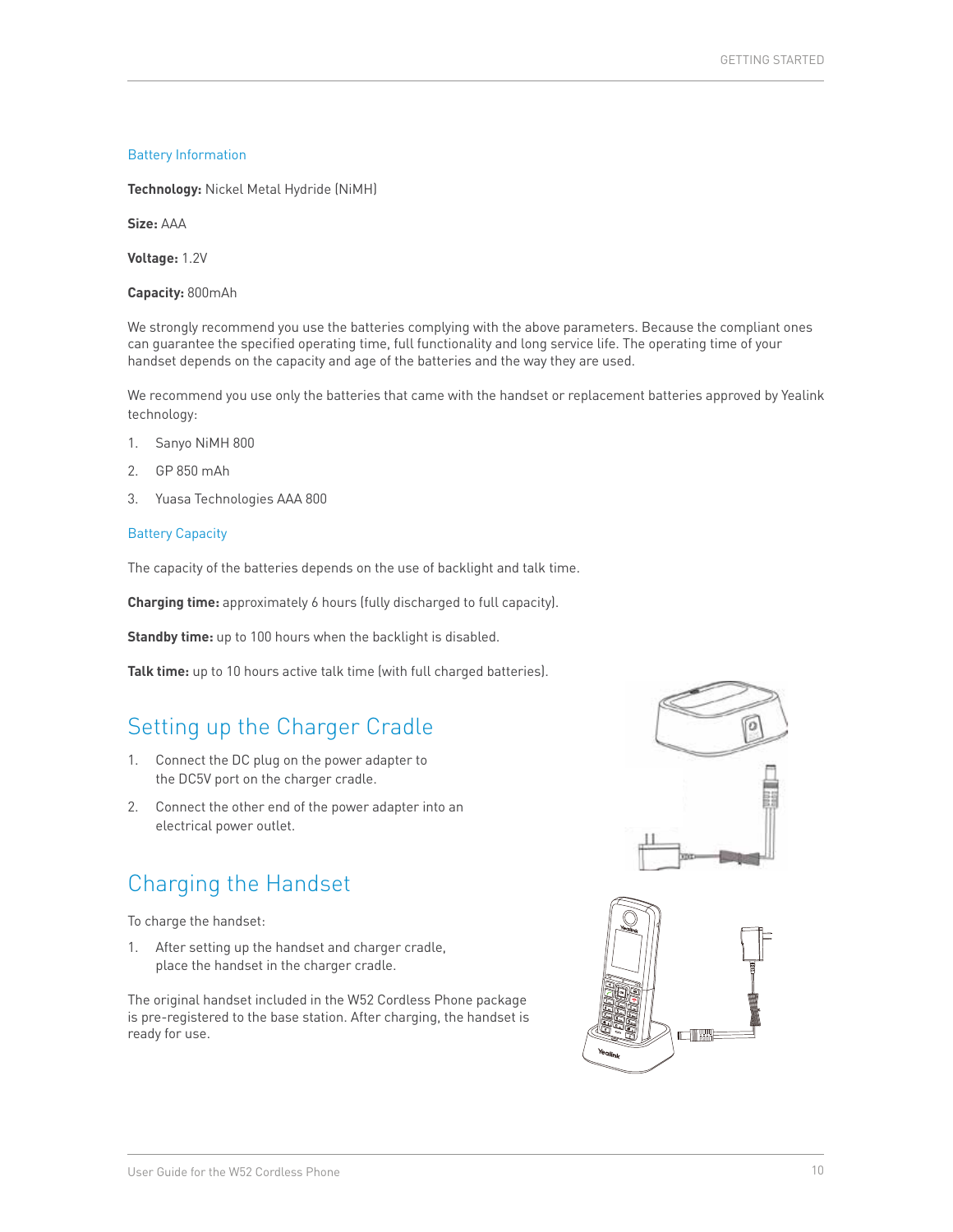### Battery Charging Status

The handset batteries take 6 hours to fully charge. Charging status of batteries is displayed on the top right-hand corner of the LCD screen:

| Icon | <b>Charging Status</b> |
|------|------------------------|
| шŋ   | <b>Fully Charged</b>   |
| W.   | 75% Charged            |
| 83   | 50% Charged            |
| 13.  | 25% Charged            |
| 13.  | 0% Charged             |
|      | Almost Flat            |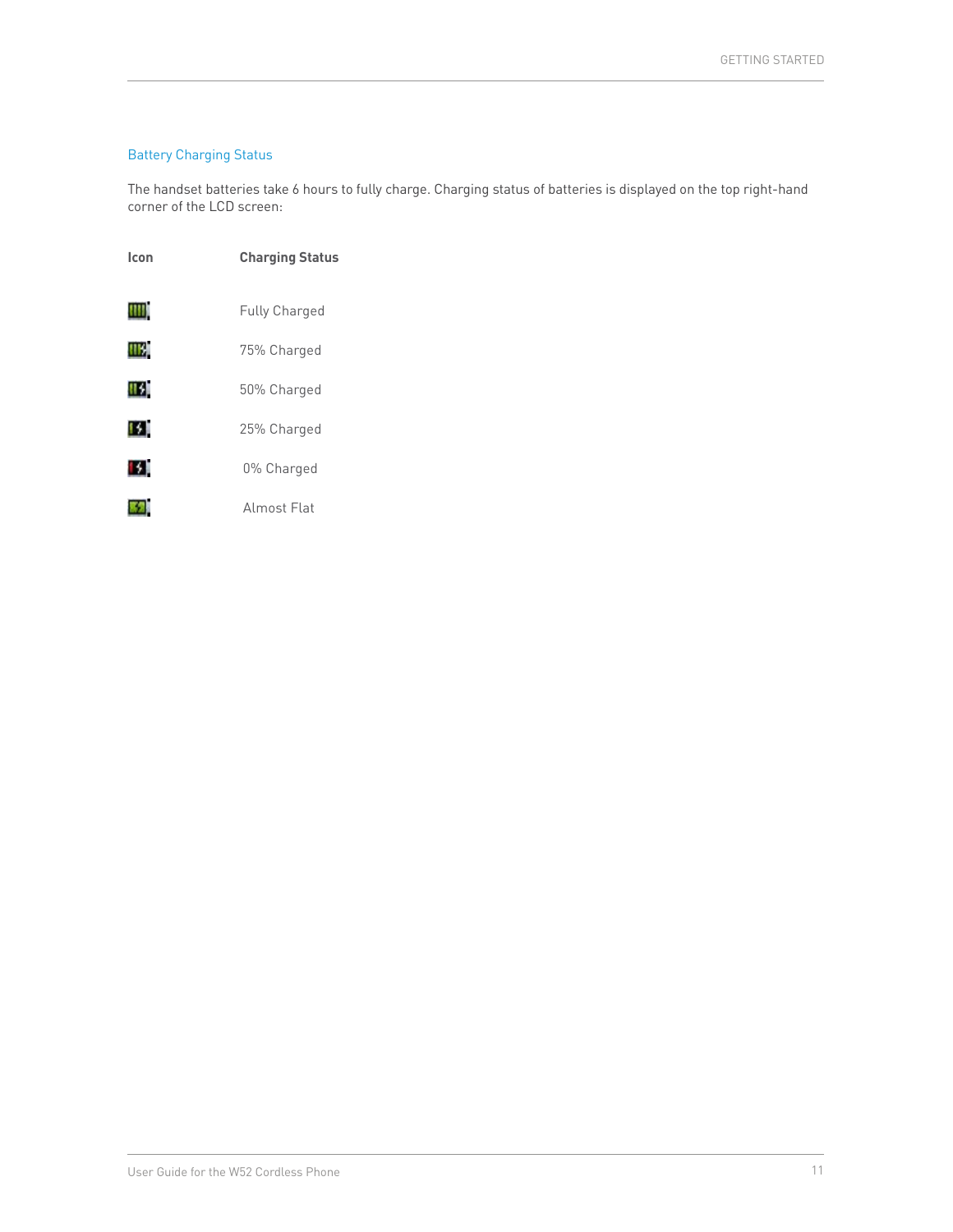### <span id="page-11-0"></span>**OVERVIEW**

This chapter provides the overview of the W52 Cordless Phone. Topics include:

- Base Station Description
- Handset Description
- Displaying Information on LCD Screen
- Icon Instructions

If you require additional information or assistance with your new phone, contact your system administrator.

### Base Station Description

After the base station starts up successfully and the handset is registered to the base station, all LEDs on the base station illuminate green in sequence.



Hardware component instructions of the W52 Cordless Phone base station are:

|    | <b>Item</b>                 | <b>Description</b>                                                                                                                                                                                                                                                                    |
|----|-----------------------------|---------------------------------------------------------------------------------------------------------------------------------------------------------------------------------------------------------------------------------------------------------------------------------------|
|    | Paging Key                  | Locates a misplaced handset.<br>Toggles the registration mode.<br>Resets the base station to factory settings.                                                                                                                                                                        |
|    | <b>Registration LED</b>     | Indicates the mode of the base station:<br>Fast flashes green when the base station is in the paging mode.<br>Slow flashes green when the base station is in the registration mode.<br>Illuminates solid green when there is at least one handset registered to the<br>base station.  |
| 3. | Network Status LED          | Indicates the network status:<br>Slow flashes green when the network is unavailable.<br>Illuminates solid green when the network is available.                                                                                                                                        |
| 4. | Infrastructure and software | Indicates the power status of the base station:<br>Slow flashes green when the base station is during the firmware upgrading<br>process.<br>Slow flashes green when the base station is during the resetting process.<br>Illuminates solid green when the base station is powered on. |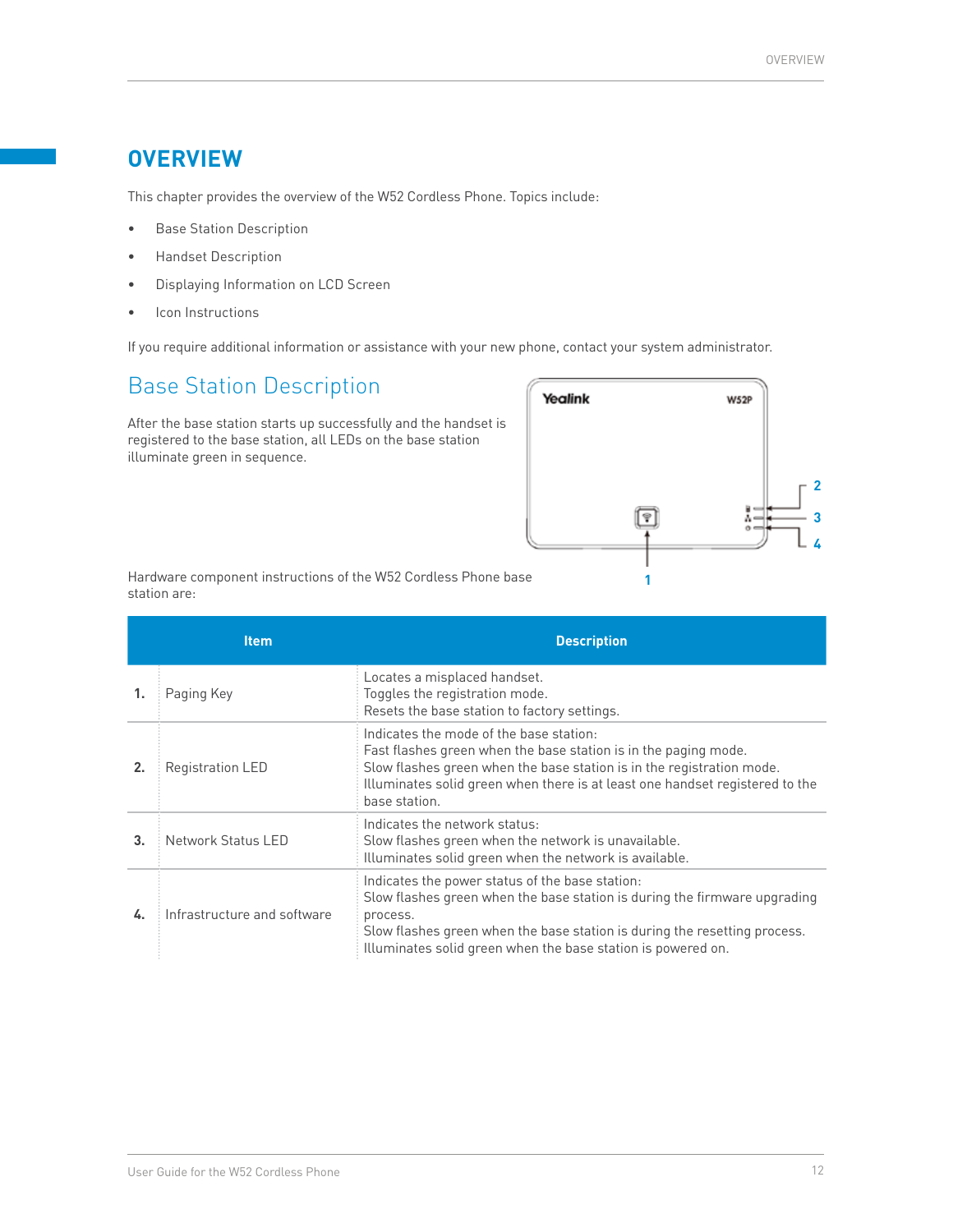## <span id="page-12-0"></span>Handset Description

The main hardware components of the W52 Cordless Phone/W52 Cordless Base handset are the LCD screen and the keypad.

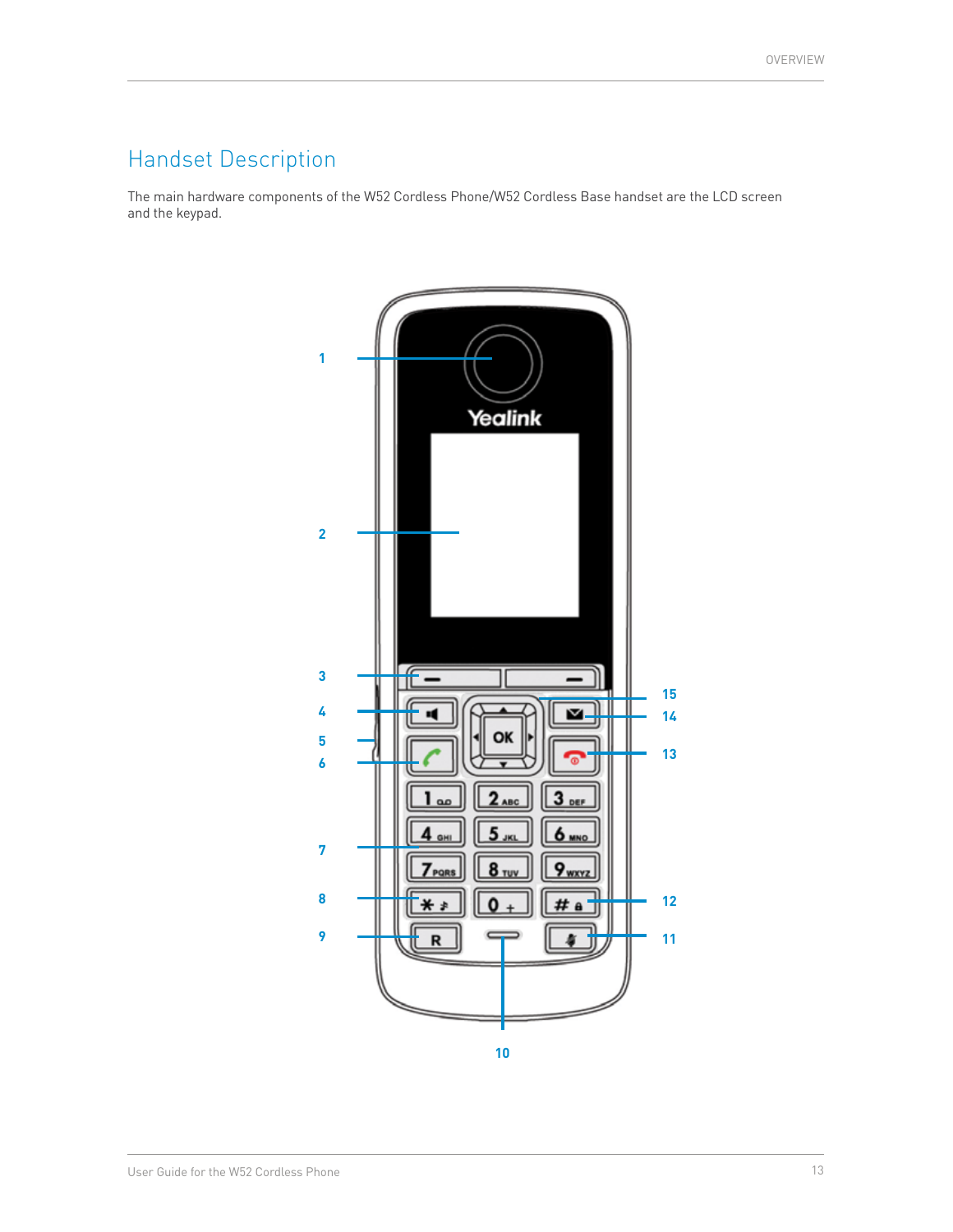|     | Item                     | <b>Description</b>                                                                                                                                                                                       |
|-----|--------------------------|----------------------------------------------------------------------------------------------------------------------------------------------------------------------------------------------------------|
| 1.  | Earpiece                 | Outputs audio during the earpiece call.                                                                                                                                                                  |
| 2.  | <b>LCD</b> Screen        | Shows call information, handset status icons, prompt messages<br>and so on.                                                                                                                              |
| 3.  | Soft Keys                | Label automatically to identity their context-sensitive features.                                                                                                                                        |
| 4.  | <b>ISpeakerphone Key</b> | Switches between the earpiece and speakerphone modes.<br>Answers an incoming call.                                                                                                                       |
| 5.  | <b>Headset Connector</b> | Connects a headset.                                                                                                                                                                                      |
| 6.  | Off-hook Key             | Answers an incoming call.<br>Enters the redial call list.<br>Places a call.                                                                                                                              |
| 7.  | Keypad                   | Provides digits, letters and special characters in context-sensitive<br>applications.                                                                                                                    |
| 8.  | Star Key                 | Enters the star symbol.<br>Long press switches silent mode on and off.                                                                                                                                   |
| 9.  | Redirect Key             | Transfers a call to another party.                                                                                                                                                                       |
| 10. | Microphone               | Picks up audio during earpiece and hands-free calls.                                                                                                                                                     |
| 11. | Mute Key                 | Toggles Mute feature on or off.                                                                                                                                                                          |
| 12. | Pound Key                | Enters the pound symbol.<br>Long press locks or unlocks the handset keypad. Switches the<br>input method.                                                                                                |
| 13. | On-hook Key/Power key    | Long presses in the menu screen to return to the idle screen.<br>Long presses to turn the handset on or off when the<br>handset is idle.<br>Cancels actions or ends a call.<br>Rejects an incoming call. |
| 14. | Message Key              | Indicates a new receiving voice mail or a missed call.<br>Accesses the voice mail or the missed call list.                                                                                               |
|     |                          | Move the cursor.<br>Act as shortcuts.<br>Scroll through the displaying information.                                                                                                                      |
| 15. |                          | Move the cursor.<br>Act as shortcuts.<br>Adjust the ringer volume.<br>Switch the values.                                                                                                                 |
|     | ОК                       | Confirms actions or enters the main menu.                                                                                                                                                                |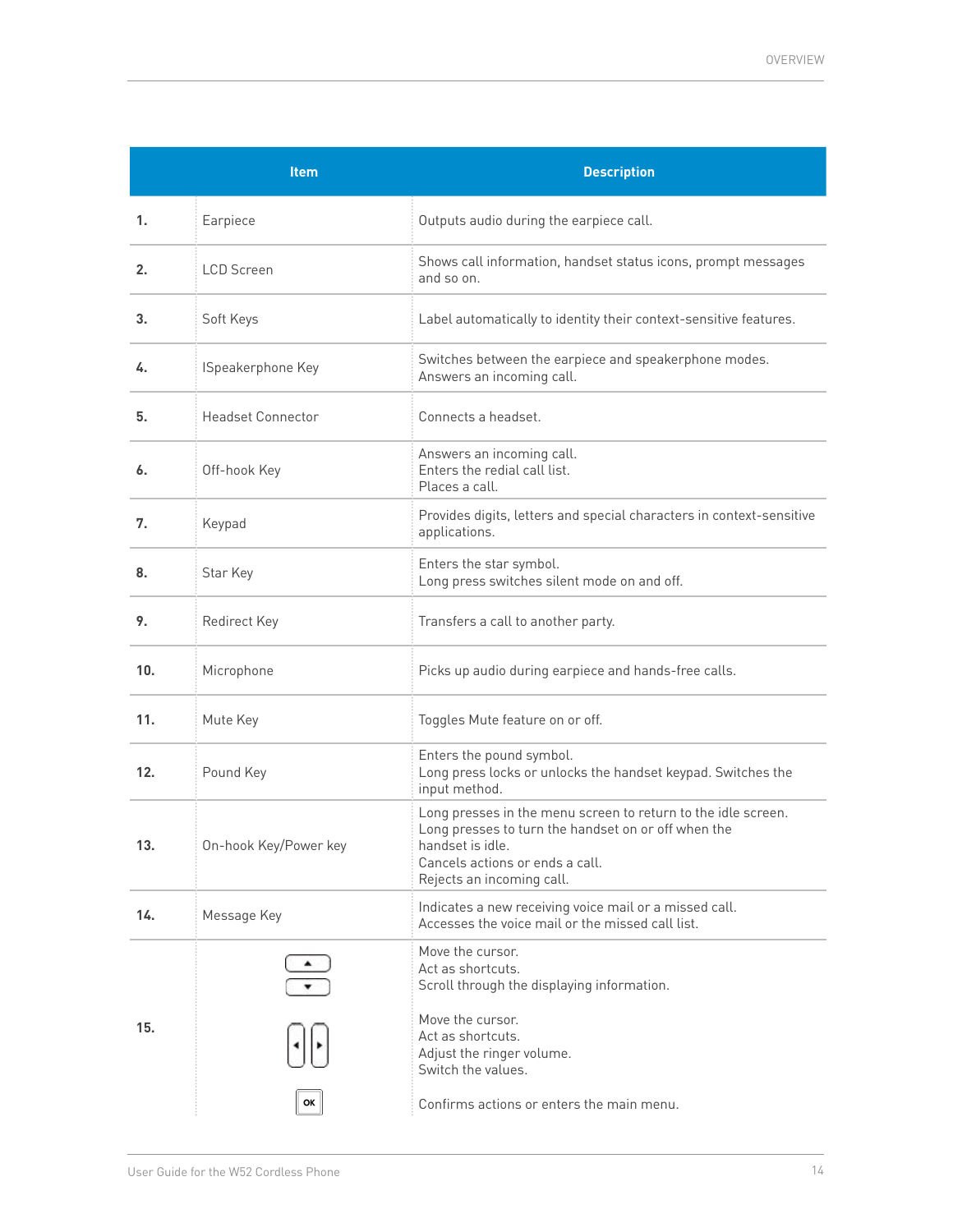### <span id="page-14-0"></span>Displaying Information on LCD Screen

The idle screen may be shown as below:



The LCD screen is divided into three parts: status line, text line and soft key line.

The information shown in the status line:

- On hook (idle) displays the signal strength indicator, internal handset number and battery status.
- Off hook displays line ID.

#### **The information shown in the text line:**

- On hook (idle) displays handset name, time and date, caller information when receiving an incoming call and prompt messages.
- Off hook  $-$  displays the dialed digits.

#### **The information shown in the soft key line:**

- On hook (idle) displays History and Line.
- Off hook  $-$  displays various terms according to the context of the specific feature.

#### Signal Strength

The strength of reception signal between the base station and handset may display as:



#### Battery Status

The battery status displays on the top right-hand corner of the LCD screen:



**NOTE:**

When the capacity of batteries is low, and the handset is not charged timely, the handset will play a warning tone and display a prompt box every hour.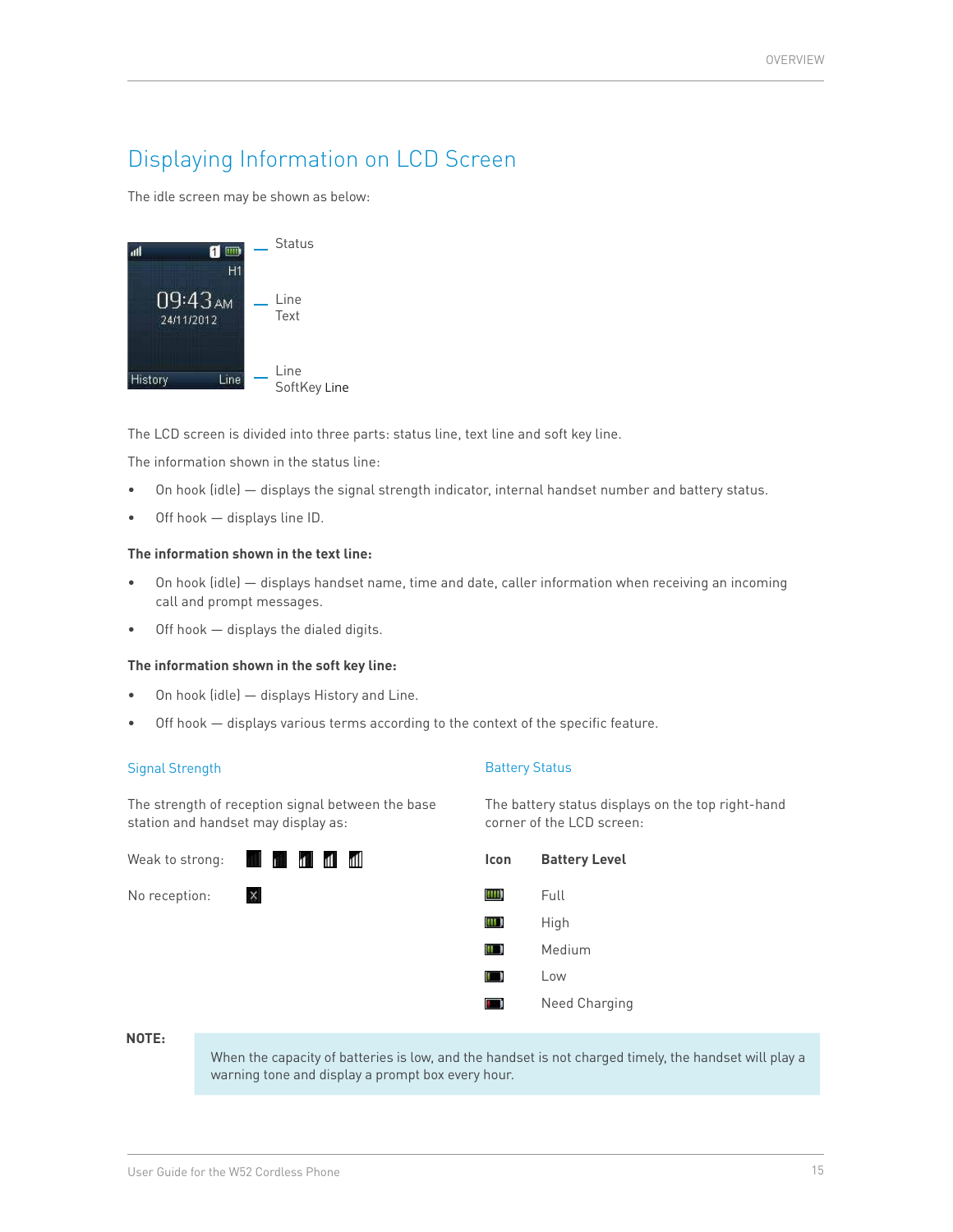### <span id="page-15-0"></span>Icon Instructions

Icons appearing on the LCD screen are described in the following table:

| Icon       | <b>Description</b>       |
|------------|--------------------------|
| a s        | Anonymous Call           |
| ZС.        | Anonymous Call Rejection |
|            | <b>Missed Call</b>       |
| <b>RAP</b> | Voice Mail               |
| A          | Keypad Lock              |
| N.         | Silent Mode              |
| ÷          | Do Not Disturb           |
| Q,         | Call Forward             |
| ⊕          | Call Hold                |
|            | Call Mute                |
| d.         | Unassigned Outgoing Line |
| Ñ          | Unusable Line            |
| (10)       | Loudspeaker On           |
| $\Omega$   | Headset Mode On          |
|            | Normal Call              |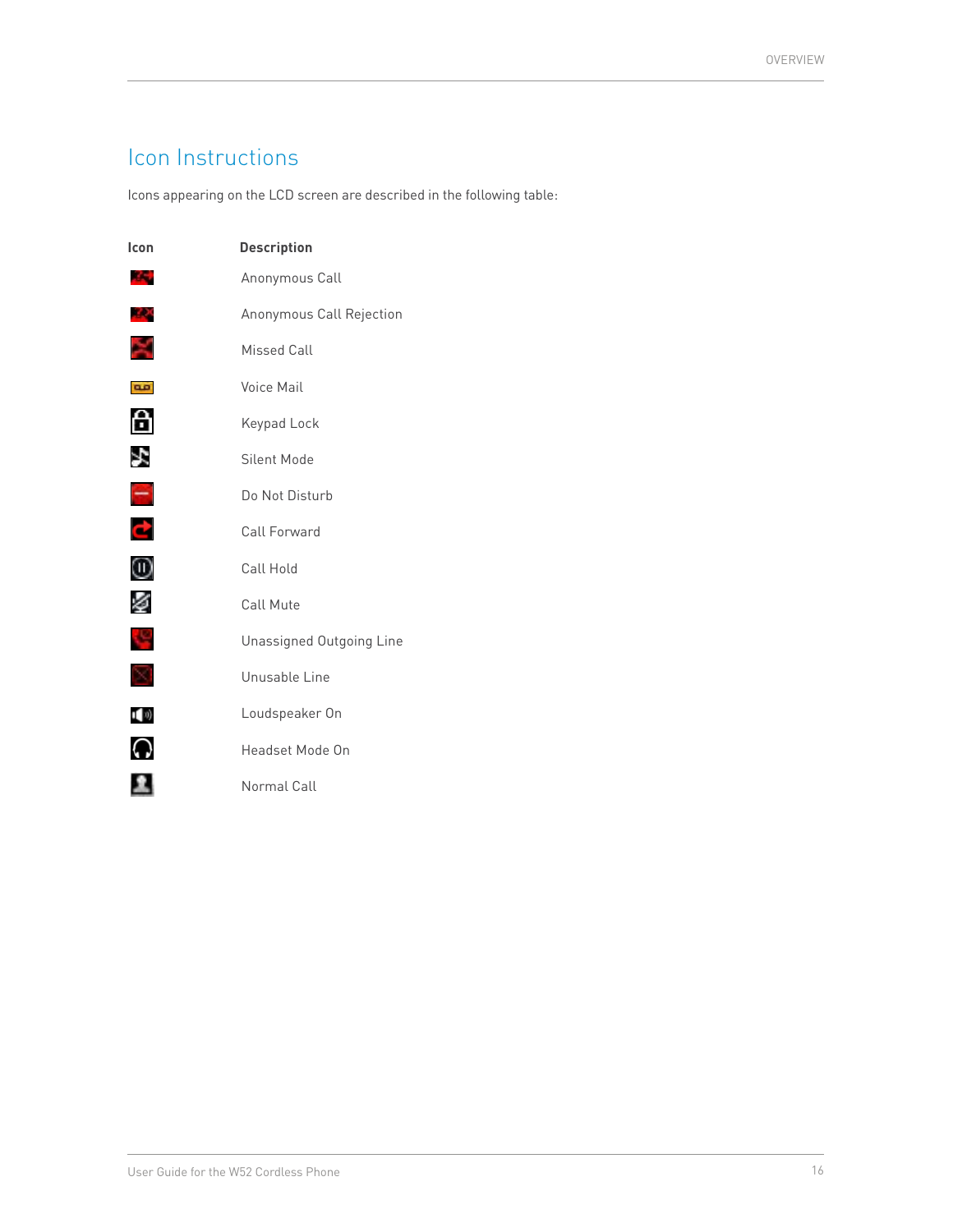### <span id="page-16-0"></span>**BASIC OPERATIONS**

This chapter provides you with the basic operating instructions of the W52 Cordless Phone. Topics include:

- Handset Registration
- Basic Network Settings
- Checking System Status
- Account Registration
- Turning Handset On/Off
- Adjusting Ringer Volume
- Locking/Unlocking Keypad
- Locating a Handset
- Switching Silent Mode On/Off
- Menu Guidance

If you require additional information or assistance with your new phone, contact your system administrator.

### Handset Registration

You can register up to 5 handsets to one W52 Cordless Phone base station. Each handset can be registered to 4 different base stations.

#### **About handset registration:**

Your Yealink W52 Cordless Phones are pre-registered with the base station before they are shipped. There is no need to register the handsets after receiving your first order of a base station and phone(s).

#### **Ordering additional handsets:**

When ordering additional handsets, your new handset will require manual registration with the base station. Please follow the manual handset registration instructions below for each new handset.

#### **Replacing base stations:**

From time to time a base station may need to be replaced under the warranty. Your handsets can be registered with up to 4 different base stations. Thus, you do not need to de-register your handsets before registering them with the new base station. To register your handsets to the new base station, please follow the manual handset registration instructions below for each handset.

#### **Replacing handsets:**

From time to time a handset may need to be replaced under the warranty. Before you can register your replacement handset(s) with the base station, you must de-register the old handset(s) from the base station. The process involves:

- From any functioning handset, follow the de-registration process below
- Select the handset number associated with the old extension(s) and press OK
- Repeat this process for each old handset

When complete, please follow the manual handset registration instructions below for each replacement handset.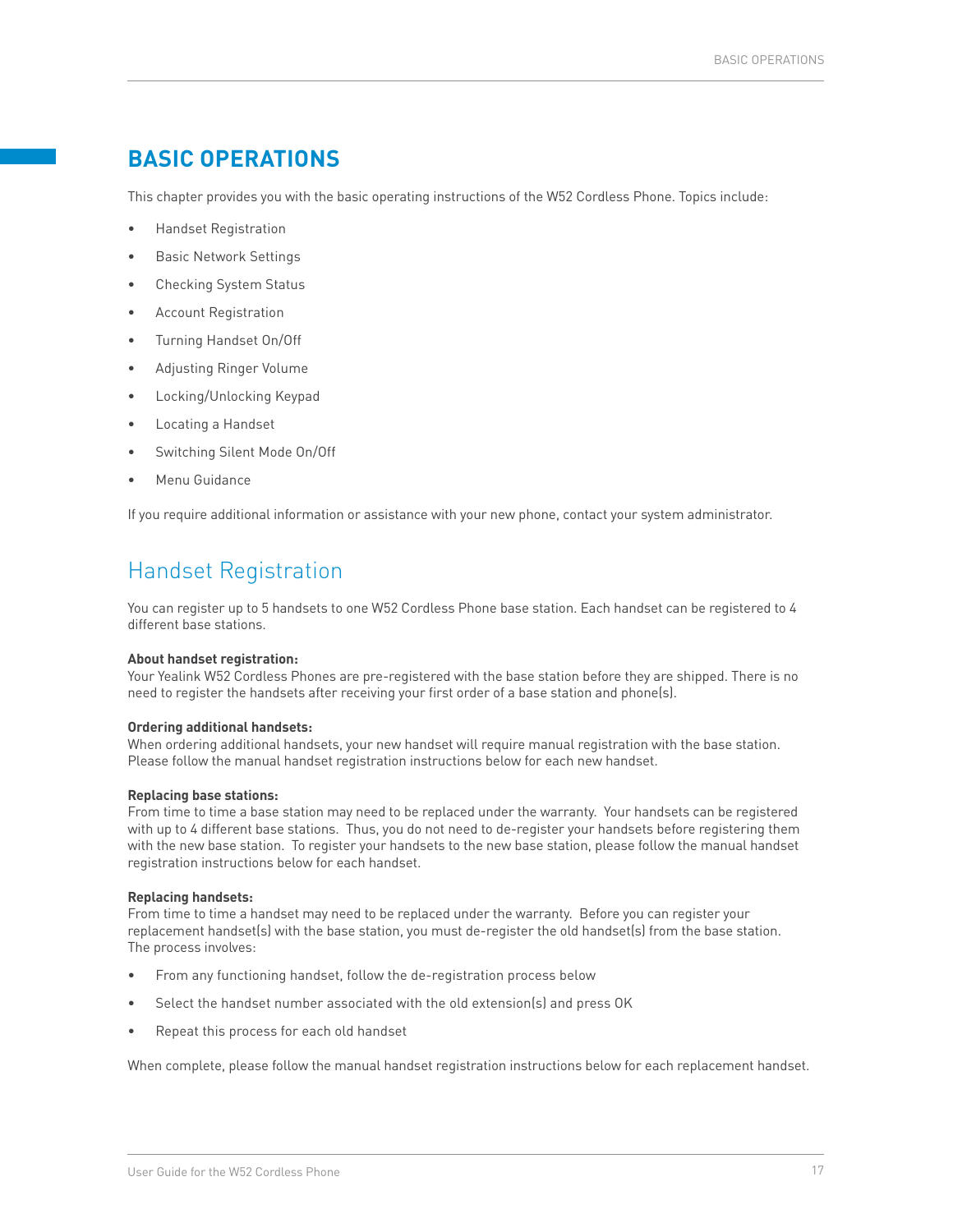#### <span id="page-17-0"></span>**To register a handset manually via the handset:**

- 1. Long press  $\left[\widehat{\mathbf{F}}\right]$  on the base station. The registration LED slow flashes, indicating the base station is in the registration mode.
- 2. Press  $\boxed{\infty}$  on the handset to enter the main menu.
- 3. Select **->Registration->Register Handset.** The LCD screen displays the Base1-Base4.
- 4. Press  $\rightarrow$  or  $\rightarrow$  to highlight the desired one, and then press the **OK** soft key. The handset begins to search for the base station.
- 5. Press the **OK** soft key when the LCD screen displays the RFPI code of the base station.
- 6. Enter the system PIN (default: 9871).
- 7. Press the **Done** soft key. The handset plays a warning tone and prompts "Handset Subscribed", which indicates the handset is registered successfully.

After successful registration, an internal handset number and handset name appear on the LCD screen.

#### **To de-register a handset via the handset:**

- 1. Press  $\boxed{\infty}$  to enter the main menu.
- 2. Select **->Registration->De-reg. Handset**.
- 3. Enter the system PIN (default: 9871).
- 4. Press the Done soft key. The LCD screen displays the names of the handsets registered to the same base station. The name of the handset itself is highlighted and followed by a left arrow.
- 5. Press  $\text{I}$  or  $\text{I}$  to highlight the desired handset name, and then press the OK soft key. The LCD screen prompts "De-register Handset".
- 6. Press the Yes soft key to de-register the handset or the No soft key to cancel.

### Select Base Station

The handset can be registered to the base station automatically only if the handset is registered to more than one base station. You can select Bestbase to search for the base station with the best signal strength.

#### **To select the base station via the handset:**

- 1. Press  $\sqrt{a}$  to enter the main menu.
- 2. Select **->Registration->De-reg. Handset.** The LCD screen displays all base stations the handset registered to and the Bestbase option. The radio box of the currently used base station is marked.
- 3. Press  $\Box$  or  $\Box$  to highlight the desired base station or the Bestbase option, and then press the Select soft key.

The handset begins to search for base station. After successful connection, the handset plays a warning tone and prompts "Base selected successfully!".

You can highlight the base station the handset registered to, and then press the Rename soft key to rename the base station name.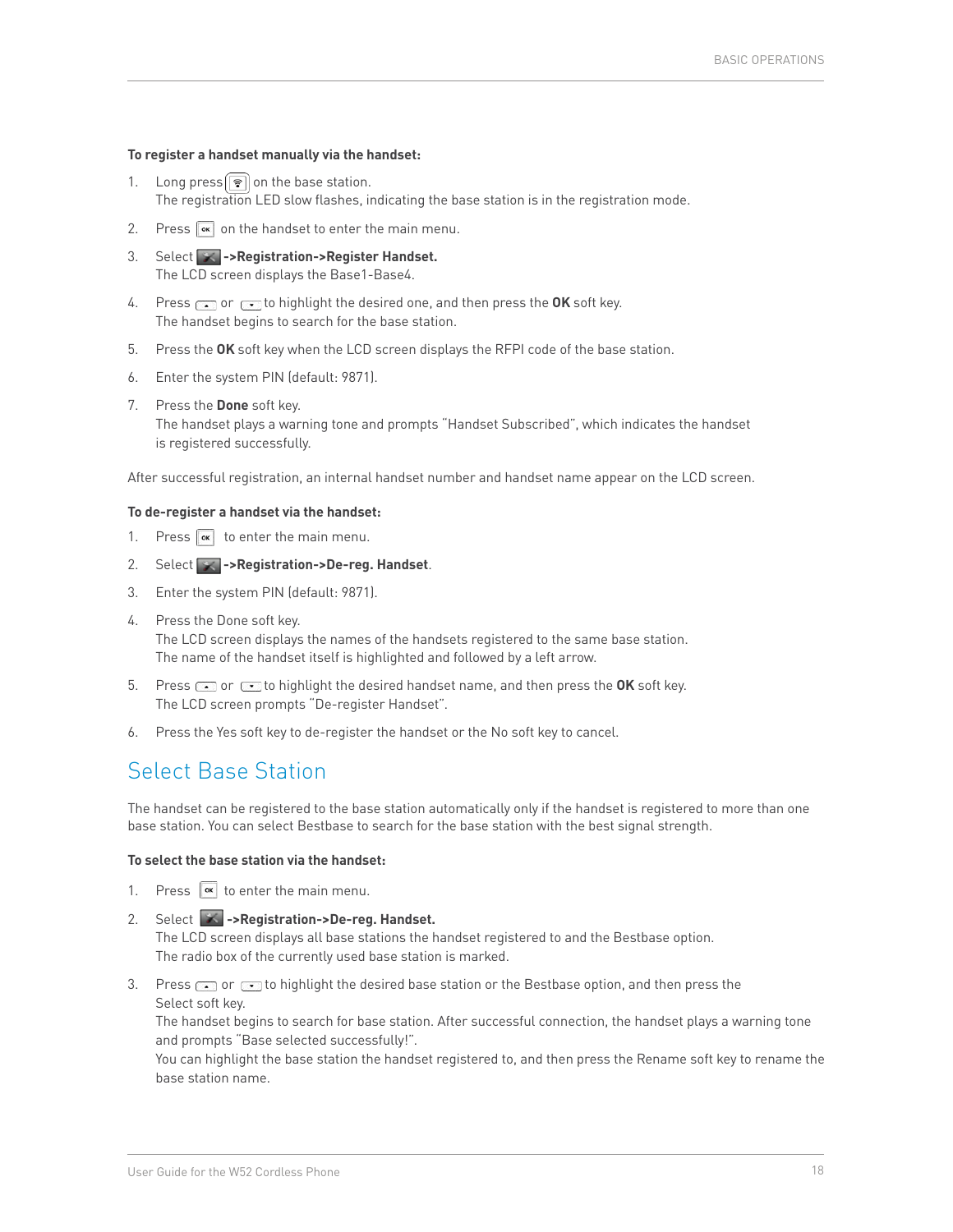### <span id="page-18-0"></span>Basic Network Settings

The base station attempts to contact a DHCP server in your network to obtain valid network settings (e.g., IP address, subnet mask, gateway address and DNS address) by default.

If the base station cannot contact a DHCP server for any reason, you need to configure basic network settings manually.

#### **To configure basic network settings manually via the handset:**

- 1. Press  $\boxed{\infty}$  to enter the main menu.
- 2. Select **->System Settings->Network.**
- 3. Enter the system PIN (default: 0000 or 9871).
- 4. Press the Done soft key.
- 5. Press  $\begin{bmatrix} \cdot \\ \cdot \end{bmatrix}$  or  $\begin{bmatrix} \cdot \\ \cdot \end{bmatrix}$  to select Static from the IP Address Type field.
- 6. Enter the valid values in the IP Address, Subnet Mask, Default Gateway, Primary DNS and Secondary DNS fields respectively.
- 7. Press the Save soft key to accept the change.

Static DNS is not normally required when DHCP is enabled on your phone. In some cases, static DNS may be needed in your environment. Then you can manually configure static DNS on the handset to ignore DNS obtained by DHCP.

#### **To configure static DNS via the handset:**

- 1. Press  $\boxed{\infty}$  to enter the main menu.
- 2. Select **->System Settings->Network.**
- 3. Enter the system PIN (default: 0000 or 9871).
- 4. Press the Done soft key.
- 5. Press  $\begin{bmatrix} \cdot \\ \cdot \end{bmatrix}$  or  $\begin{bmatrix} \cdot \\ \cdot \end{bmatrix}$  to select Manual from the DNS Type field when DHCP is selected from the IP Address Type field.
- 6. Enter the valid values in the Primary DNS and Secondary DNS fields respectively.
- 7. Press the Save soft key to accept the change.

#### **NOTE:**

Wrong network settings may result in inaccessibility of your phone and may also have an impact on your network performance. For more information on these parameters, contact your system administrator.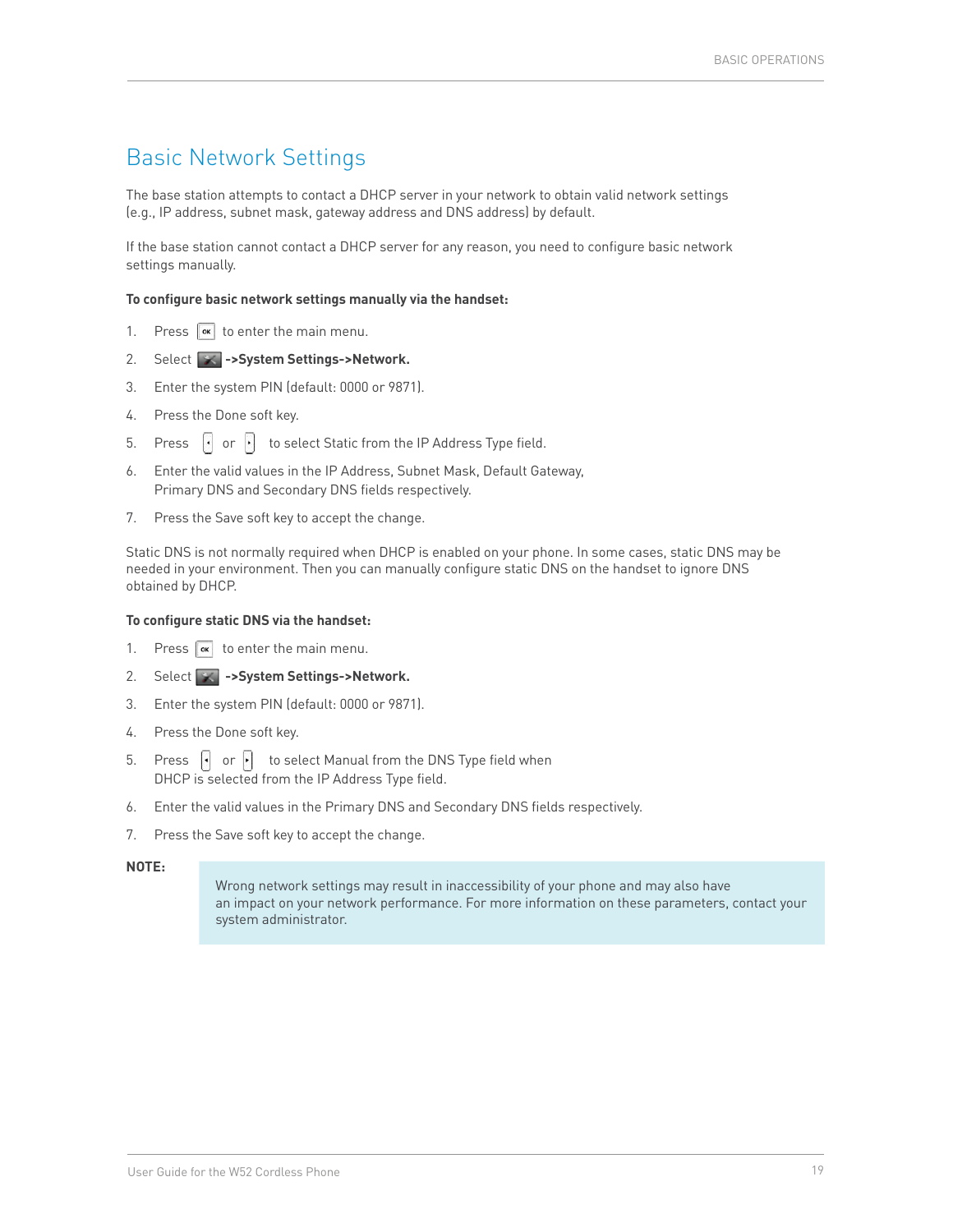### <span id="page-19-0"></span>Checking System Status

You can view the system status on your handset. Available information of the system status includes:

- **Base station status** (e.g., IP address, firmware version, MAC address and device certificate status of the base station)
- **Handset status** (e.g., hardware version, model, IPUI code and firmware version of the handset)
- **Line status**

#### **To check the base station status via the handset:**

- 1. Press  $\boxed{\infty}$  to enter the main menu.
- 2. Select **->Base.** The LCD screen displays status information of the base station and the Network option.
- 3. Press or to scroll through and view the status information.
- 4. Select Network. The LCD screen displays the network settings.

#### **To check the handset status via the handset:**

- 1. Press  $\boxed{\infty}$  to enter the main menu.
- 2. Select **->Handset.** The LCD screen displays the status information of the handset.
- 3. Press  $\bullet$  or  $\bullet$  to scroll through the static information.

#### **To check the line status via the handset:**

Do one of the following:

- Press the Line soft key when the handset is idle to check the line status directly.
- 4. Press  $\boxed{\bullet\star}$  to enter the main menu. Select **b** ->Line Status.

The LCD screen displays all lines registered to the base station with icons for indicating the line status. For example, the  $\ll$  icon in the bottom of a line indicates that you cannot place a call using this line on the handset. For more information on status icon, refer to Icon Instructions on [page 16.](#page-15-0)

### Turning Handset On/Off

#### **To turn the handset on via the handset:**

Do one of the following:

- Long press  $\boxed{\bullet}$  until the LCD screen lights up.
- Place the handset in the charger cradle.

#### **The handset will be turned on automatically.**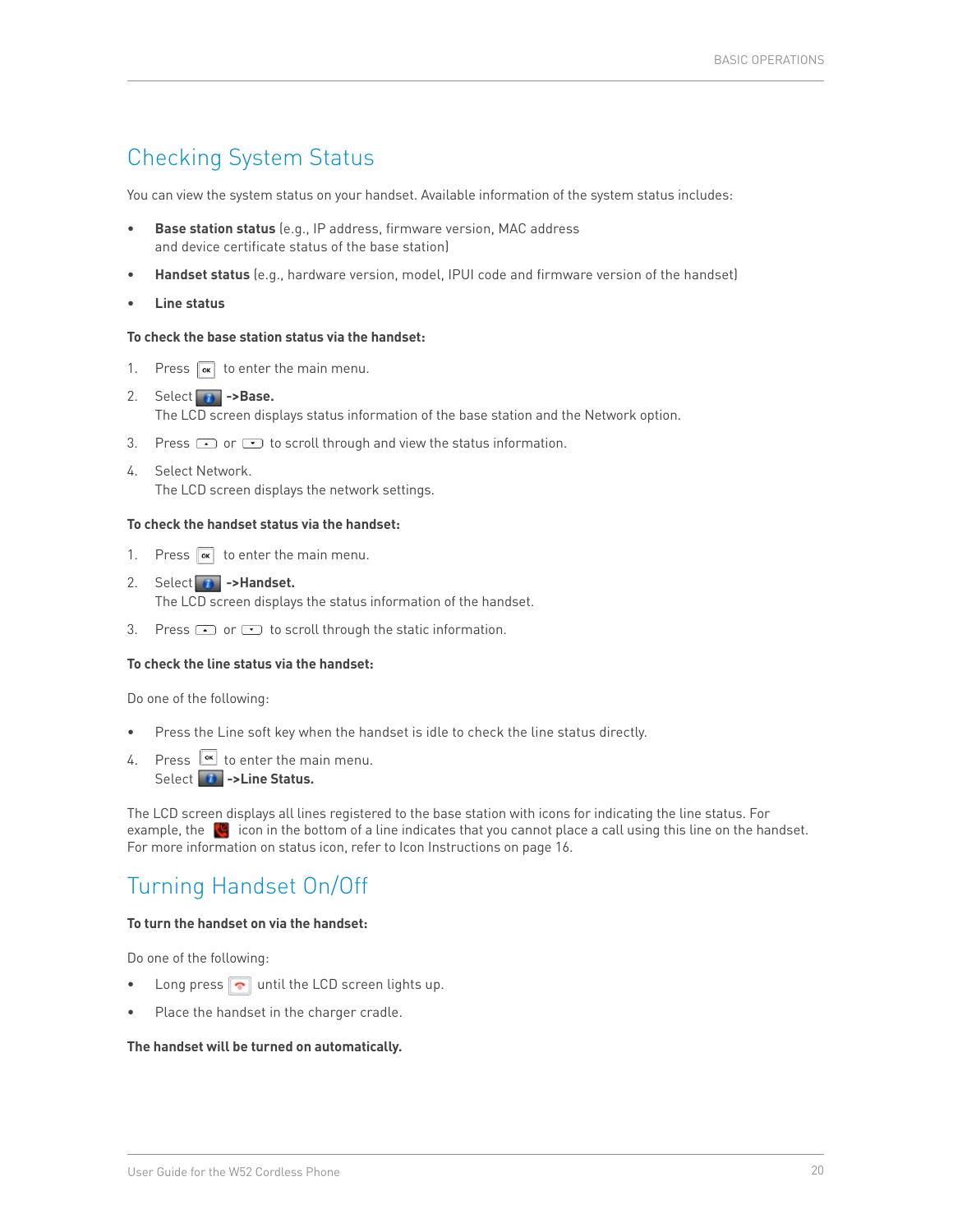#### <span id="page-20-0"></span>**To turn the handset off via the handset:**

1. Long press  $\bullet$  again when the handset is idle.

### Adjusting Ringer Volume

You can adjust the ringer volume of your handset according to the noise level of the surrounding environment. The ringer volume can be adjusted using the menu or the predefined shortcuts (left and right navigation keys) on the keypad when the handset is idle. The handset supports 5 different ringer volume levels. The default level is 3. For more information on adjusting the ringer volume using the menu, refer to Ring Tones on [page 25](#page-24-0).

#### **To adjust ringer volume using the predefined shortcuts via the handset:**

- 1. Press  $\begin{bmatrix} \cdot \\ \cdot \end{bmatrix}$  or  $\begin{bmatrix} \cdot \\ \cdot \end{bmatrix}$  when the handset is idle.
- 2. Press  $\left\{ \cdot \right\}$  to decrease the ringer volume, or press  $\left\{ \cdot \right\}$  to increase the ringer volume.
- 3. Press the Save soft key to accept the change or the Back soft key to cancel.

#### **NOTE:**

If the ringer volume is adjusted to the minimum, the  $\blacksquare$  icon will appear on the status line.

### Locking/Unlocking Keypad

You can lock the handset keypad to prevent keys from being accidentally pressed.

#### **To lock the keypad via the handset:**

- 1. Long press  $\boxed{\boldsymbol{\#}\cdot\mathbf{}$  when the handset is idle until the LCD screen prompts "Keypad Locked, Press and hold '#' to unlock!".
- 2. The keypad is locked and the  $\Box$  icon appears on the status line.
- 3. You can still answer or reject incoming calls as usual. You can also end the answered call by pressing  $\boxed{\bullet}$ .

#### **To unlock the keypad via the handset:**

1. Long press  $\boxed{\ast}$  again until the LCD screen prompts "Keypad Unlocked". The keypad is unlocked and the  $\Box$  icon disappears from the idle screen.

#### **NOTE:**

If the keypad is locked, only the emergency numbers can be dialed out. You must enter the emergency number continuously.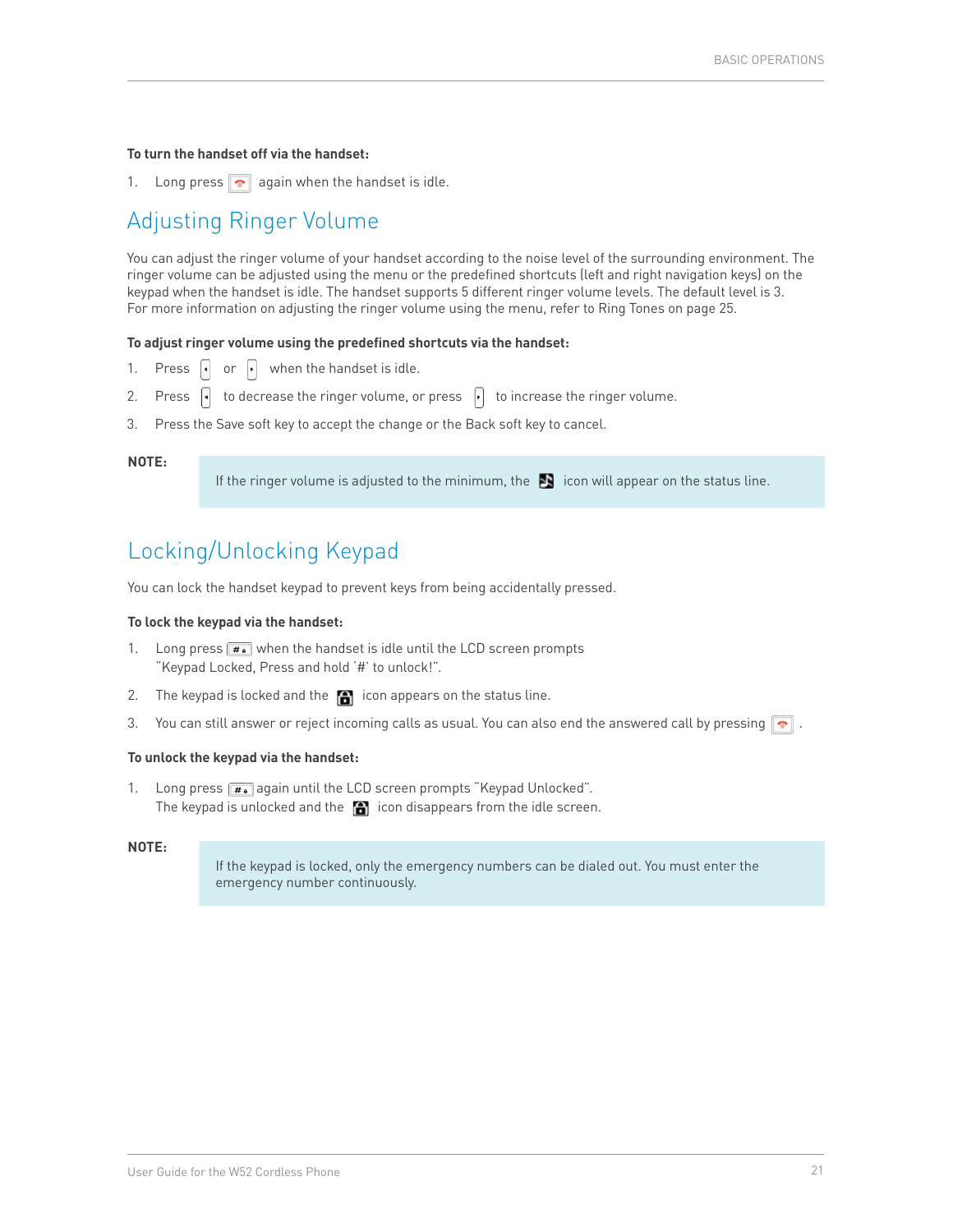### <span id="page-21-0"></span>Locating a Handset

You can locate a misplaced handset using the base station to which the handset is registered.

#### **To locate a handset via the handset:**

1. Press  $\boxed{\widehat{}}$  on the base station. All handsets registered to this base station will ring simultaneously (Paging) and display the IP address of the base station on the LCD screen. This helps you locate your handset easily.

You can press any key on the handset or press  $\left[\widehat{\mathbf{F}}\right]$  again on the base station to end paging.

### Switching Silent Mode On/Off

If the silent mode is switched on, the handset will not ring when receiving an incoming call, but you can still see the incoming call information on the LCD screen. You can switch the silent mode on if you do not want to be disturbed.

#### **To switch the silent mode on via the handset:**

1. Long press  $\mathbb{R}$  until the LCD screen prompts "All Ring Tones Off". The silent mode is on. The  $\blacksquare$  icon appears on the status line.

#### **To switch the silent mode off via the handset:**

1. Long press  $\overline{**}$  again until the LCD screen prompts "All Ring Tones On". The silent mode is off. The  $\blacksquare$  icon disappears from the status line.

### Menu Guidance

The handset provides a variety of features that are grouped into menu. This section provides you with some basic guidance of accessing and navigating the menu. For a quick overview of features of each menu, refer to Menu Structure on [page 52](#page-51-0).

### Main Menu

The handset menu has a number of levels. The main menu is the top-level menu, which consists of six menu items: Status, Intercom, Voice Mail, Call Features, Directory and Settings.

#### **To enter the main menu via the handset:**

1. Press  $\boxed{\infty}$  when the handset is idle. The six menus appear as a list of icons on the LCD screen.

#### **To access a main menu feature via the handset:**

- 1. Press  $\Box$ ,  $\Box$ ,  $\cdot$  or  $\cdot$  to scroll through the six menus. The name of the selected menu item appears on the top of the LCD screen. Status  $\frac{1}{2}$   $\frac{1}{2}$   $\frac{1}{2}$   $\frac{1}{2}$  Intercom Voice Mail  $\begin{array}{|c|c|c|c|c|}\hline \textbf{w} & \textbf{w} & - & \textbf{Call Features} \ \hline \end{array}$ Directory  $\begin{array}{|c|c|c|c|c|}\hline \textbf{R} & \textbf{S} & - & \text{Setting} \\\hline \end{array}$
- 2. Press  $\boxed{\infty}$  or the OK soft key to enter the corresponding submenu.

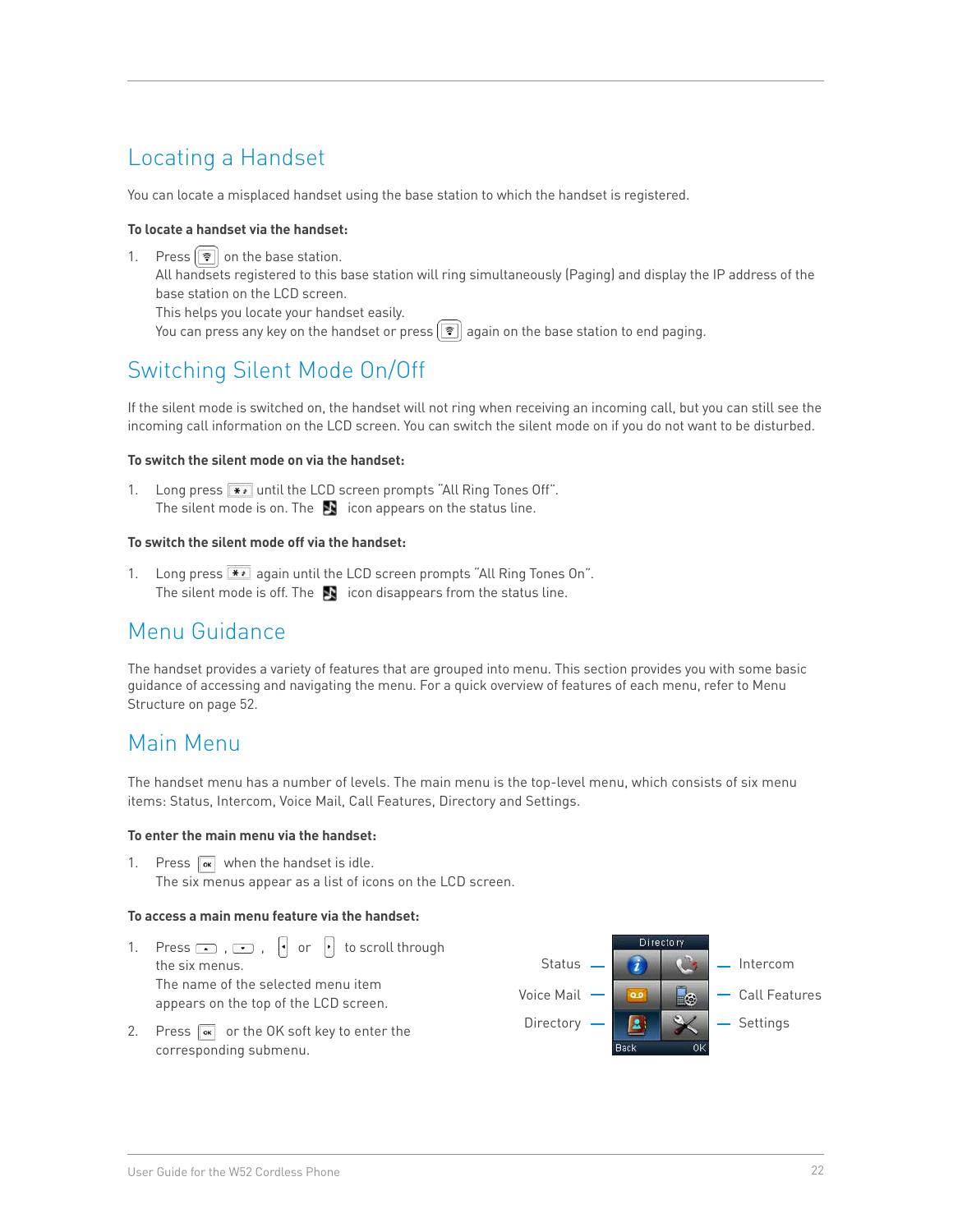### <span id="page-22-0"></span>Submenu

The submenus are displayed on the LCD screen and they are shown as a list. You can access features of the submenu by entering the submenu.

#### **To access features of a submenu via the handset:**

- 1. Press  $\bullet$  or  $\bullet$  to highlight the desired submenu.
- 2. Press  $\boxed{\infty}$  or the OK soft key to access features of the submenu.

You can press  $\boxed{\bullet}$  or the **Back** soft key to return to the previous screen.

### Returning to Idle Screen

To return to the idle screen via the handset:

1. Long press  $\bullet$  to quickly exit the menu and return to the idle screen.

If you do not press any key in a period of time, the LCD screen will automatically exit the menu and return to the idle screen.

#### **NOTE:**

When you are navigating the menu, the LCD screen will automatically exit the menu if an incoming call arrives. The incoming call can be handled as usual. When the call is terminated, the LCD screen will return to the idle screen.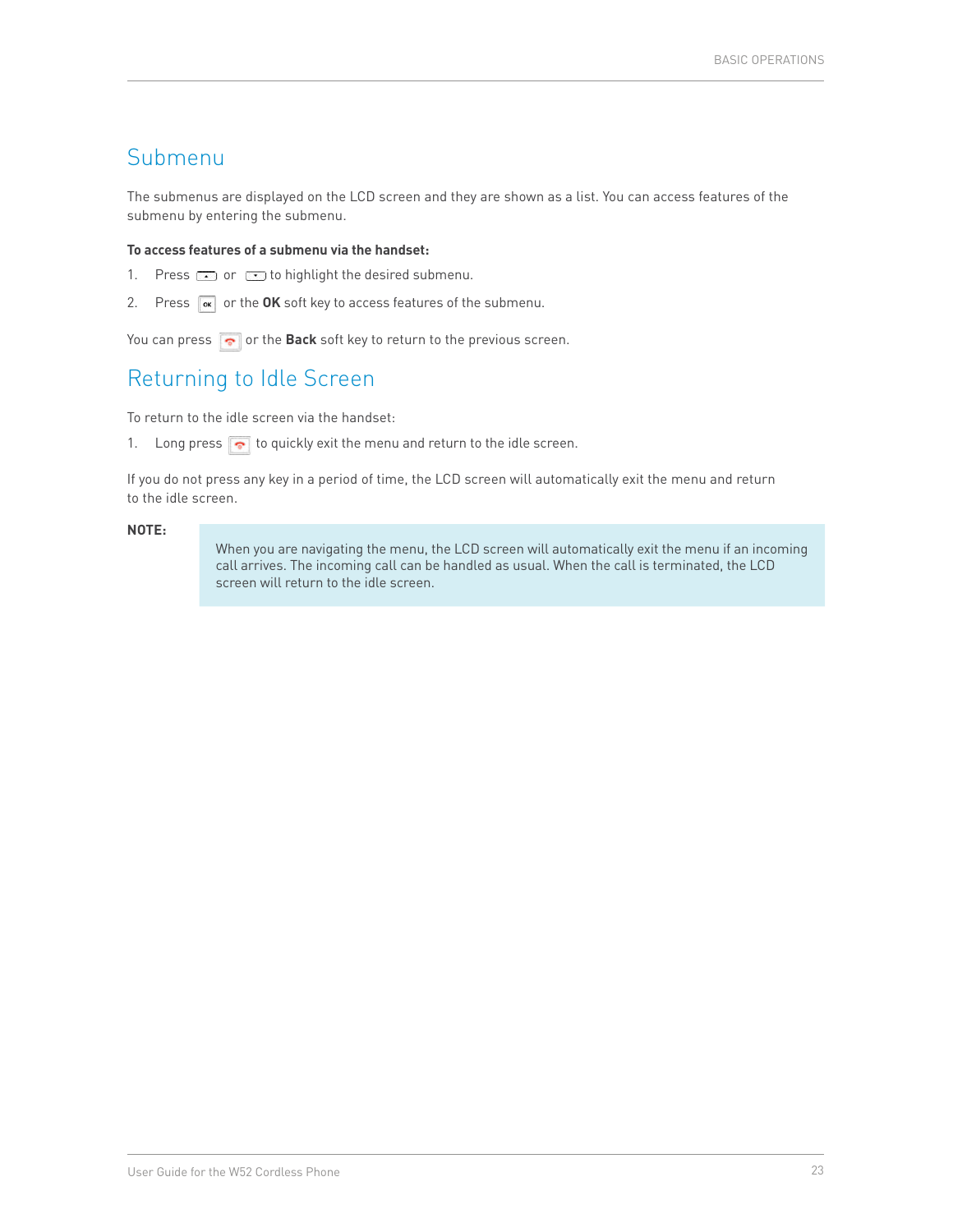### <span id="page-23-0"></span>**PHONE SETTINGS**

This chapter provides you with some instructions on how to change the settings of your phone. Topics include:

- Handset Name
- Language
- Ring Tones
- Advisory Tones
- **Backlight**
- Screen Saver
- Color Schemes
- Keypad Light
- Notification Light
- Date and Time
- **Shortcuts**
- Contact Management
- Call History Management
- Dial Plan
- Emergency Numbers
- Outgoing Lines
- Incoming Lines
- Speed Dial
- Auto Answer
- Auto Intercom
- Base Restart
- Handset Reset
- Base Reset
- Auto Provision
- Eco Mode+
- Eco Mode
- Repeater Mode

If you require additional information or assistance with your new phone, contact your system administrator.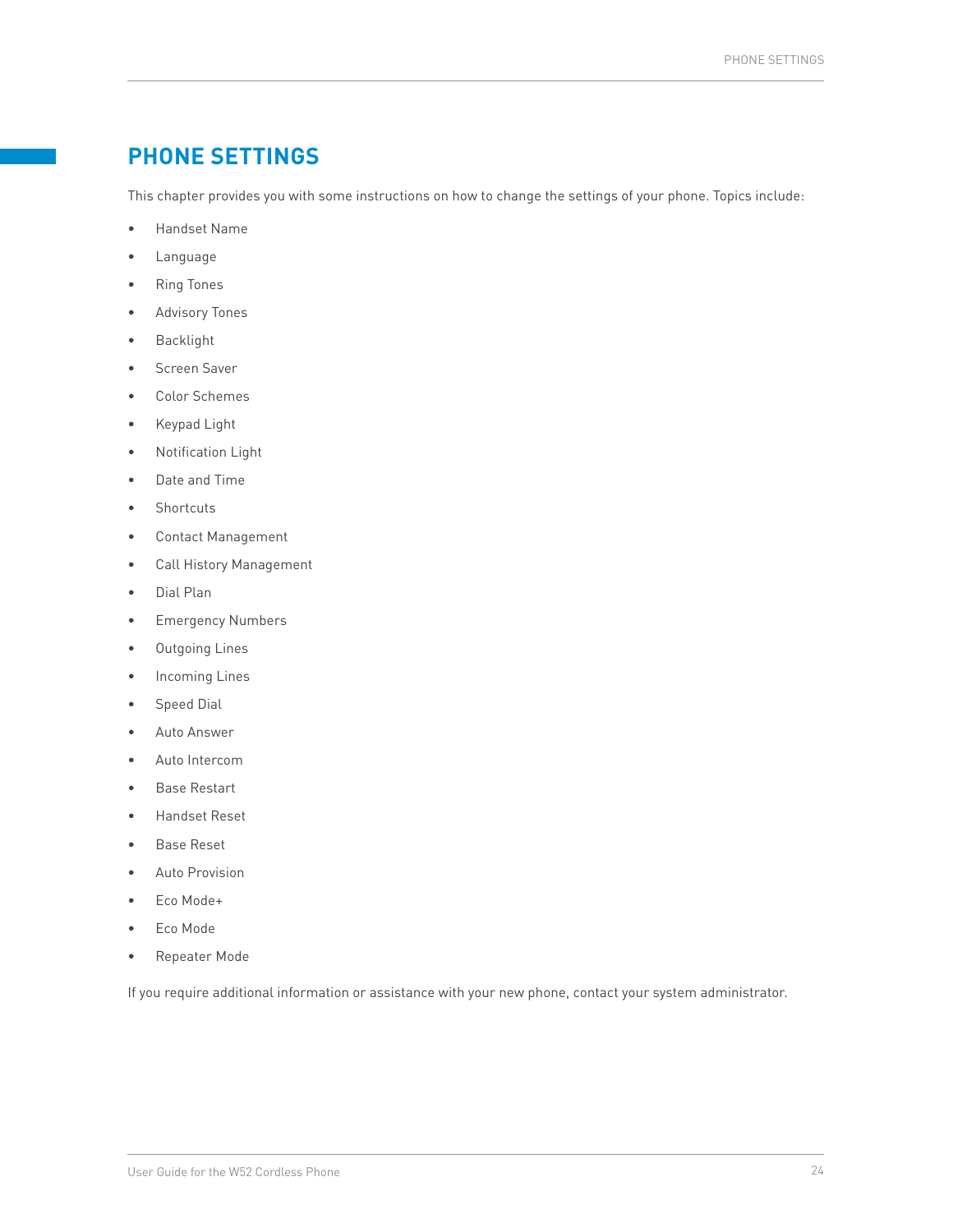### <span id="page-24-0"></span>Language

The handset supports displaying text in different languages. The handset supports 12 languages: English, French, Turkish, Portuguese, Spanish, Italian, Deutsch, Polski, Czech, Swedish, Hebrew and Russian. The default language of the handset is English. You can change the language according to your requirement.

#### **To change the language of the handset:**

- 1. Press  $\boxed{\infty}$  to enter the main menu.
- 2. Select **->Language**.
- 3. Press  $\bullet$  or  $\bullet$  to highlight the desired language and press the Select soft key. The LCD screen prompts "Change phone language to xxx?" (xxx is the language you selected).
- 4. Press the **Yes** soft key to accept the change. Text displayed on the handset will change to the selected language.

### Ring Tones

Ring tones are used to indicate incoming calls. You can set different ring tones to distinguish the incoming lines from each other on your handset. You can also set a ring tone for an incoming intercom call. When receiving an incoming call, the handset rings the specified ring tone.

#### **To configure ring tones via the handset:**

- 1. Press  $\boxed{\infty}$  to enter the main menu.
- 2. Select **->Audio->Ring Tones->Melodies**.
- 3. Press **to all of the light of the Intercom Call** option or the desired line.
- 4. Press  $\begin{bmatrix} \cdot \\ \cdot \end{bmatrix}$  or  $\begin{bmatrix} \cdot \\ \cdot \end{bmatrix}$  to select and listen to the desired ring tone.
- 5. Press the **Save** soft key to accept the change or the **Back** soft key to cancel.

#### **To adjust ringer volume using the menu via the handset:**

- 1. Press  $\boxed{\infty}$  to enter the main menu.
- 2. Select **->Audio->Ring Tones->Volume**.
- 3. Press  $\begin{bmatrix} \cdot \\ \cdot \end{bmatrix}$  or  $\begin{bmatrix} \cdot \\ \cdot \end{bmatrix}$  to decrease/increase the ringer volume.
- 4. Press the **Save** soft key to accept the change or the **Back** soft key to cancel.

### Advisory Tones

Advisory tones are acoustic signals of your handset, which inform you of different actions and states. The following advisory tones can be configured independently of each other:

- **Keypad Tone:** plays when a user presses any key of the keypad.
- **Confirmation:** plays when a user saves settings or places the handset in the charger cradle.
- **Low Battery:** plays when the capacity of the batteries is low and the handset requires charging.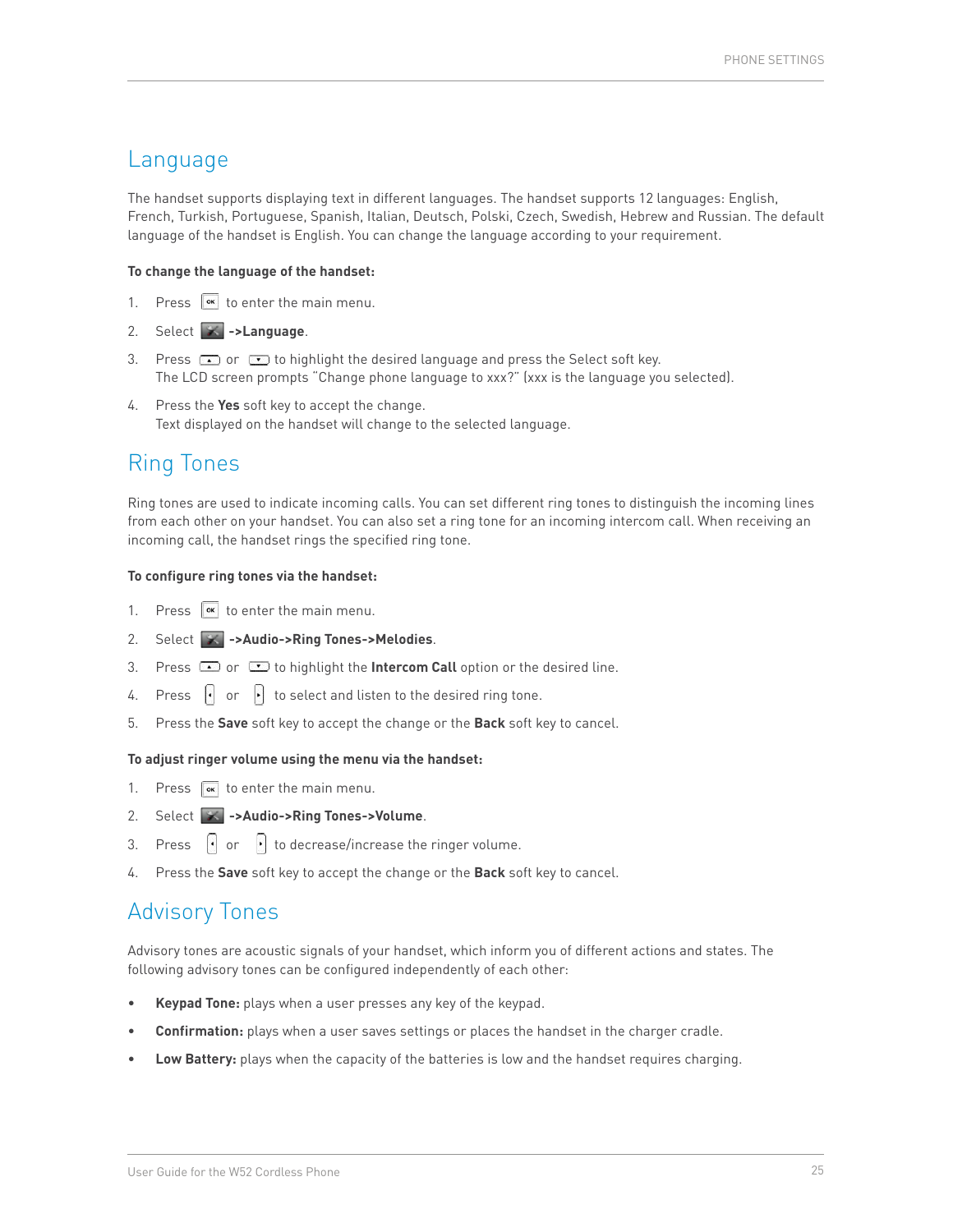#### <span id="page-25-0"></span>**To configure advisory tones via the handset:**

- 1. Press  $\boxed{\infty}$  to enter the main menu.
- 2. Select **X ->Audio->Advisory Tones**.
- 3. Press  $\begin{bmatrix} \cdot \\ \cdot \end{bmatrix}$  or  $\begin{bmatrix} \cdot \\ \cdot \end{bmatrix}$  to select the desired value from the **Keypad Tone** field.
- 4. Press **of** or **f** to select the desired value from the **Confirmation** field.
- 5. Press  $\begin{bmatrix} \cdot \\ \cdot \end{bmatrix}$  or  $\begin{bmatrix} \cdot \\ \cdot \end{bmatrix}$  to select the desired value from the **Low Battery** field.
- 6. Press the Save soft key to accept the change or the **Back** soft key to cancel.

### Backlight

Handset backlight status in the charging state or out of the charging state can be configured independently of each other. If enabled, the backlight is always on. Otherwise, the backlight is turned off after the handset is idle for a period of time. But the backlight is automatically turned on when an incoming call arrives, a key is pressed or the status of handset changes. You can disable the backlight to save power.

#### **To configure the backlight via the handset:**

- 1. Press  $\boxed{\infty}$  to enter the main menu.
- 2. Select **->Display->Display Backlight**.
- 3. Press  $\begin{bmatrix} \cdot \\ \cdot \end{bmatrix}$  or  $\begin{bmatrix} \cdot \\ \cdot \end{bmatrix}$  to select the desired value from the **In Charger** field.
- 4. Press **o** or **the select the desired value from the Out Of Charger** field.
- 5. Press the Save soft key to accept the change or the **Back** soft key to cancel.

### Screen Saver

The screen saver of the handset is designed to protect your LCD screen by filling it with an analog clock. You can enable the screen saver to protect the LCD screen if you do not use your handset for a long time. When the screen saver is enabled, an analog clock will be activated and appear on the LCD screen if the handset is idle for approximately 10 seconds.

#### **To configure screen saver via the handset:**

- 1. Press  $\boxed{\infty}$  to enter the main menu.
- 2. Select **X** ->Display->Screen Saver.
- 3. Press the Change soft key to check or uncheck the **Screen Saver checkbox**.

### Color Schemes

You can change the background of your handset by changing the color theme. There are 2 color themes available.

#### **To change color scheme via the handset:**

1. Press  $\boxed{\infty}$  to enter the main menu.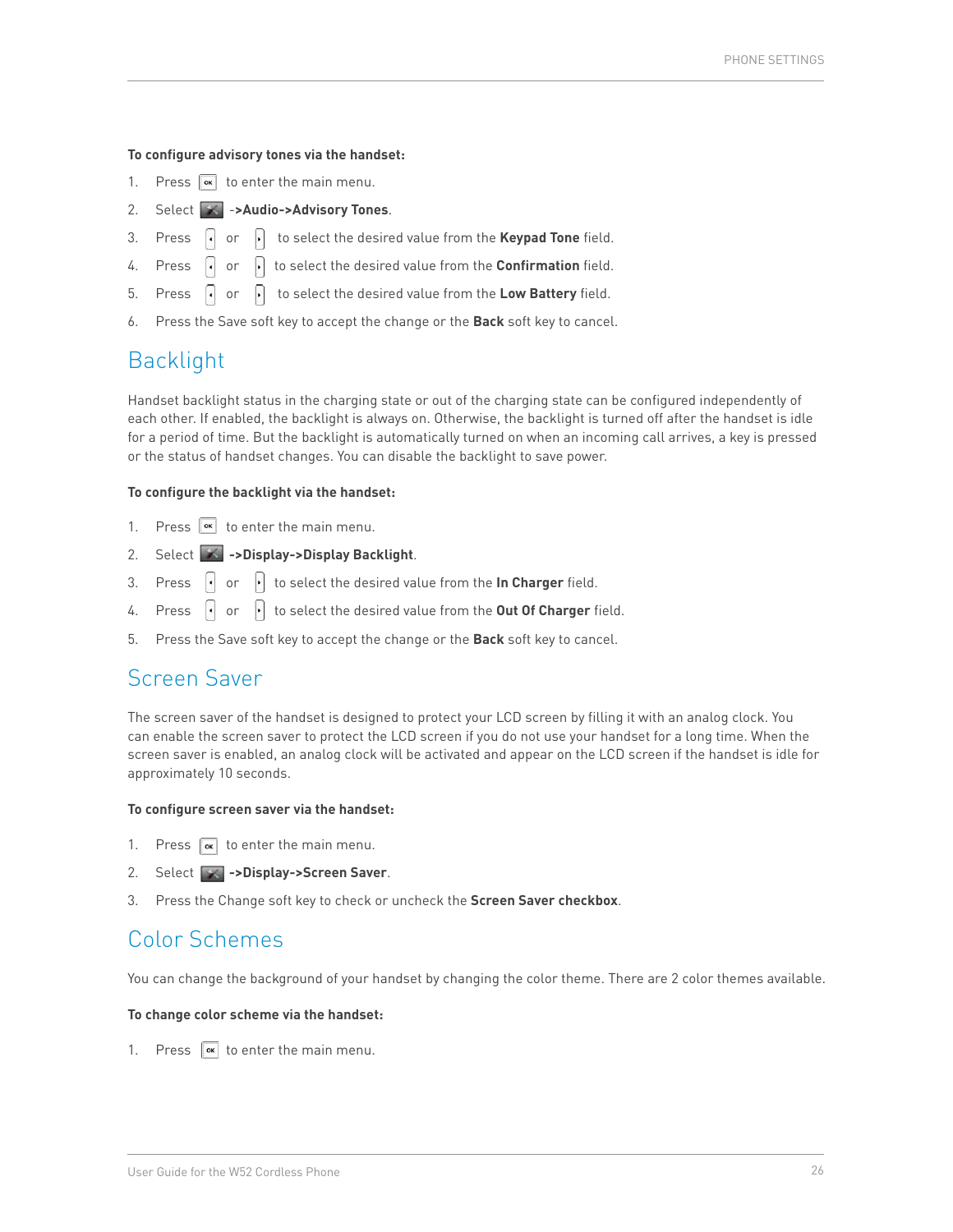- <span id="page-26-0"></span>2. Select **->Display->Color Schemes**.
- 3. Press  $\bullet$  or  $\bullet$  to highlight the desired color scheme and preview its effect.
- 4. Press the **Select** soft key to mark the radio box of the highlighted color theme. The color theme of the handset is changed accordingly.

### Keypad Light

You can enable the keypad light to make the keypad light up when any key is pressed. This helps you distinguish keys from each other in a dark environment.

#### **To configure keypad light via the handset:**

- 1. Press  $\boxed{\infty}$  to enter the main menu.
- 2. Select **x** ->Display->Keypad Light.
- 3. Press the Change soft key to check or uncheck the **Keypad Light** checkbox.

### Notification Light

Notification light is used to indicate voice mails and missed calls. When the handset receives a voice mail or misses a call, the message key LED flashes red. You can configure the notification light to indicate the voice mails or missed calls respectively.

#### **To configure notification light via the handset:**

- 1. Press  $\boxed{\infty}$  to enter the main menu.
- 2. Select **->Display->Notification Light**.
- 3. Press  $\begin{bmatrix} \cdot \\ \cdot \end{bmatrix}$  to select the desired value from the **Voice Mail** field. If Enabled is selected, the message key LED flashes red when the handset receives a voice mail. If Disabled is selected, the message key LED won't flash when the handset receives a voice mail.
- 4. Press  $\begin{bmatrix} \cdot \\ \cdot \end{bmatrix}$  or  $\begin{bmatrix} \cdot \\ \cdot \end{bmatrix}$  to select the desired value from the **Missed Call** field. If Enabled is selected, the message key LED flashes red when the handset misses a call. If Disabled is selected, the message key LED won't flash when the handset misses a call.
- 5. Press the **Save** soft key to accept the change or the **Back** soft key to cancel.

#### **NOTE:**

When you press the Message key to view the missed calls or the received messages, the message key LED will go out.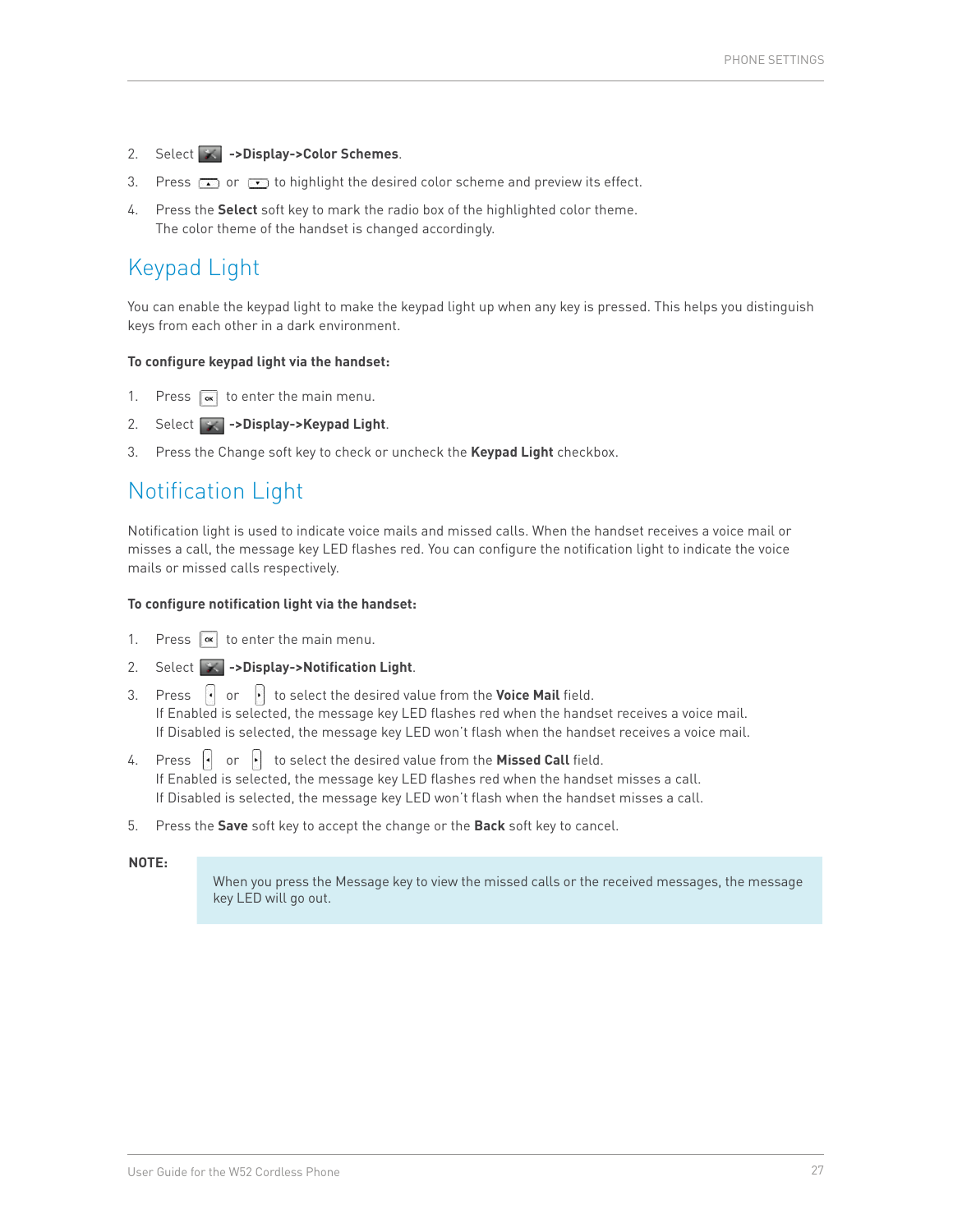### <span id="page-27-0"></span>Date and Time

Date and time are displayed on the idle screen of your handset. The handset obtains the date and time from the Simple Network Time Protocol (SNTP) server by default. If your handset cannot obtain the date and time from the SNTP server, you need to configure the date and time manually.

You can configure the time format and date format respectively. The handset supports two time formats (12 Hour or 24 Hour) and seven date formats. The available date formats are listed in the following table:

| Date Format | Example(2014-5-28) |
|-------------|--------------------|
| WWW MMM DD  | Wed. May 28        |
| DD-MMM-YY   | 28-May-14          |
| YYYY-MM-DD  | 2014-05-28         |
| DD/MM/YYYY  | 28/05/2014         |
| MM/DD/YY    | 05/28/14           |
| DD MMM YYYY | 28 May 2014        |
| WWW DD MMM  | Wed. 28 May        |

#### **To configure date and time manually via the handset:**

- 1. Press  $\boxed{\infty}$  to enter the main menu.
- 2. Select **x** ->Date & Time.
- 3. Edit the current values in the **Date** and **Time** fields respectively.
- 4. Press the **Save** soft key to accept the change. The date and time displayed on the LCD screen will change accordingly.

#### **To configure the time forma via the handset:**

- 1. Press  $\boxed{\infty}$  to enter the main menu.
- 2. Select **->Display->Time Format**.
- 3. Press  $\bullet$  or  $\bullet$  to highlight the desired time format.
- 4. Press the **Change** soft key. The radio box of the highlighted time format is marked.

The time format displayed on the LCD screen will be changed accordingly.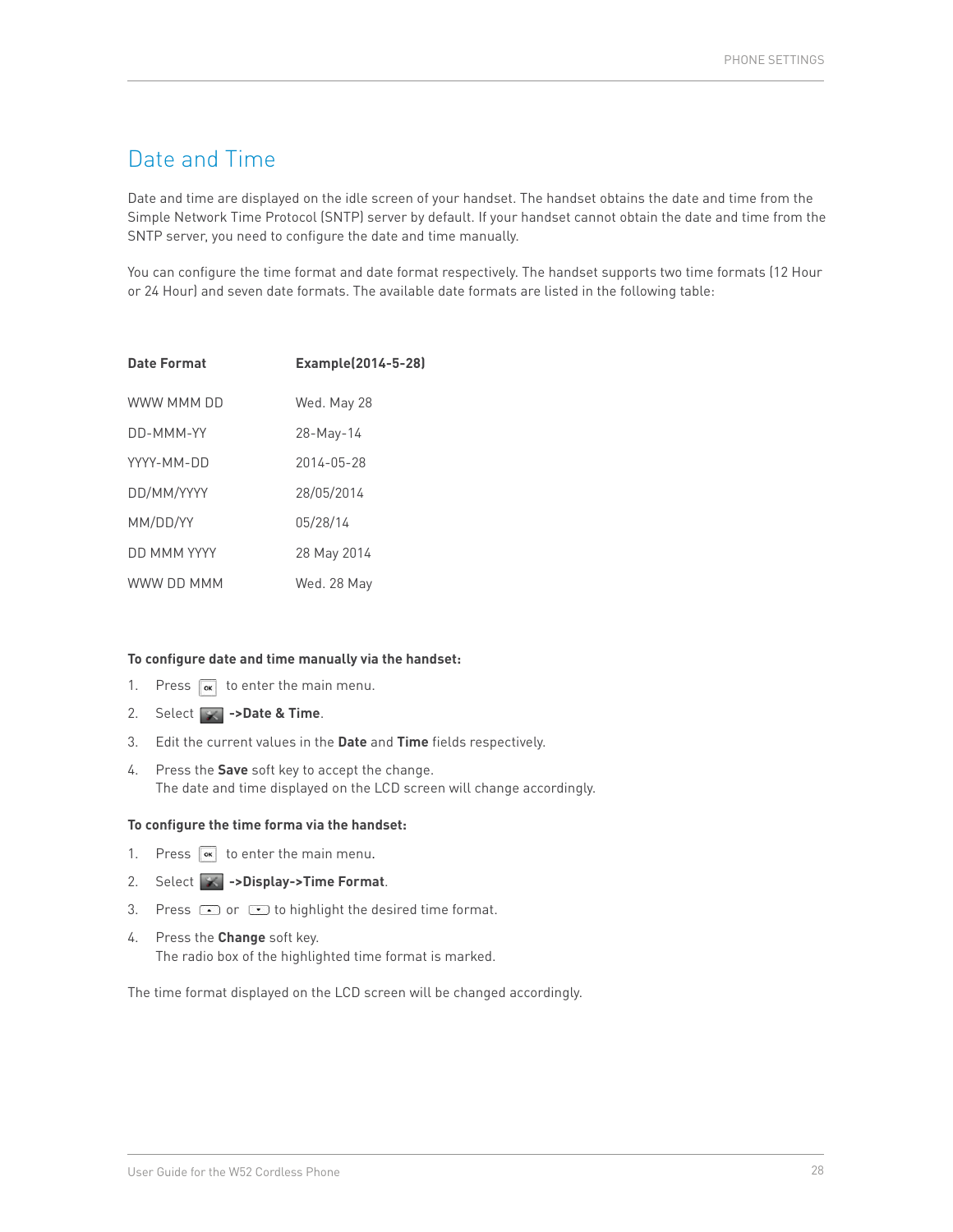#### <span id="page-28-0"></span>**To configure the date format via the handset:**

- 1. Press  $\boxed{\infty}$  to enter the main menu.
- 2. Select **->Display->Date Format**.
- 3. Press  $\bullet$  or  $\bullet$  to highlight the desired date format.
- 4. Press the **Change** soft key. The radio box of the selected date format is marked.

The date format displayed on the LCD screen will be changed accordingly.

For the list of available time zones on the IP phone, please refer to Appendix A - Time Zones on [page 53](#page-52-0).

### **Shortcuts**

There are two types of shortcut on the handset: changeable and unchangeable shortcuts. A feature is preassigned to each shortcut. For example, long press  $\overline{**}$  to turn on/off the silent mode, long press  $\overline{**}$  to lock/ unlock the keypad, press  $\bullet$  to access the directory and so on.

The changeable shortcuts are the two soft keys and four navigation keys. The available features that can be assigned to each key may vary.

You can assign the frequently used features to the changeable shortcuts of your handset. This helps you get quick access to a feature by pressing the corresponding shortcut directly without having to scroll through the menu when the handset is idle.

#### **To configure a shortcut via the handset:**

- 1. Press  $\boxed{\infty}$  to enter the main menu.
- 2. Select **->Shortcut**. The LCD screen displays the changeable shortcuts with features currently assigned to them.
- 3. Press  $\bullet$  or  $\bullet$  to highlight the desired shortcut.
- 4. Press the **Change** soft key to access the available features. The feature currently assigned to the selected key is highlighted and followed by a left arrow.
- 5. Press  $\bullet$  or  $\bullet$  to highlight the desired feature.
- 6. Press the OK soft key to accept the change or the **Back** soft key to cancel.

### Contact Management

This section provides operating instructions on how to manage contacts. Topics include:

- Local Directory
- **Blacklist**
- Remote Phone Book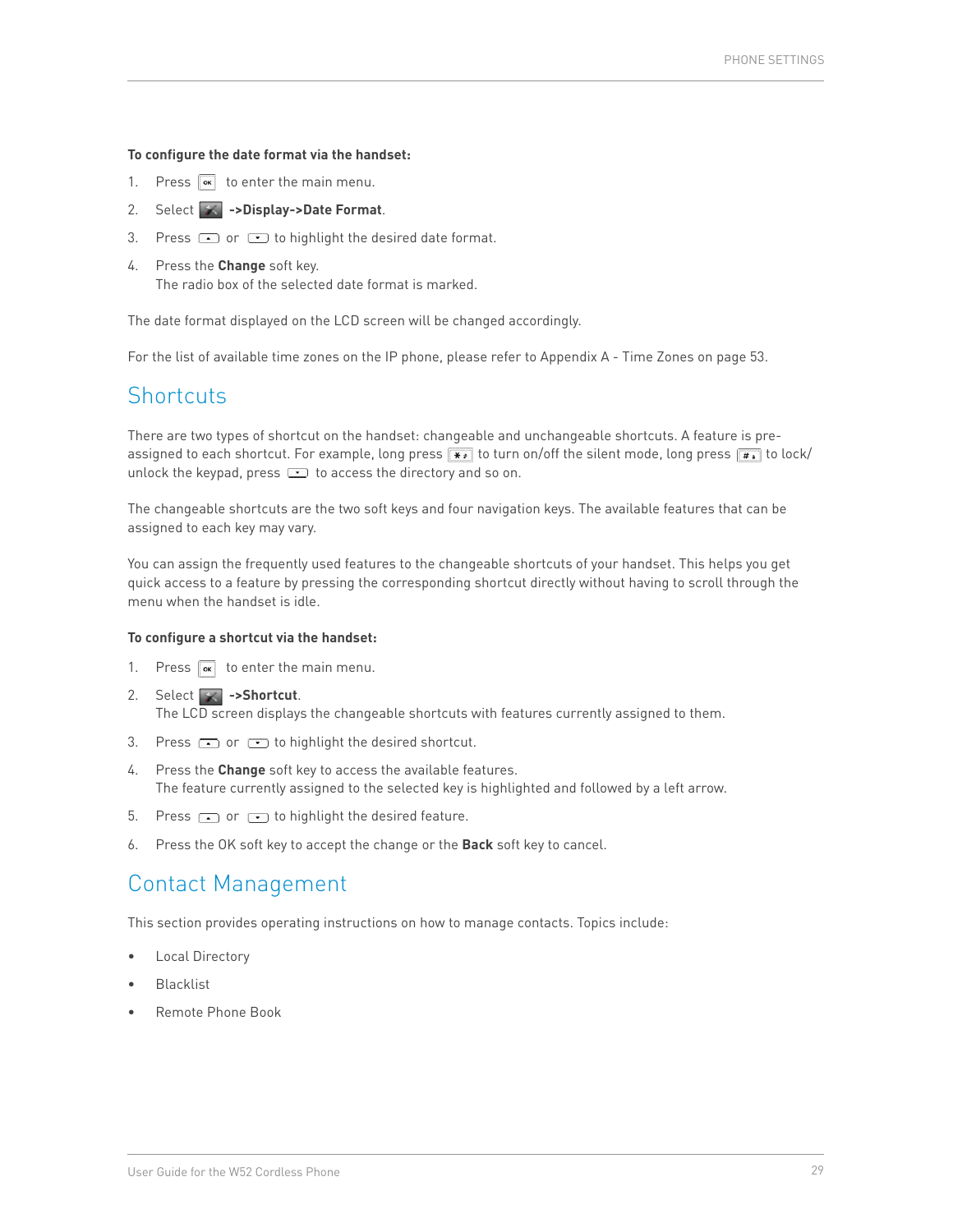### <span id="page-29-0"></span>Local Directory

You can store the frequently used contacts in the handset's local directory, where names and numbers can be freely added, deleted and edited. You can store up to 100 contacts per handset, each with a name, a mobile number and an office number. You can also dial a contact from the local directory. This allows you to place calls without having to dial the number manually.

The directory entries are usually sorted in alphabetical order by the name attribute. Spaces and digits take first priority. The sort order is as follows:

- 1. Space
- 2. Digits (0-9)
- 3. Letters (alphabetical)

Other special characters are sorted completely in accordance with the ASCII sort order.

### Using Alphanumeric Keys

You can edit names and numbers of the contacts stored in the local directory using the keypad. The digit keys 0-1 are devoid of any letters. But the digit keys 2-9 are all alphanumeric keys containing one digit and three or four letters in alphabetical order. The following describes how to use the alphanumeric keys in detail.

#### **To configure the input method via the handset:**

The handset provides you with 12 different input methods. You can disable the infrequently used input method. Then you can only switch among the enabled input methods when editing.

- 1. Press  $\boxed{\infty}$  to enter the main menu.
- 2. Select **->Display->Input Method**. The LCD screen displays all available input methods.
- 3. Press  $\bullet$  or  $\bullet$  to highlight the desired input method.
- 4. Press the **Change** soft key to check or uncheck the checkbox.

To switch the input method via the handset:

1. Press  $\boxed{\# \bullet}$  when entering data.

The current input method is indicated on the bottom right-hand corner of the LCD screen. For example, "ABC" represents the upper-case input method, "abc" represents the lower-case input method and "123" represents the digital input method.

#### **To enter a character via the handset:**

You can press a key one or more times (depending on the current input method) to enter the characters displayed on the key.

#### **To make a space via the handset:**

1. Press  $\boxed{\bullet}$  when the input method is not "123".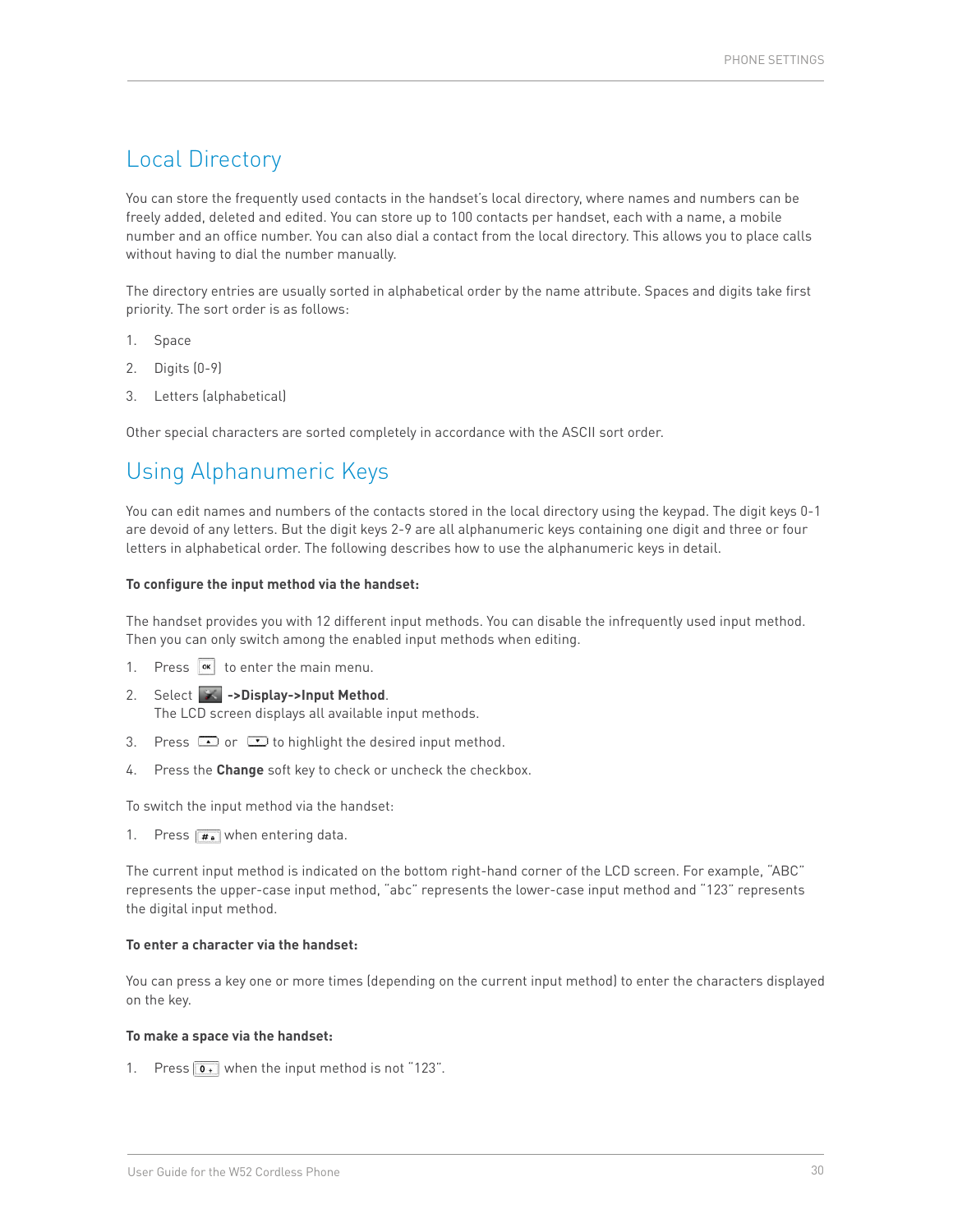#### **To move the cursor via the handset:**

1. Press  $\begin{bmatrix} \cdot \\ \cdot \end{bmatrix}$  or  $\begin{bmatrix} \cdot \\ \cdot \end{bmatrix}$  to move the cursor.

#### **To delete a wrong input character via the handset:**

- 1. Position the cursor to the right of the wrong input character.
- 2. Press the Del soft key to delete the character.

### Adding Contacts

You can add contacts to your local directory manually or from the call history. You can also add contacts to your local directory from the remote phone book.

#### **To add a contact to the local directory manually via the handset:**

- 1. Press  $\boxed{\infty}$  to enter the main menu.
- 2. Select  $\blacksquare$ .
- 3. Press the Options soft key, and then select **New Contact**. If there is no contact in the local directory, press the **New** soft key directly.
- 4. Enter the desired values in the Name, Number and **Mobile** fields respectively.
- 5. Press the Save soft key to accept the change or the **Back** soft key to cancel.

#### **To add a contact to the local directory from the call history via the handset:**

- 1. Press **the History soft key when the handset is idle.**
- 2. Press  $\bullet$  or  $\bullet$  to highlight the desired call history list, and press the OK key.
- 3. Press  $\bullet$  or  $\bullet$  to highlight the desired entry.
- 4. Press the **Options** soft key, and then select **Add To Local->New Entry**.
- 5. Press  $\bullet$  or  $\bullet$  to set the number to be the office number or the mobile number of the new entry, and then press the **OK** soft key.
- 6. Enter the name of the new entry in the **Name** field.
- 7. Press the **Save** soft key to accept the change or the **Back** soft key to cancel.

#### **NOTE:**

When you add a contact, the office number and the mobile number cannot be left blank at the same time. When the contact name is left blank, the handset sets the office number or the mobile number as the contact name.

If the information of the contact you want to add is totally same with that of an existing entry in the local directory, the screen will prompt "Contact save failed!".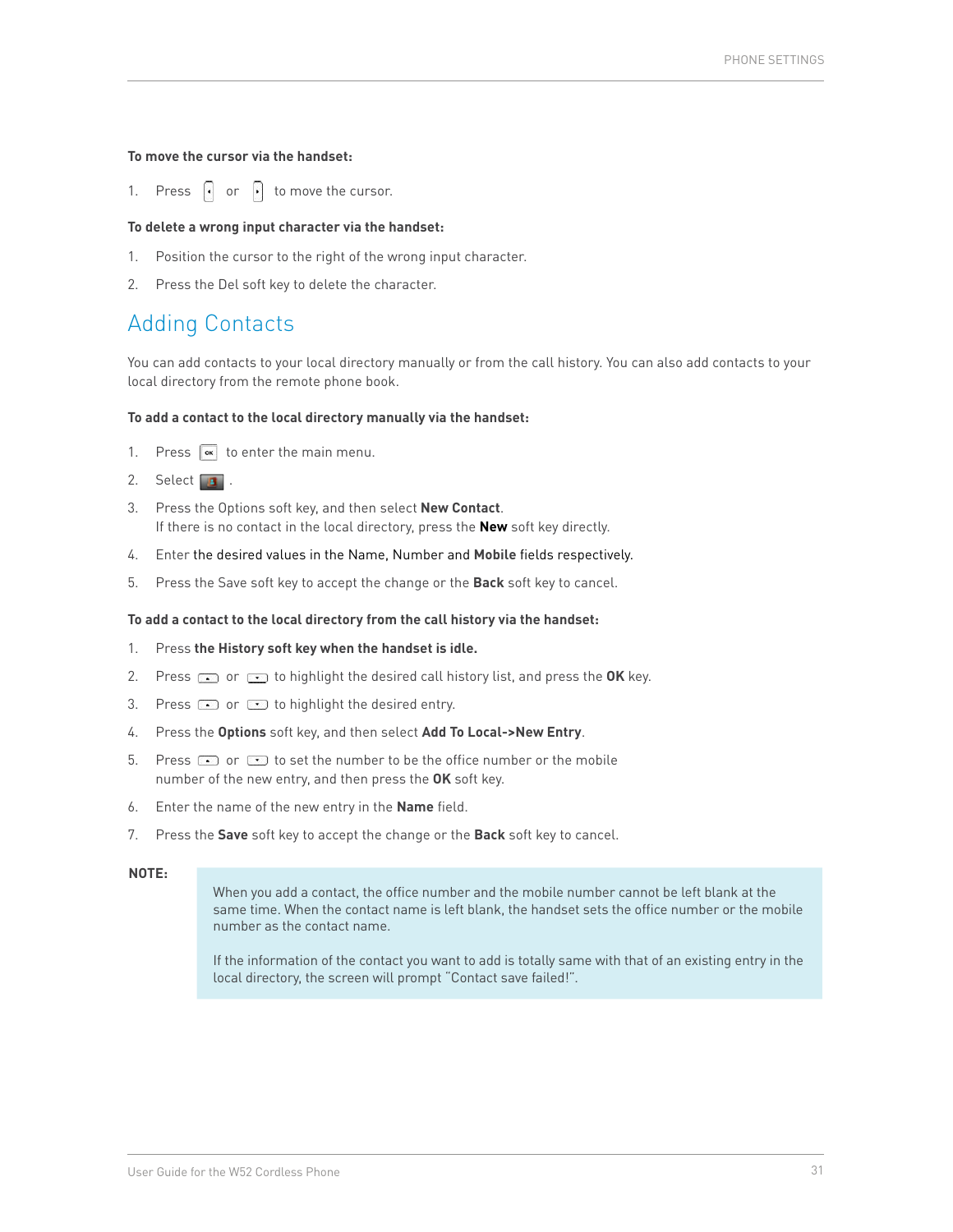### Editing Contacts

#### **To edit a contact in the local directory via the handset:**

- 1. Press  $\boxed{\infty}$  to enter the main menu.
- 2. Select **B**.
- 3. Press  $\Box$  or  $\Box$  to highlight the desired entry.
- 4. Press the **Options** soft key, and then select **Edit**.
- 5. Edit the values in the **Name, Number** and **Mobile** fields respectively.
- 6. Press the **Save** soft key to accept the change.

### Deleting Contacts

You can delete a contact or all contacts from the local directory.

#### **To delete a contact via the handset:**

- 1. Press  $\boxed{\infty}$  to enter the main menu.
- 2. Select  $\blacksquare$ .
- 3. Press  $\bullet$  or  $\bullet$  to highlight the desired entry.
- 4. Press the **Options** soft key, and then select **Delete**. The selected entry will be deleted successfully.

#### **To delete all contacts via the handset:**

- 1. Press  $\boxed{\infty}$  to enter the main menu.
- 2. Select  $\blacksquare$ .
- 3. Press the **Options** soft key, and then select **Delete All**. The LCD screen prompts "Delete All?".
- 4. Press the **Yes** soft key to delete all contacts or the **No** soft key to cancel.

### Searching for Contacts

You can search for the contacts by simply entering a few continuous characters of the desired contact name or number, and the results of potential matches are dynamically filtered and displayed on the LCD screen.

#### **To search for contacts in the local directory via the handset:**

- 1. Press  $\boxed{\infty}$  to enter the main menu.
- 2. Select **B**
- 3. Enter a few continuous characters of the desired contact name or number using the keypad. The contact whose name or number matches the search will appear on the LCD screen after a timeout or when the **Search** soft key is pressed. You can dial a contact from the result list.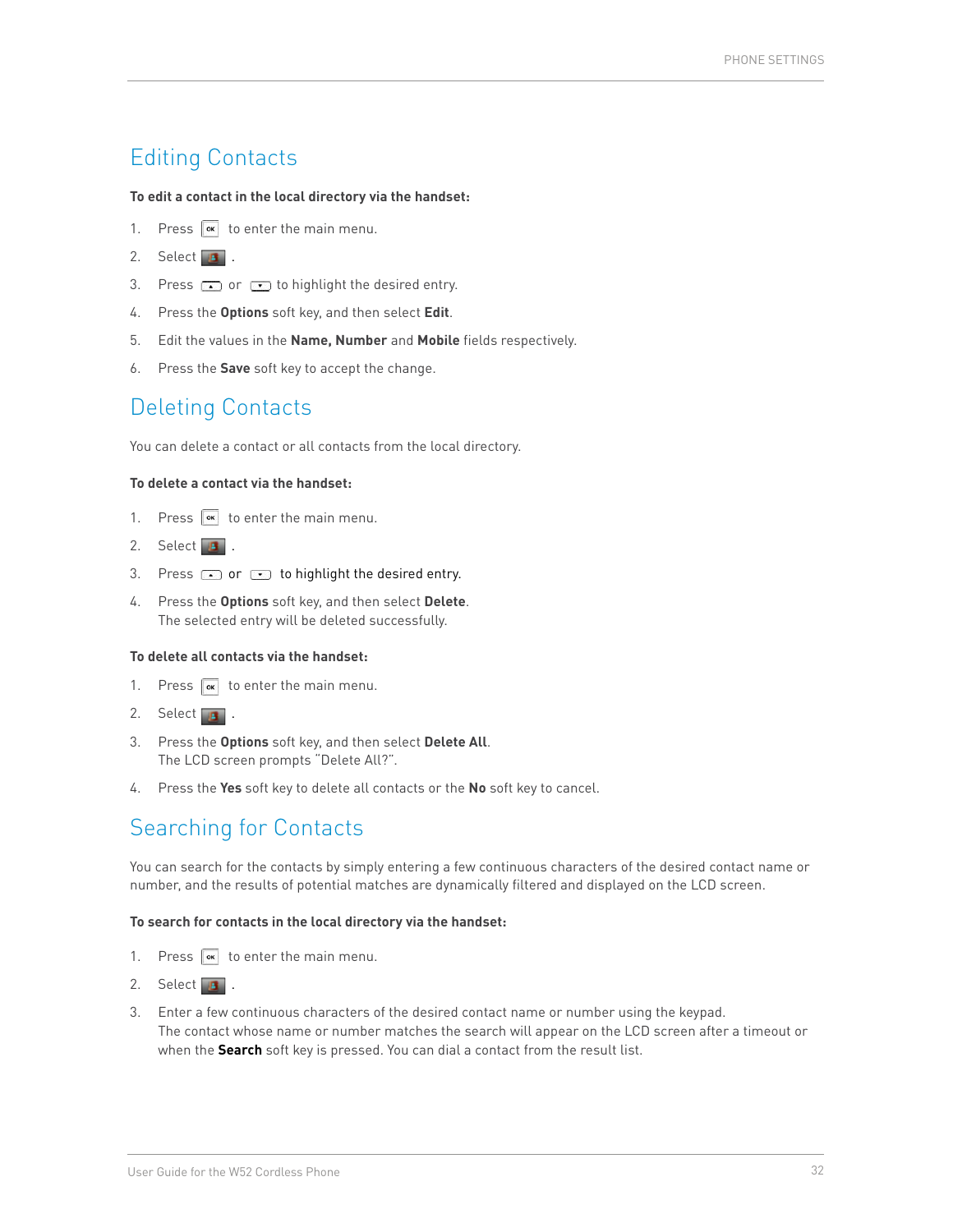### <span id="page-32-0"></span>Placing a Call from Local Directory

#### **To place a call from the local directory via the handset:**

- 1. Press  $\boxed{\alpha}$  to enter the main menu.
- 2. Select **8**
- 3. Press  $\Box$  or  $\Box$  to highlight the desired entry.
- 4. Do one of the following:
	- Press  $\lceil \cdot \rceil$ , if only one number is stored for the contact in the local directory, the phone will dial out the number directly.
	- Press  $\epsilon$ , if both the office number and the mobile number are stored for the contact in the local directory, the screen will display two numbers. Press  $\bullet$  or  $\bullet$  to highlight the desired number. Press  $\boxed{c}$  to dial out.

### Blacklist

You can store up to 30 contacts in one handset's blacklist. You can add, edit or delete contacts in the blacklist. You can also dial a call from the blacklist, but an incoming call from a contact in the blacklist will be rejected automatically.

#### **To add an entry to the blacklist manually via the handset:**

- 1. Press  $\boxed{\infty}$  to enter the main menu.
- 2. Press **->Telephony->Caller Blacklist**.
- 3. Press the Options soft key, and then select **New Entry**. If there is no entry, press the **OK** soft key directly.
- 4. Enter the desired number in the **Phone Number** field.
- 5. Press the **Save** soft key to accept the change or the **Back** soft key to cancel.

You can also add an entry to the blacklist from the call history. For more information, refer to Call History Management on [page 34](#page-33-0).

#### **To delete an entry from the blacklist via the handset:**

- 6. Press  $\boxed{\infty}$  to enter the main menu.
- 7. Select  $\mathbb{X}$  ->Telephony->Caller Blacklist.
- 8. Press  $\bullet$  or  $\bullet$  to highlight the desired entry.
- 9. Press the **Options** soft key, and then select **Delete.**  The selected entry will be deleted successfully.

#### **To delete all entries from the blacklist via the handset:**

- 1. Press  $\boxed{\infty}$  to enter the main menu.
- 2. Select **->Telephony->Caller Blacklist**.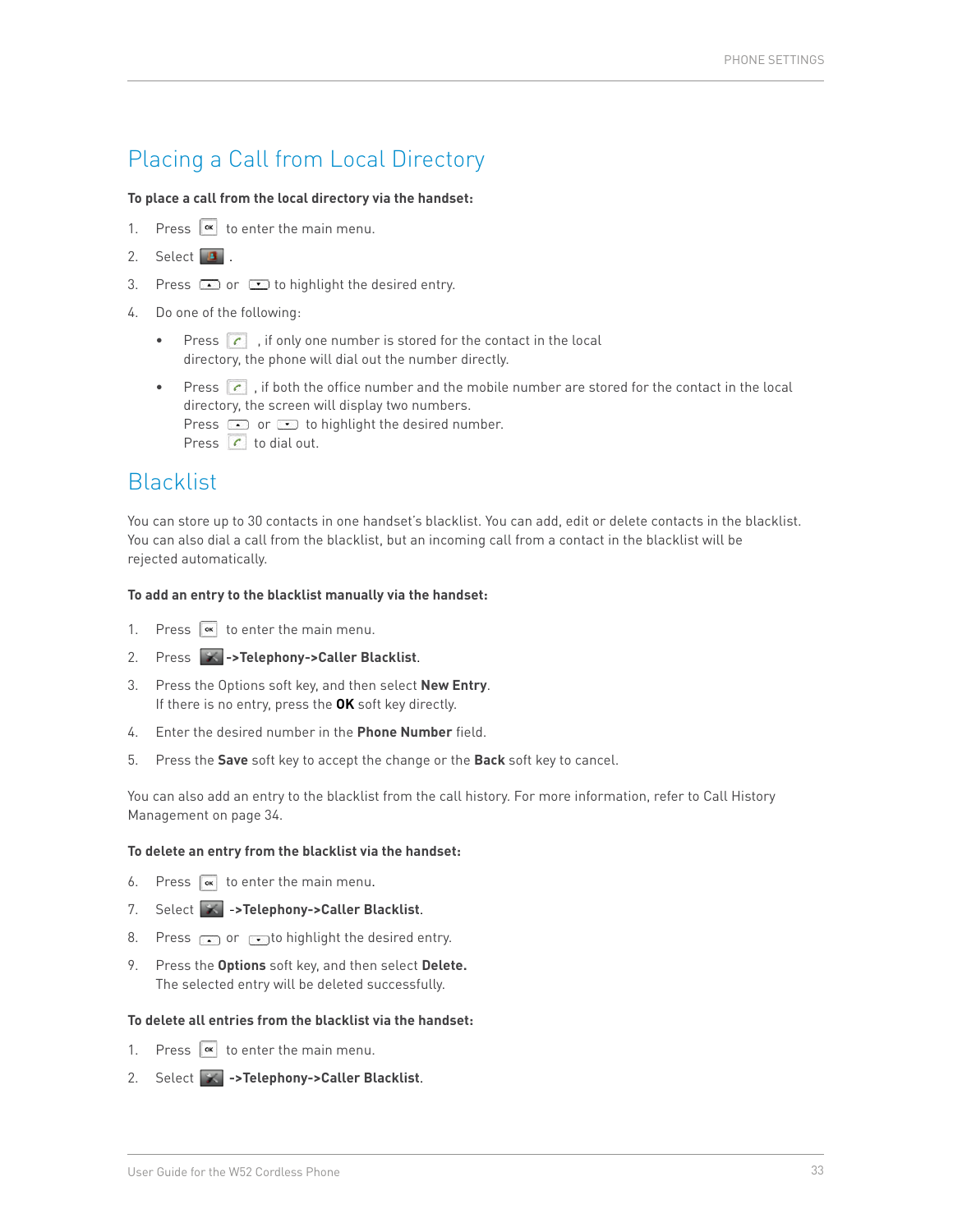- <span id="page-33-0"></span>3. Press the Options soft key, and then select **Delete All**. The LCD screen prompts "Delete All?".
- 4. Press the Yes soft key to delete all entries or the No soft key to cancel.

#### **To place a call from the blacklist via the handset:**

- 1. Press  $\boxed{\infty}$  to enter the main menu.
- 2. Select **->Telephony->Caller Blacklist**.
- 3. Press  $\Box$  or  $\Box$  to highlight the desired entry.
- 4. Press  $\epsilon$  to dial out.

### Call History Management

Call history contains call information such as calling/called party identification, time and date, and call duration. The handset maintains call history lists of All Calls, Outgoing Calls, Missed Calls and Accepted Calls. Each call history list can store a list of entries sorted by date and time of the call, starting with the latest call entry. You can check the detailed information of an entry in the call history. You can also dial a call, add an entry to the local directory or blacklist, and delete entries from the call history.

#### **To check the local call history via the handset:**

- 1. Press the **History** soft key when the handset is idle. The LCD screen displays 4 call history lists: **All Calls, Outgoing Calls, Missed Calls and Accepted Calls.**
- 2. Press **the OK** soft key. The LCD screen displays all entries of the selected list.
- 3. Press or **c** or to highlight the desired entry, and then press the View soft key. The LCD screen displays the detailed information of the entry.

#### **To add an entry to the blacklist from the call history via the handset:**

You can block the incoming calls from the entry by adding it to the blacklist. For more information on blacklist, refer to Blacklist on [page 33.](#page-32-0)

- 1. Press the **History** soft key when the handset is idle. The LCD screen displays 4 call history lists: **All Calls, Outgoing Calls, Missed Calls and Accepted Calls.**
- 2. Press  $\bullet$  or  $\bullet$  to highlight the desired list, and then press the OK soft key. The LCD screen displays all entries of the selected list.
- 3. Press  $\bullet$  or  $\bullet$  to highlight the desired entry.
- 4. Press the **Options** soft key, and select **Add To Blacklist**. The LCD screen prompts "Are you sure?".
- 5. Press the **Yes** soft key to add the selected entry to the blacklist or the **No** soft key to cancel.

#### **To delete an entry from the call history via the handset:**

1. Press the **History** soft key when the handset is idle. The LCD screen displays 4 call history lists: **All Calls, Outgoing Calls, Missed Calls and Accepted Calls.**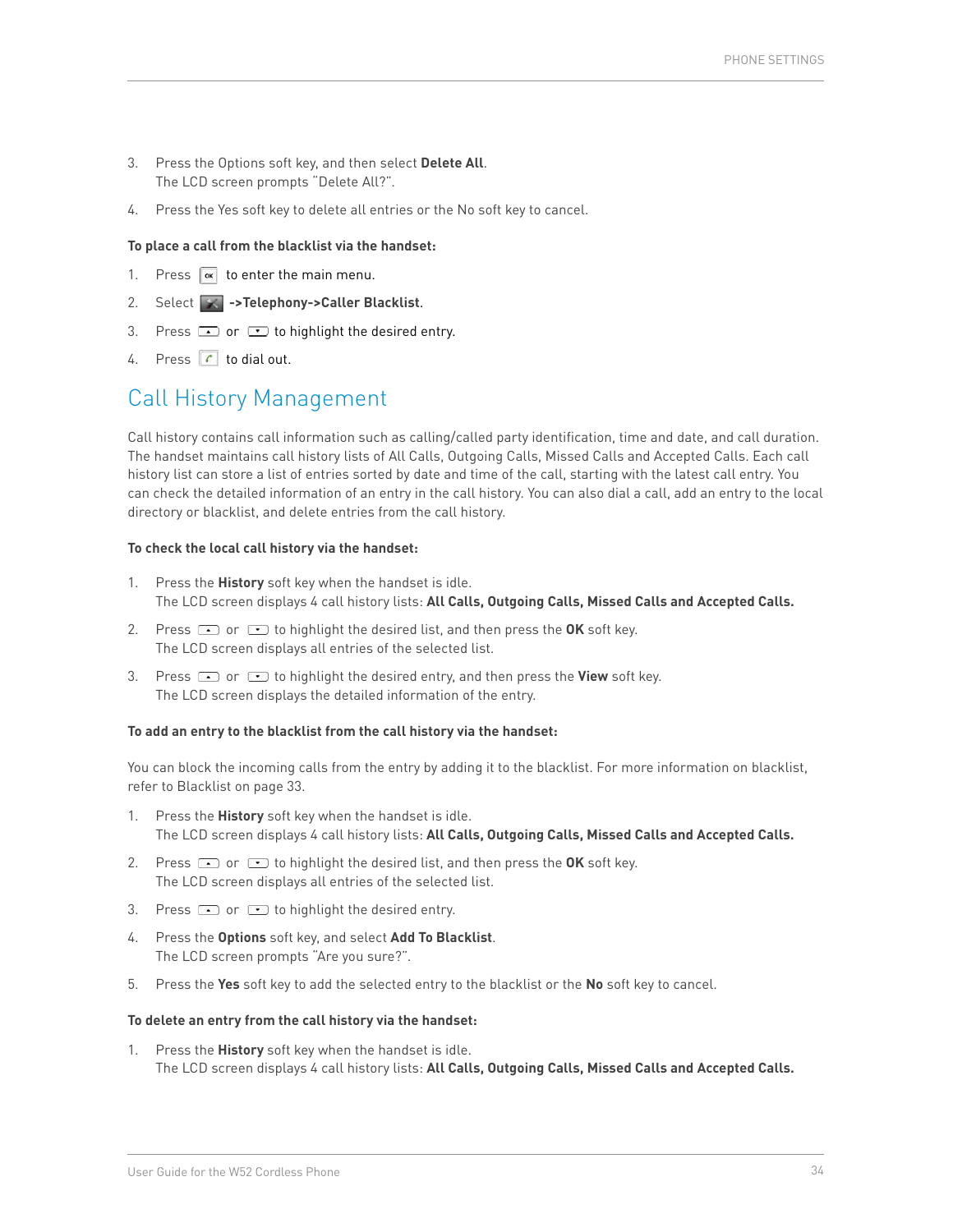- <span id="page-34-0"></span>2. Press  $\bullet$  or  $\bullet$  to highlight the desired list, and then press the OK soft key. The LCD screen displays all entries of the selected list.
- 3. Press  $\bullet$  or  $\bullet$  to highlight the desired entry.
- 4. Press the **Options** soft key, and select **Delete**. The selected entry is deleted successfully.

#### **To delete all entries of a list from the call history via the handset:**

- 1. Press the **History** soft key when the handset is idle. The LCD screen displays 4 call history lists: **All Calls, Outgoing Calls, Missed Calls and Accepted Calls.**
- 2. Press  $\bullet$  or  $\bullet$  to highlight the desired list, and then press the OK soft key. The LCD screen displays all entries of the selected list.
- 3. Press the **Options** soft key, and then select Delete All. The LCD screen prompts "Delete All?".
- 4. Press the **Yes** soft key to delete all entries of the selected list or the **No** soft key to cancel.

#### **To place a call from the call history via the handset:**

- 1. Press the **History** soft key when the handset is idle. The LCD screen displays 4 call history lists: **All Calls, Outgoing Calls, Missed Calls and Accepted Calls.**
- 2. Press  $\bullet$  or  $\bullet$  to highlight the desired list, and then press the OK soft key. The LCD screen displays all entries of the selected list.
- 3. Press  $\bullet$  or  $\bullet$  to highlight the desired entry.
- 4. Press  $\boxed{c}$  .

### Speed Dial

Speed dial allows you to perform single-digit dialing to predefined numbers. This feature is particularly useful to speed up dialing the numbers that frequently used or hard to remember. A maximum of 8 speed dial numbers are allowed.

For example, the digit key 2 is configured as a speed dial key and assigned the number 4606, the phone will dial out the number 4606 directly when you long press digit key 2.

### Assigning a Speed Dial Number

You can assign the important numbers of your directory (including local directory and remote phone book) to the speed dial keys of your handset. This helps you dial a contact quickly and easily by long pressing the speed dial key without having to enter the directory. The available speed dial keys are the digit keys 2-9.

#### **To assign a speed dial number from the directory via the handset:**

- 1. Press  $\boxed{\infty}$  to enter the main menu.
- 2. Select **->Telephony->Speed Dial**.

The LCD screen displays all available speed dial keys. If the digit key did not be assigned numbers before, you can long press the digit key when the phone is idle to enter the Speed Dial screen.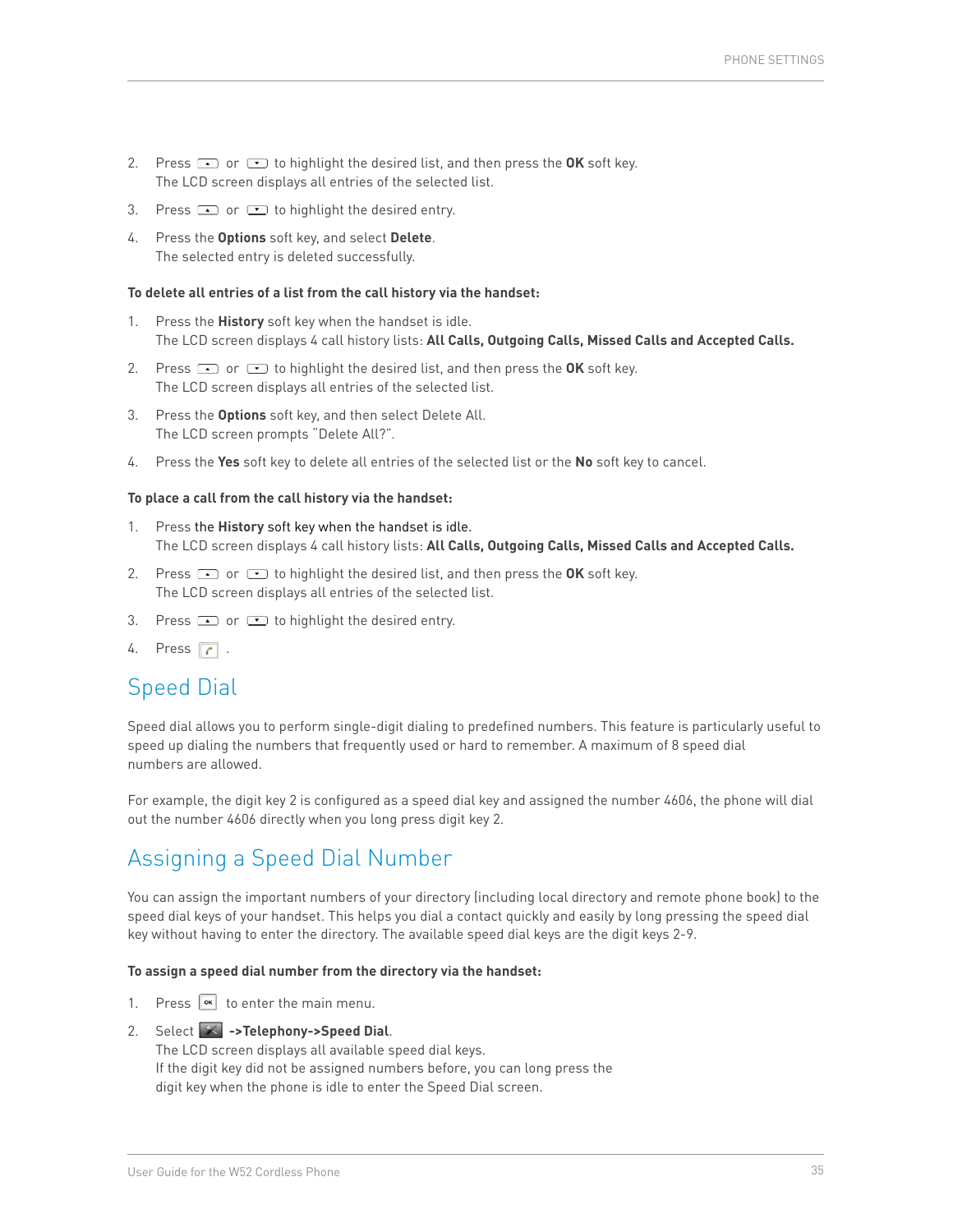- <span id="page-35-0"></span>3. Press  $\Box$  or  $\Box$  to highlight the desired speed dial key, and then press the **Assign** soft key.
- 4. Press  $\Box$  or  $\Box$  to highlight the desired directory if there are multiple directories.
- 5. Select the desired contact from the directory.
- 6. Do one of the following:
	- If only one number is stored for the contact in the selected directory, press the **OK** soft key to assign the number to the selected speed dial key.
	- If both the office number and the mobile number are stored for the contact in the selected directory, press the **OK** soft key to display the two numbers. Press  $\bullet$  or  $\bullet$  to highlight the desired number. Press the OK soft key to assign the number to the selected speed dial key.

### Deleting a Speed Dial Number

#### **To delete a speed dial number via the handset:**

- 1. Press  $\boxed{\infty}$  to enter the main menu.
- 2. Select **X** ->Telephony->Speed Dial.
- 3. The LCD screen displays all available speed dial keys.
- 4. Press  $\Box$  or  $\Box$  to highlight the desired speed dial key, which is already assigned a number.
- 5. Press  $\left\{ \cdot \right\}$  or the **Clear Key** soft key to delete the assigned speed dial number.

### Placing a Call Using Speed Dial Key

#### **To place a call using the speed dial key via the handset:**

1. Long press the speed dial key (digit key) when the handset is idle.

The number assigned to this speed dial key is dialed out.

### Auto Answer

When auto answer feature is enabled, you can simply answer the incoming calls by picking up the handset from the charger cradle without having to press the off-hook key. The auto answer feature works only if the handset is placed in the charger cradle.

#### **To configure auto answer via the handset:**

- 1. Press  $\boxed{\infty}$  to enter the main menu.
- 2. Select **->Telephony->Auto Answer**.
- 3. Press the Change soft key to check or uncheck the **Auto Answer** checkbox.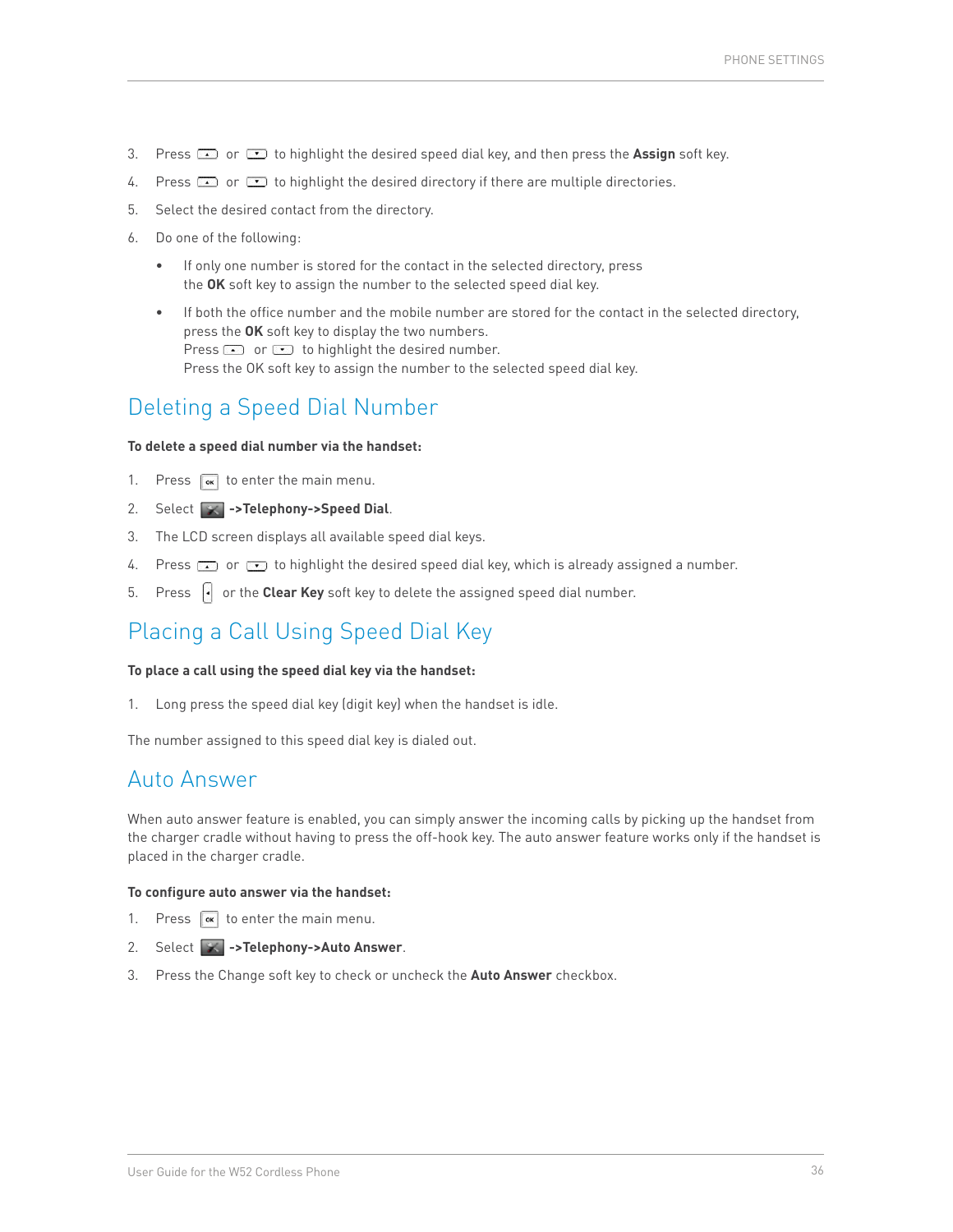### <span id="page-36-0"></span>Base Restart

In some instances, you may need to restart the base station to refresh the settings.

#### **To restart the base station via the handset:**

- 1. Press  $\boxed{\infty}$  to enter the main menu.
- 2. Select **->System Settings->Base Restart**.
- 3. Enter the system PIN (default: 0000 or 9871).
- 4. Press the **Done** soft key.

After the above steps, the registration LED and network status LED go out simultaneously. After a period of time, the LED indicators will illuminate solid green again when the base station restarts successfully.

### Eco Mode+

Eco mode+ turns off the transmission power and the radio waves emitted are virtually zero when the phone is in the standby mode. If the eco mode+ is enabled, and there is no signal interaction between the handset and the base station, the color of the signal strength indicator on the idle screen will display in green. When a call comes in or a connection occurs, the phone exits the eco mode+ automatically, and the signal strength indicator on the idle screen changes from green to white.

#### **To configure eco mode+ via the handset:**

- 1. Press  $\left| \infty \right|$  to enter the main menu.
- 2. Select **->System Settings->Eco Mode+**.
- 3. Enter the system PIN (default: 0000 or 9871) and press the **Done** soft key. The LCD screen prompts "Setting takes effect after base reboot. Reboot now or not?".
- 4. Press the **Yes** soft key to reboot the base station. The base station reboots to make the configuration take effect. The configuration applies to all the handsets registered to the base station.

### Eco Mode

Eco mode greatly reduces the transmission power and signal output when the phone is in the talk mode. The attenuation range is 20m. When the distance between the base station and the handset is over 20m, the eco mode is disabled automatically.

#### **To configure eco mode via the handset:**

- 1. Press  $\boxed{\infty}$  to enter the main menu.
- 2. Select  $\rightarrow$  ->System Settings->Eco Mode.
- 3. Press the Change soft key to check or uncheck the **Eco Mode** checkbox. If the Eco Mode checkbox is checked, the eco mode is enabled. The color of the signal strength indicator on the idle screen will change from white to green.

#### **NOTE:**

If the eco mode is enabled, the coverage area of the base station will be reduced.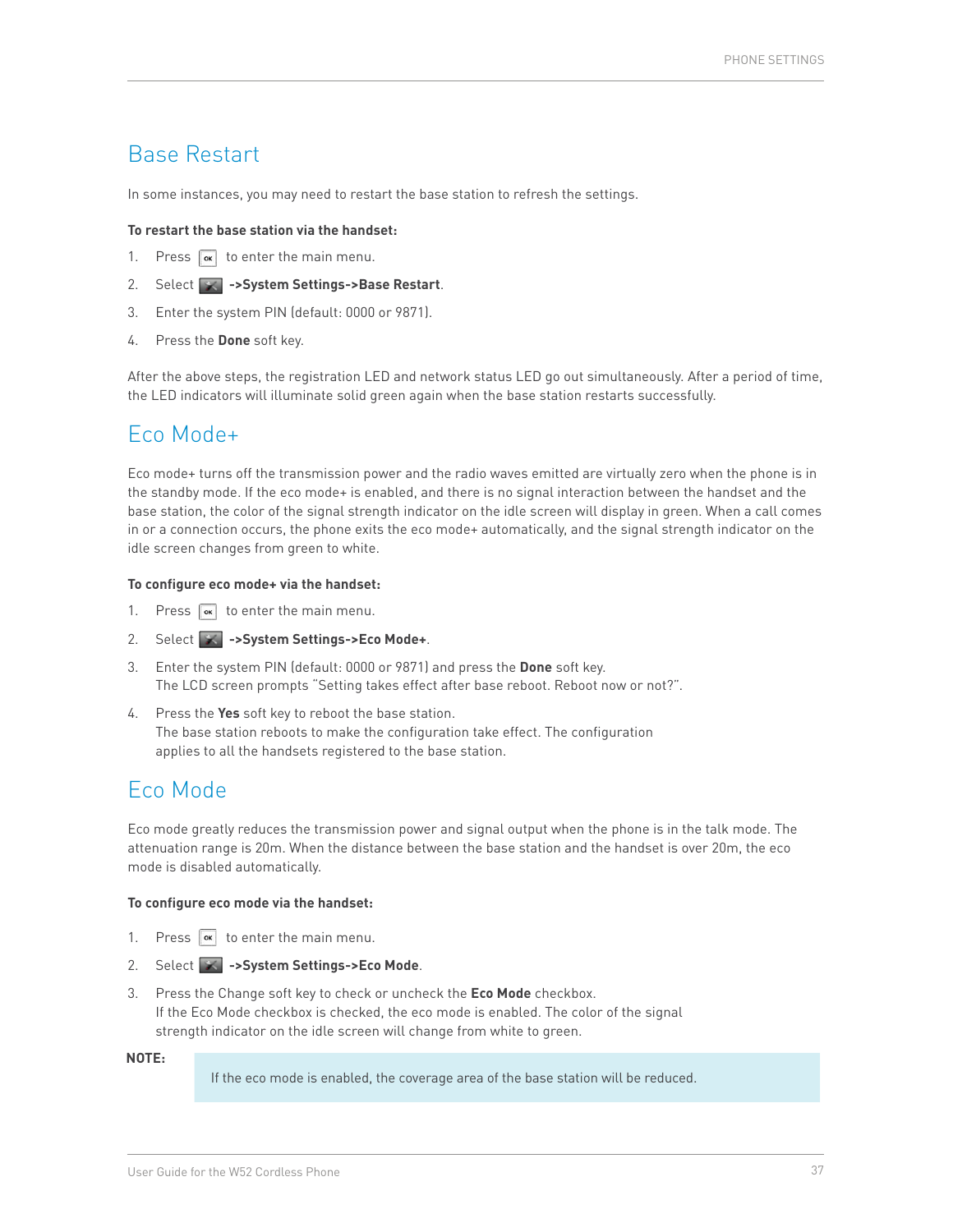### <span id="page-37-0"></span>Repeater Mode

Repeater mode extends the radio coverage of the base station. The repeater has the same radio coverage as the base station. This feature is especially useful for users who require mobility in large dwellings. If the repeater mode is enabled, and a repeater is registered to the base station, the handset registered to the base station can be used either in the base station or the repeater coverage area, thereby providing users with greater freedom in mobility.

#### **To configure the repeater mode via the handset:**

- 1. Press  $\boxed{\infty}$  to enter the main menu.
- 2. Select **->System Settings->Repeater Mode**.
- 3. Press the Change soft key to check the **Repeater Mode** checkbox. The LCD screen prompts "Setting takes effect after base reboot. Reboot now or not?".
- 4. Press the **Yes** soft key to reboot the base station. The base station reboots to make the configuration take effect. The configuration applies to all the handsets registered to the same base station.

#### **NOTE:**

Repeater mode and eco mode+ cancel each other out. These two features cannot be used at the same time.

To use repeater mode, make sure both the base station and handset are upgraded to the supported firmware version (x.30.x.40 or later).

For more information on how to use DECT repeater with the base station, refer to Yealink DECT Repeater RT10 User Guide.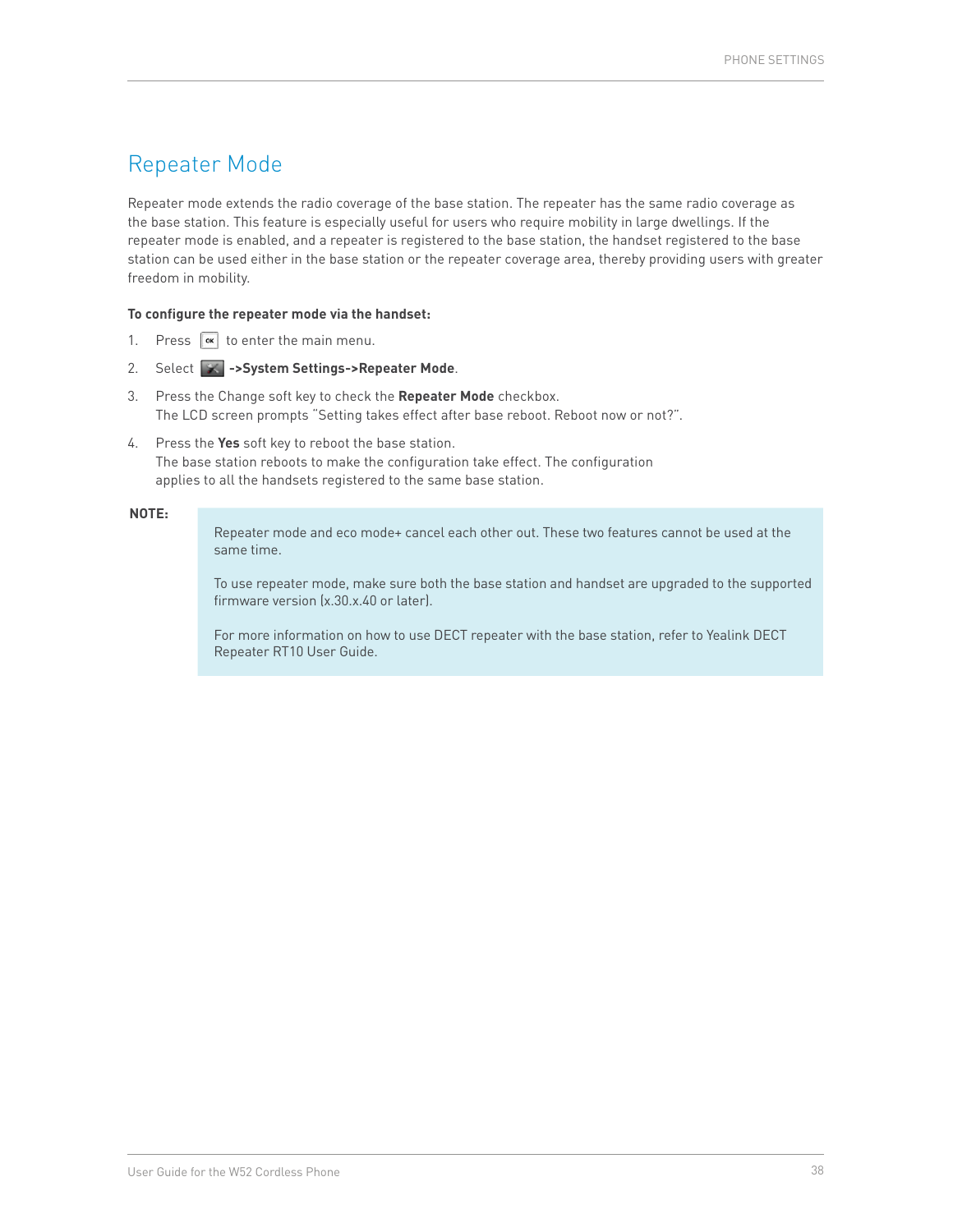### <span id="page-38-0"></span>**CALL FEATURES**

The W52 Cordless Phone is designed to be easily used like a regular phone on a public switched telephone network (PSTN). You can place internal and external calls, answer calls, transfer a call to someone else, or conduct a conference call.

This chapter provides operating instructions of the call features. Topics include:

- Placing Calls
- Off Hook Hot Line Dialing
- Answering Calls
- Ending Calls
- Redialing Calls
- Call Mute
- Call Hold/Resume
- Call Waiting
- Do Not Disturb (DND)
- Call Forward
- Call Transfer
- Conference Call
- Anonymous Call
- Anonymous Call Rejection
- Voice Mail

If you require additional information or assistance with your new phone, contact your system administrator.

### Placing Calls

You can use your handset to place an internal or external call. You can place a call using the following call modes:

- **Earpiece mode**—pressing the off-hook key to dial out.
- **Speakerphone mode**—pressing the speakerphone key to dial out.
- **Headset mode**—connecting a headset.

During the call, you can switch the call mode by pressing the corresponding keys or connecting a headset.

You can cancel the dialing operation by pressing the on-hook key. During the call conversation, you can press the left and right navigation keys to adjust the volume of the currently engaged audio devices (earpiece, headset or loudspeaker). The call duration is displayed on the LCD screen while the call is in progress.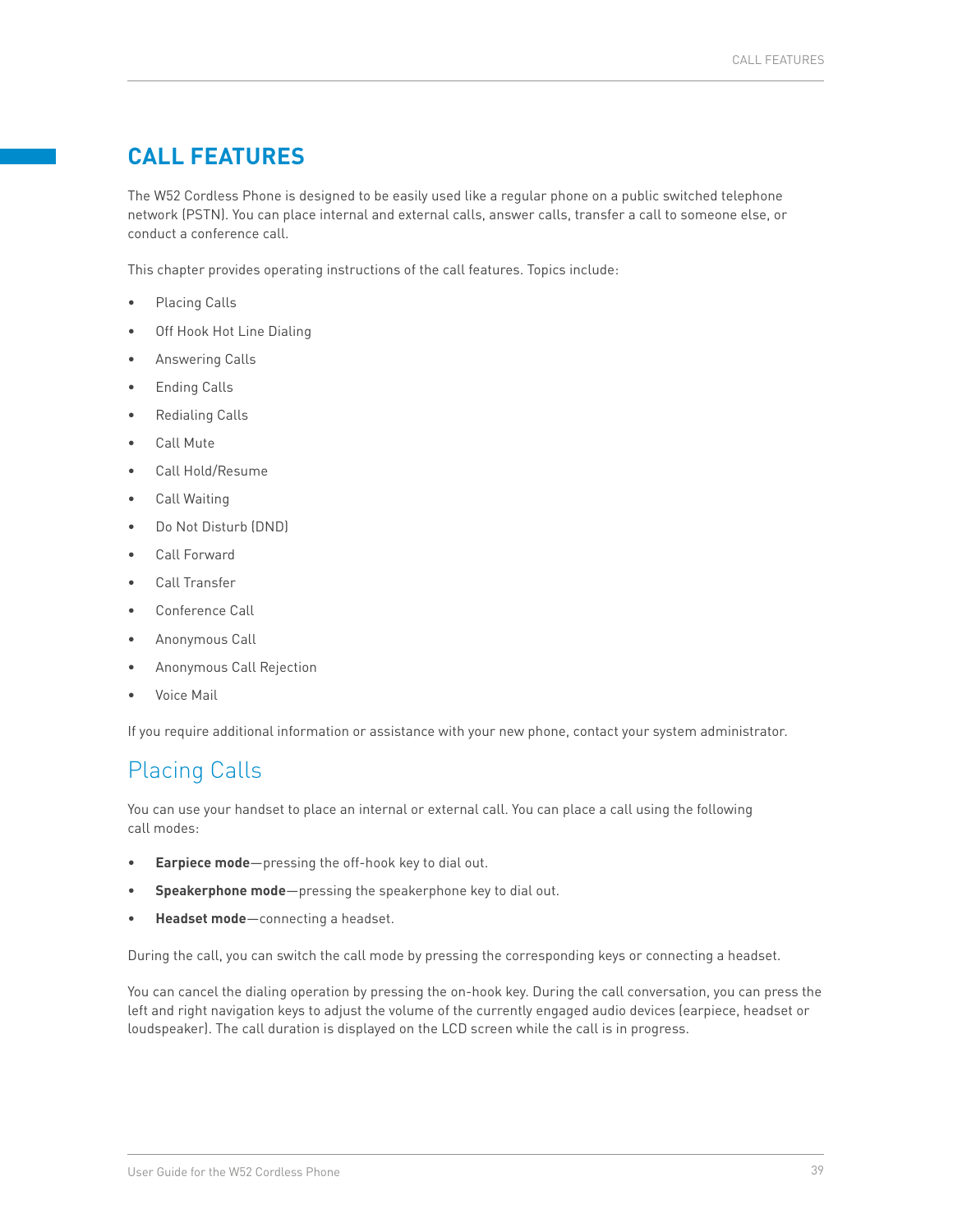### <span id="page-39-0"></span>Placing Internal Calls

You can make free internal calls between the handsets registered to the same base station. You can place an internal call to one handset or all handsets registered to the same base station.

#### **To place an internal call to one handset via the handset:**

- 1. Press  $\boxed{\infty}$  to enter the main menu.
- 2. Select  $\Box$ The LCD screen displays all other registered handset names and the **All HS** option.
- 3. Press  $\bullet\bullet$  or  $\bullet\bullet$  to highlight the desired handset name.
- 4. Press **c**, **i**,  $\bullet$  or the **OK** soft key to dial out.

#### **To place an internal call to all handsets via the handset:**

- 1. Press  $\boxed{\infty}$  to enter the main menu.
- 2. Select  $\begin{array}{|c|c|c|c|}\n\hline\n\end{array}$ . The LCD screen displays all registered handset names and the **All HS** option.
- 3. Select **All HS**.
- 4. Press  $\boxed{c}$ ,  $\boxed{4}$ ,  $\boxed{\infty}$  or the OK soft key to dial out. All other subscribed handsets will ring simultaneously.

### Placing External Calls

You can place external calls on the handset. External calls based on the public telephone network require the use of SIP lines. Your system administrator needs to assign the SIP line to the handset beforehand, and then assign the line to the handset as the outgoing line. For more information on the outgoing line, refer to Outgoing Lines on page 40.

#### **To place an external call via the handset:**

You can do one of the following:

- Enter the desired number using the keypad. Press  $\boxed{c}$ ,  $\boxed{\bullet}$  or  $\boxed{\infty}$  to dial out. If there are multiple lines assigned to your handset as outgoing lines, press the **Line** soft key to select the desired line and then press  $\boxed{\infty}$  or the **Dial** soft key to dial out. If you do not select a line, the handset uses the default outgoing line to dial out.
- Press  $\blacksquare$  to enter the pre-dialing screen. Enter the desired number using the keypad. Press  $\begin{array}{|c|c|c|c|c|c|}\n\hline\n\end{array}$ ,  $\begin{array}{|c|c|c|c|c|}\n\hline\n\end{array}$  to dial out. If there are multiple lines assigned to your handset as outgoing lines, press the **Line** soft key to select the desired line and then press  $\overline{\bullet}$  or the **Dial** soft key to dial out. If you do not select a line, the handset uses the default outgoing line to dial out.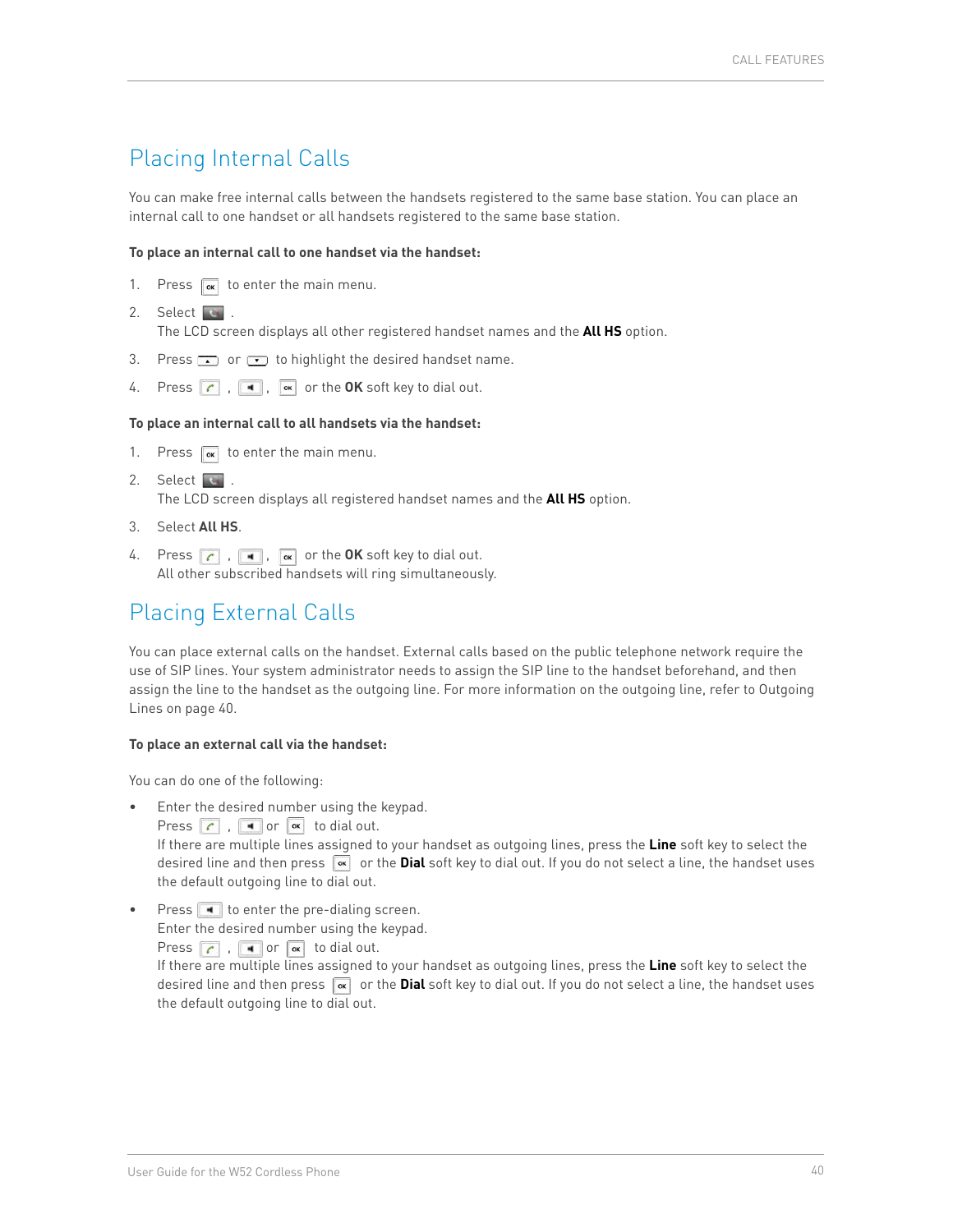#### <span id="page-40-0"></span>**To place a new call during an active call via the handset:**

You can place at most two calls on your handset.

- 1. Press the **Ext.Call** soft key. The active call is placed on hold.
- 2. Enter the desired number in the **Call To** field using the keypad.
- 3. Press  $\begin{array}{|c|c|c|c|c|}\n\hline\n\end{array}$ ,  $\begin{array}{|c|c|c|c|}\n\hline\n\end{array}$  to dial out.

#### **NOTE:**

You can also make an IP call by directly dialing the IP address of any IP phone. For example, IP: 192.168.1.15.

### Off Hook Hot Line Dialing

For security reasons, W52 Cordless Phones support off hook hotline dialing feature. When the user dials out a call using a line with this feature enabled, the IP phone will first dial out the preconfigured number to the SIP server the line registers to.

The SIP server may prompt the user to enter an activation code for call service. After the user enters a valid activation code, the IP phone will use this line to dial out a call successfully. If the entered activation code is invalid, the user cannot use this line for call service.

#### **NOTE:**

The server actions may vary on different servers. Contact your system administrator for the activation code.

This feature is not applicable to IP call and intercom call. That is, even if Off Hook hot line dialing feature is enabled, you can place an IP call or intercom call normally.

### Answering Calls

You can answer a call in three ways:

- Using the earpiece
- Using the speakerphone
- Using the headset

**NOTE:**

You can ignore an incoming call by pressing the Silence soft key or reject an incoming call by pressing the on-hook key.

You can also activate Do Not Disturb mode on a per-line basis to reject all incoming calls of the specified line.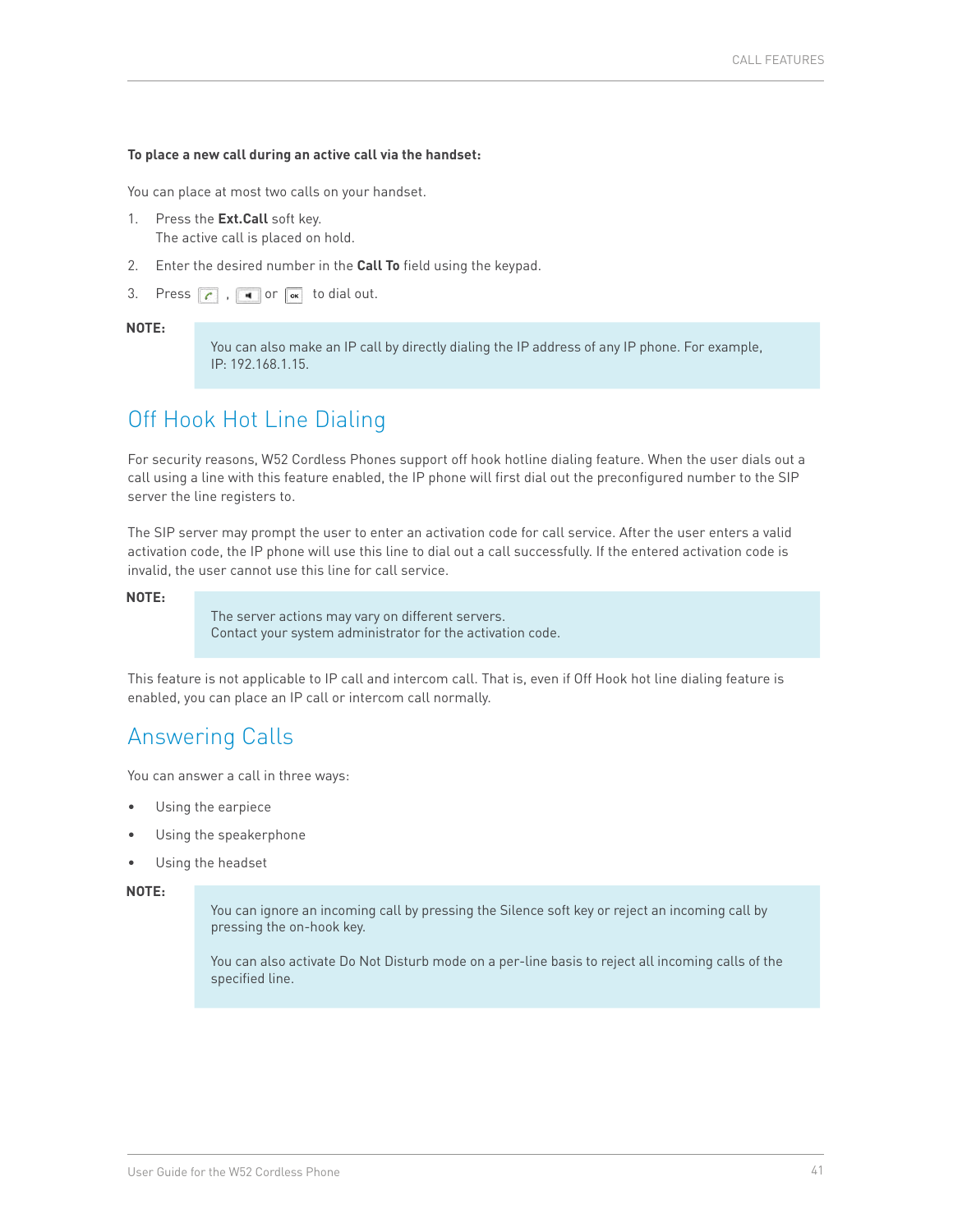#### <span id="page-41-0"></span>**Answering When Not in Another Call**

In all cases, the active call will appear on the LCD screen showing call duration and destination.

#### **To answer a call using the earpiece:**

1. Press **c** or the **Accept** soft key.

#### **To answer a call using the speakerphone mode:**

1. Press  $\overline{\bullet}$ .

#### **To answer a call using the headset:**

1. With a headset connected, press the **Accept** soft key.

#### **Answering When in Another Call:**

If you are during an active call, an incoming call arrives on the handset, do the following:

1. Press , , or the **Accept** soft key.

The incoming call is answered, and the original call is placed on hold.

### Ending Calls

To end a call:

Do one of the following:

- Press  $\boxed{\bullet}$ .
- Place the handset in the charger cradle.

### Redialing Calls

The redial number list stores the twenty last dialed phone numbers. When the memory of the redial number list is full, the handset will automatically erase the oldest dialed number when a new number is dialed. You can redial a call from the redial number list.

#### **To redial the last dialed number:**

- 1. Press  $\epsilon$  when the handset is idle.
- 2. Press  $\epsilon$  again. A call to your last dialed number is attempted.

#### **To redial a previously dialed number:**

- 1. Press  $\epsilon$  when the handset is idle. The handset displays the dialed phone numbers.
- 2. Press  $\bullet$  or  $\bullet$  to highlight the desired entry. You can press **Options->Edit Before Call** to edit the phone number or select the desired line by pressing the Line soft key.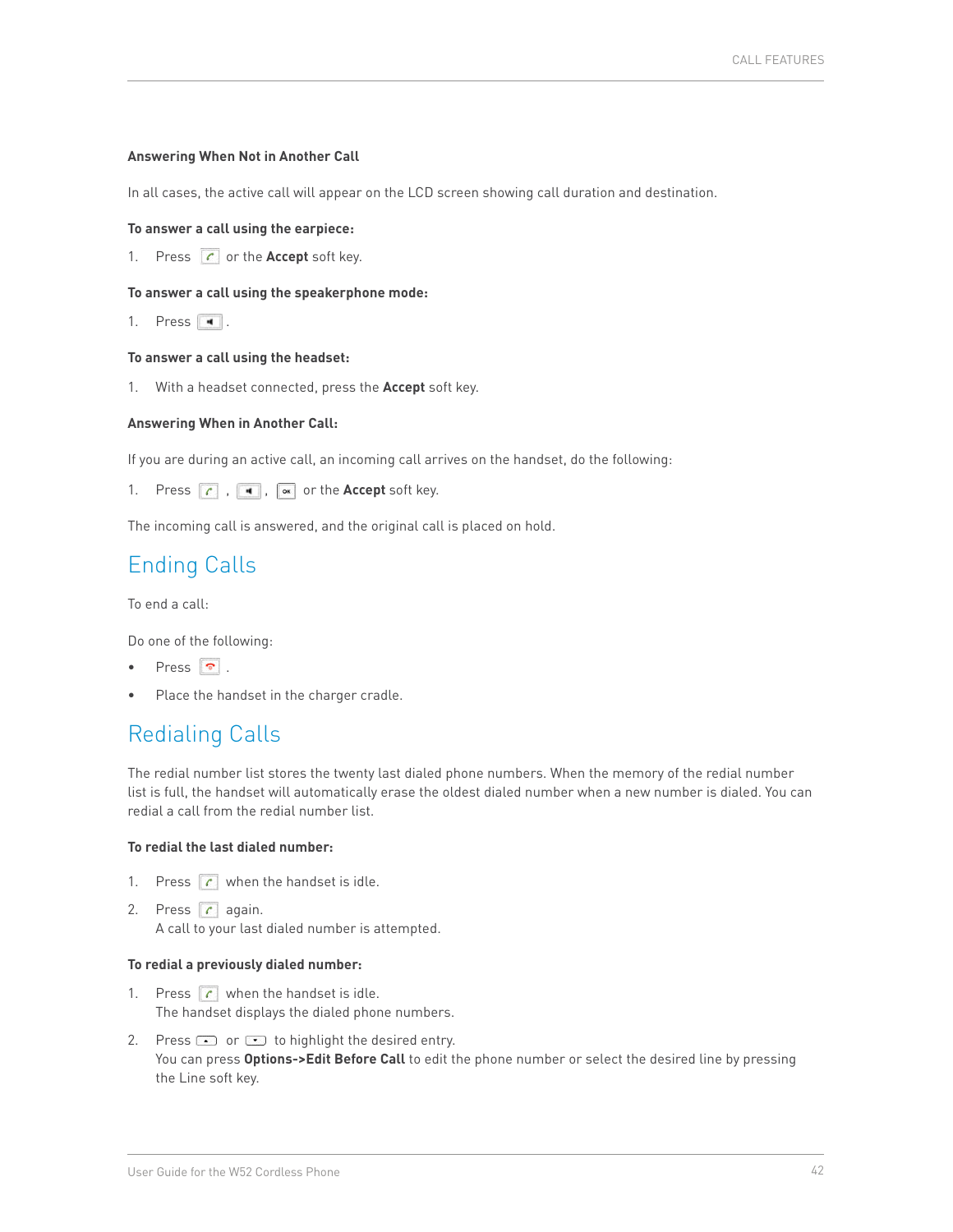#### <span id="page-42-0"></span>3. Press  $\epsilon$  again.

You can add local contacts from the redial number list. You can also delete an entry or all entries from the redial number list.

### Call Mute

You can mute the microphone during an active call. When muting the microphone, you can hear the other party but he or she cannot hear you. For example, if you do not want the other party to listen to the conservation when you talk to someone in the room, you can mute the microphone temporarily.

#### **To mute a call:**

1. Press  $\Box$  during an active call. The call is muted, and the  $\boxtimes$  icon is displayed on the LCD screen.

#### **To un-mute a call:**

1. Press  $\Box$  again. The  $\boxtimes$  icon disappears from the LCD screen.

### Call Hold/Resume

You can place an active call on hold. At any time, at most one active call can be in progress on your handset. You can answer or make another call while placing the original call on hold.

To place a call on hold:

1. Press the Options soft key during a call, and then select Hold. The call is placed on hold and the  $\Box$  icon is displayed on the LCD screen.

#### **To resume a hold call:**

Do one of the following:

- Press the Resume soft key.
- Press  $\overline{\bullet}$ .
- Press  $\boxed{c}$ .

#### **Two calls on Hold:**

If two calls are placed on hold on the handset, press the Resume soft key to resume the current call. Press  $\Box$ ,  $\bullet$  or the Swap soft key to swap between two calls.

#### **NOTE:**

When the call on the handset is placed on hold, placing the handset in the charger cradle will not end the call.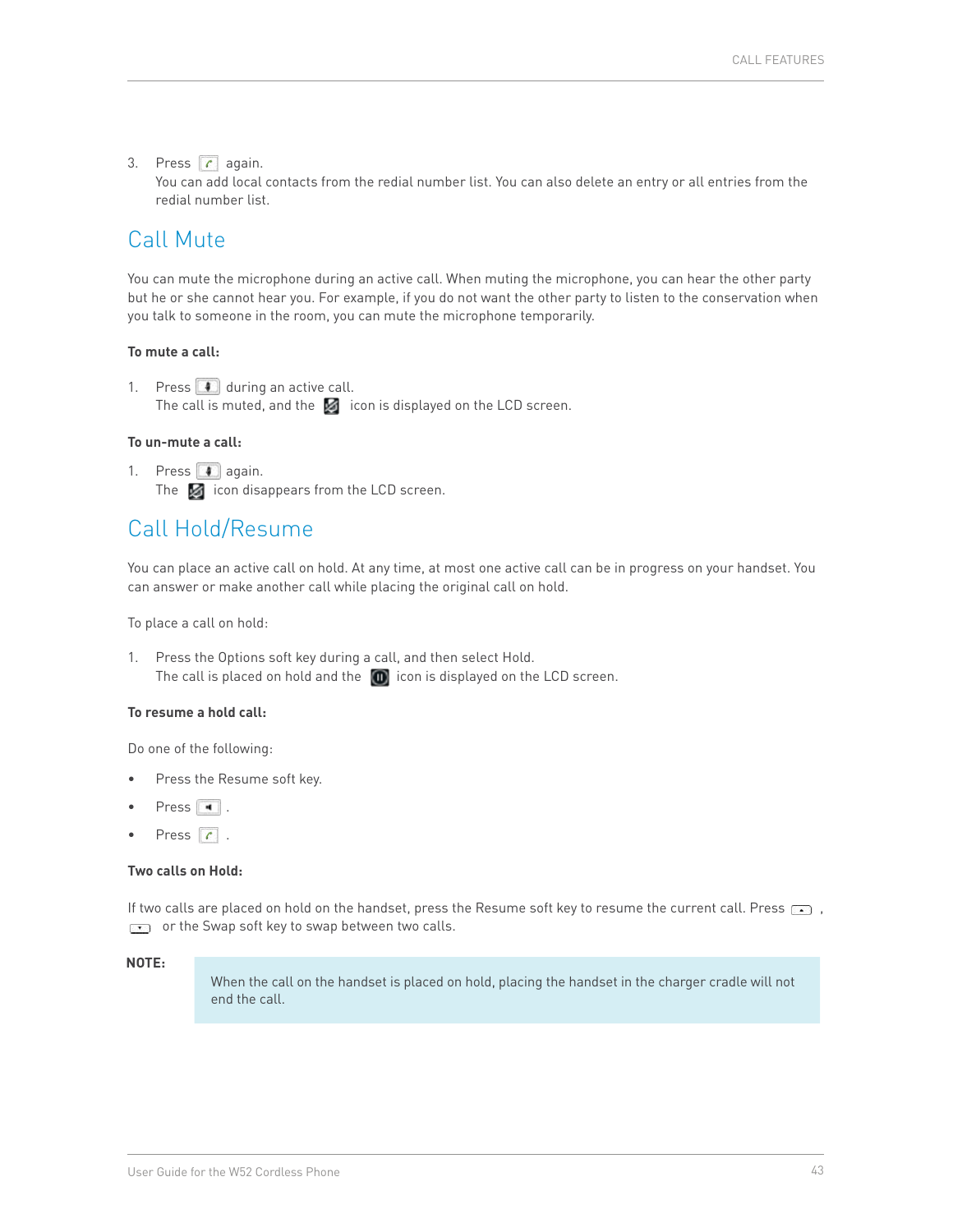### <span id="page-43-0"></span>Call Waiting

You can enable or disable call waiting feature on the handset. If call waiting feature is enabled, the handset will notify you of a new incoming call during a call, and present the incoming call information visually on the LCD screen. You can also enable the handset to play a warning tone when receiving a new incoming call during a call. If call waiting feature is disabled, the new incoming call will be automatically rejected by the handset.

#### **To configure call waiting feature via the handset:**

- 1. Press  $\boxed{\infty}$  to enter the main menu.
- 2. Select **P. ->Call Waiting**.
- 3. Press  $\begin{bmatrix} \cdot \\ \cdot \end{bmatrix}$  or  $\begin{bmatrix} \cdot \\ \cdot \end{bmatrix}$  to select the desired value from the **Status** field.
- 4. Press  $\begin{bmatrix} \cdot \\ \cdot \end{bmatrix}$  or  $\begin{bmatrix} \cdot \\ \cdot \end{bmatrix}$  to select the desired value from the **Tone** field.
- 5. Press the **Save** soft key to accept the change or the **Back** soft key to cancel.

#### **NOTE:**

The call waiting tone works only if call waiting feature is enabled.

#### **To answer a new incoming call during a call via the handset:**

If call waiting feature is enabled, a new incoming call can be answered during a call.

1. Press the **Accept** soft key to answer the new incoming call.

The original call is placed on hold.

### Do Not Disturb (DND)

You can activate or deactivate the DND mode on a per-line basis. If DND mode is activated for a specific line, all incoming calls to the line will be rejected automatically, and the callers will hear a busy tone.

#### **To activate DND mode for a specific line via the handset:**

- 1. Press  $\boxed{\infty}$  to enter the main menu.
- 2. Select **P.** ->Do Not Disturb.

The LCD screen displays the incoming lines currently assigned to the handset.

- 3. Press or **the highlight the desired line, and then press the OK** soft key.
- 4. Press  $\begin{bmatrix} \cdot \\ \cdot \end{bmatrix}$  or  $\begin{bmatrix} \cdot \\ \cdot \end{bmatrix}$  to select **Enabled** from the **Status** field.
- 5. Press the OK soft key to accept the change**.**
- 6. The **i**con on the status line indicates the DND mode is activated. You can press the Line soft key when the handset is idle to check the line status. The  $\Box$  icon in the bottom of a line indicates that the DND mode is activated for this line.

The handset will reject all incoming calls to this line, and the LCD screen displays the missed call icon followed by the number of missed calls.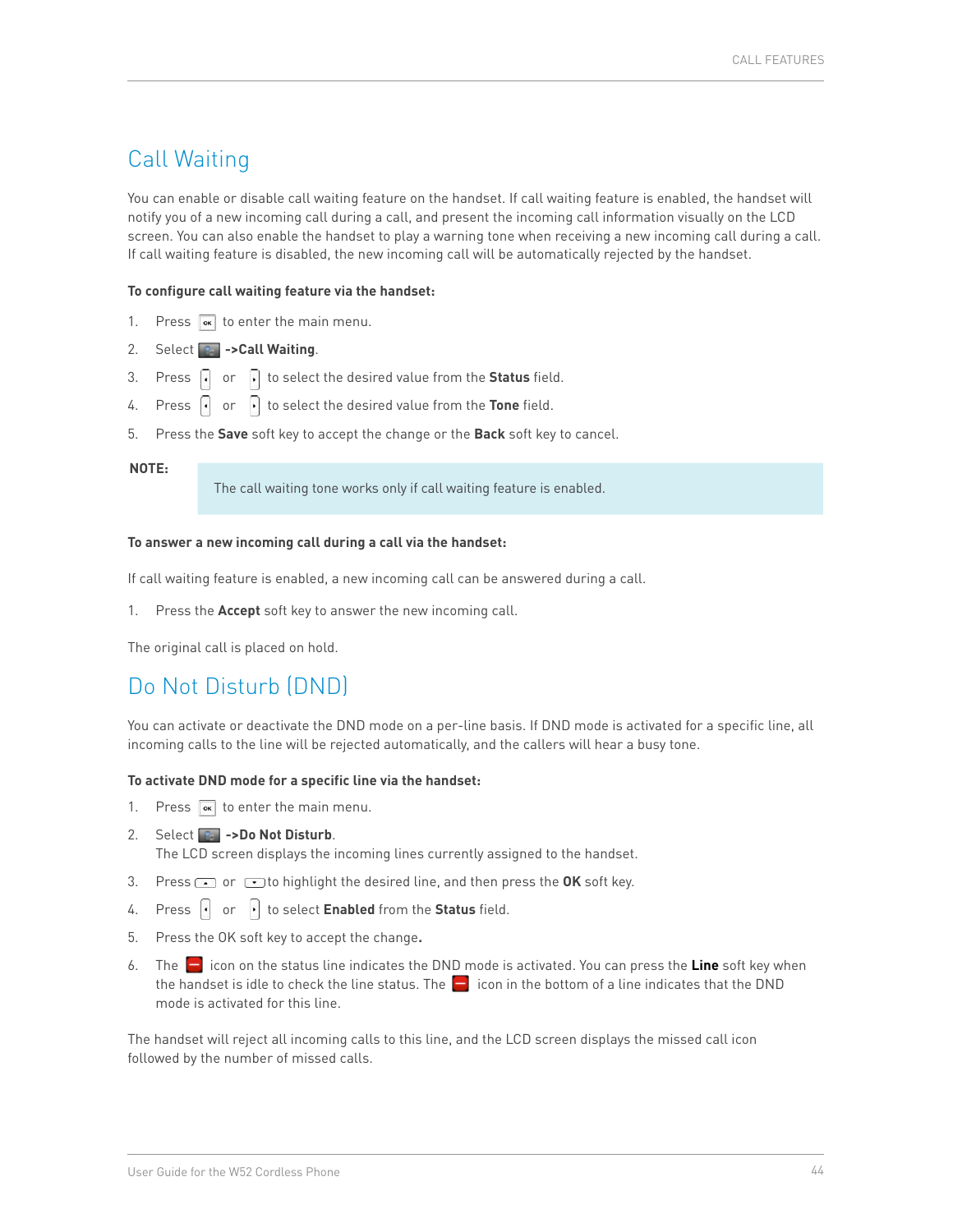### <span id="page-44-0"></span>Call Forward

You can enable call forward feature on a per-line basis. The handset will forward incoming calls of the line to another party.

#### **Three forwarding types:**

- **Always Forward:** Incoming calls are immediately forwarded.
- **Busy Forward:** Incoming calls are immediately forwarded if the line is busy.
- **No Answer Forward:** Incoming calls are forwarded if not answered after a period of time.

#### **To enable call forward feature for a specific line via the handset:**

- 1. Press  $\boxed{\infty}$  to enter the main menu.
- 2. Select **P.** -> Call Forward. The LCD screen displays the incoming lines currently assigned to the handset.
- 
- 3. Press **the OK** soft key.
- 4. Press  $\Box$  or  $\Box$  to highlight the desired forwarding type, and then press the **OK** soft key.
- 5. Press  $\begin{bmatrix} \cdot \\ \cdot \end{bmatrix}$  or  $\begin{bmatrix} \cdot \\ \cdot \end{bmatrix}$  to select **Enabled** from the **Status** field.
- 6. Enter the destination number you want to forward incoming calls to in the **Target** field.
- 7. Press  $\left[\cdot\right]$  or  $\left[\cdot\right]$  to select the desired ring time to wait before forwarding from the **After Ring Time** field (only available for No Answer Forward).
- 8. Press the **Save** soft key to accept the change.
- The  $\bullet$  icon on the status line indicates call forward feature is enabled.

If Always Forward is selected, there is no prompt on the LCD screen when the line receives an incoming call. The incoming call is logged in the Accepted Calls list.

#### **NOTE:**

Call forward feature may be overridden by the server settings. For more information, contact your system administrator.

### Call Transfer

#### **You can transfer a call to another party in one of the following ways:**

- **Blind Transfer:** Transfer a call directly to another party without consulting.
- **Semi-Attended Transfer:** Transfer a call when receiving the ring-back.
- **Attended Transfer:** Transfer a call with prior consulting.

#### **To perform a blind transfer:**

1. Press the **Options** soft key during a call, and then select **Transfer**. You can also press  $\boxed{R}$  directly.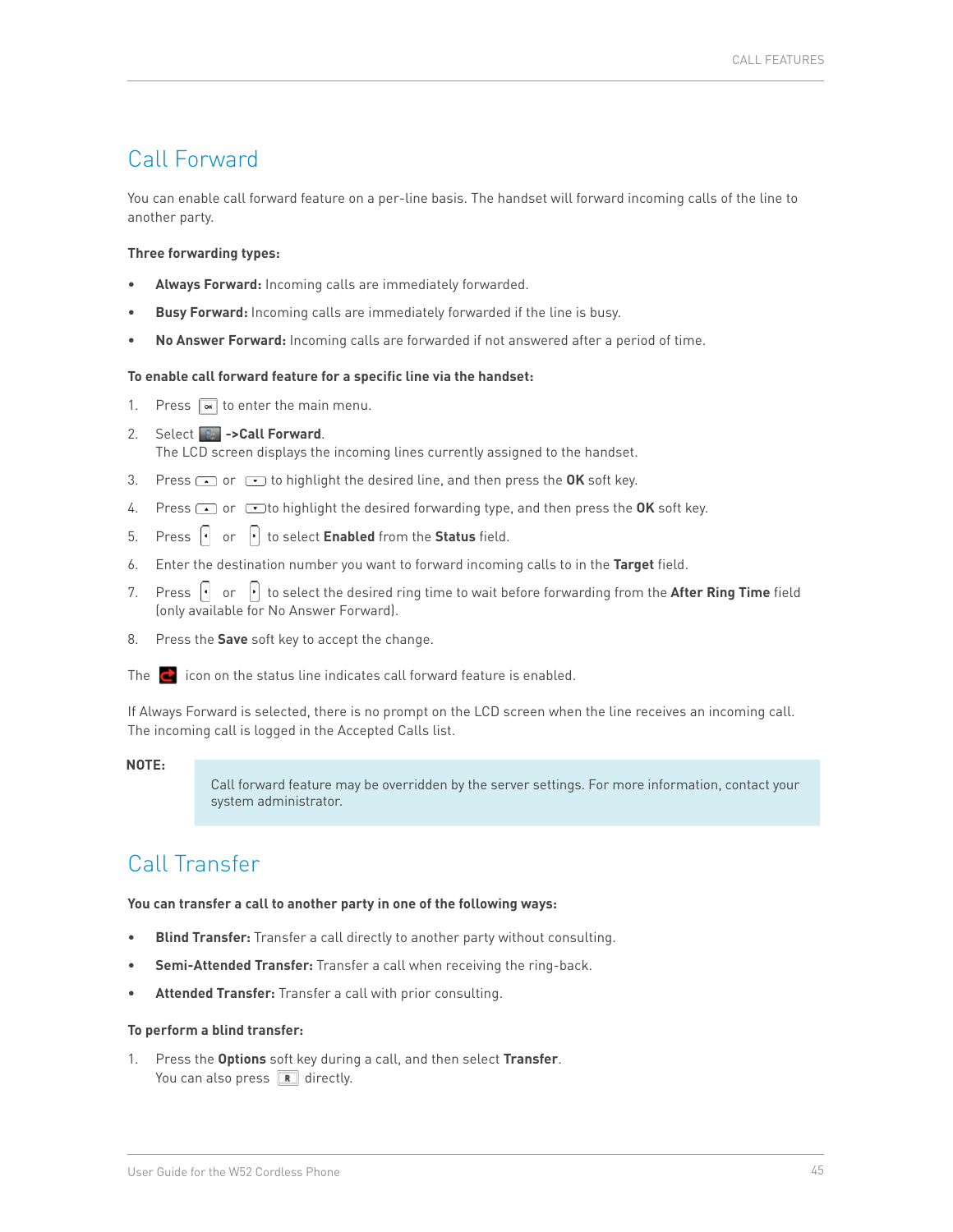- 2. Enter the number or select the handset you want to transfer the call to.
- 3. Press **R** or the **Transfer** soft key. The call is connected to the number or the handset you specified, and the LCD screen prompts "Call Transferred".

#### **To perform a semi-attended transfer via the handset:**

- 1. Press the Options soft key during a call, and then select **Transfer**. You can also press  $\boxed{\mathbb{R}}$  directly.
- 2. Do one of the following:
	- Enter the number or select the handset you want to transfer the call to. Press  $\begin{array}{|c|c|} \hline \textbf{c} & \textbf{t} \textbf{o} & \textbf{d} \textbf{a} & \textbf{b} \textbf{a} \textbf{b} \textbf{b} \textbf{c} \textbf{b} \textbf{c} \textbf{b} \textbf{c} \textbf{b} \textbf{c} \textbf{b} \textbf{c} \textbf{b} \textbf{c} \textbf{b} \textbf{c} \textbf{b} \textbf{c} \textbf{b} \textbf{c} \textbf{c} \textbf{b} \textbf{c} \textbf{c} \textbf{b} \textbf{c} \textbf{c}$
	- Press the **Directory** soft key, and then select the desired contact. Press conthe **Call** soft key. If both the office number and the mobile number of the contact are stored, select the desired number and press  $\boxed{C}$  or the OK soft key to dial out.
- 3. Press **R** or the **Transfer** soft key to complete the transfer when receiving the ring-back. The LCD screen prompts "Call Transferred".

#### **To perform an attended transfer via the handset:**

- 1. Press the Options soft key during a call, and then select **Transfer**. You can also press  $\boxed{\mathbf{R}}$  directly.
- 2. Do one of the following:
	- Enter the number or select the handset you want to transfer the call to. Press  $\boxed{c}$  to dial out.
	- Press the **Directory** soft key, and then select the desired contact. Press c or the **Call** soft key. If both the office number and the mobile number of the contact are stored, select the desired number and press  $\boxed{c}$  or the OK soft key to dial out.
- 3. Press **R** or the **Transfer** soft key to complete the transfer after the party answers the call. The LCD screen prompts "Call Transferred".

#### **To transfer a call to another party when there are two calls on the handset via the handset:**

- 1. Place a call to user A.
- 2. Place another call to user B. Two calls are established on the handset.
- 3. Select the desired call (e.g., the call with user A) and make sure the call is active.
- 4. Press the **Options** soft key, and then select **Call Transfer**. The LCD screen displays the target party (user B) you will transfer the call to.
- 5. Press the **Transfer** soft key to complete the transfer.

The LCD screen prompts "Call Transferred", and then the handset returns to the idle screen. Call is established between user A and User B.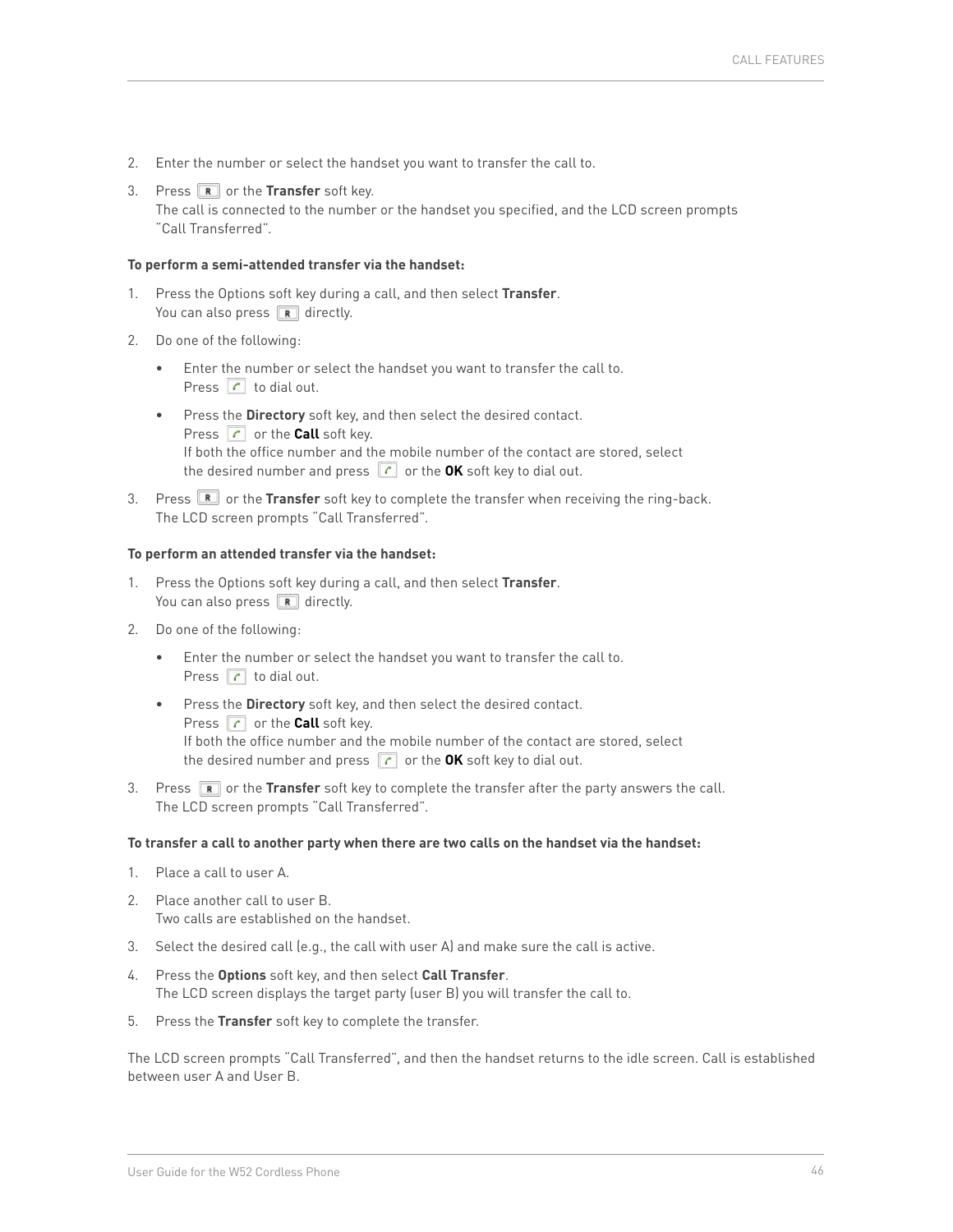### <span id="page-46-0"></span>Conference Call

You can create a conference with other two parties using the phone's local conference. You can also create a conference between two calls by pressing the Conf. soft key. The W52 Cordless Phones also support network conference.

#### **NOTE:**

Network conference is not available on all servers. For more information, contact your system administrator.

### Local Conference

You can use the handset to create a local conference with other parties. The handset supports up to 3 parties (including yourself) in a conference call. You can create a conference between an active call and a held call on the handset (on the same line or different lines).

#### **To set up a local conference call via the handset:**

- 1. Place a call to the first party.
- 2. Press the **Options** soft key, and then select **Conference**.
- 3. Do one of the following:
	- Enter the number of the second party or select the handset you want to add to the conference. Press , , or the Conf. soft key to dial out.
	- Press the Directory soft key, and then select the desired contact. Press  $\begin{array}{|c|c|c|c|c|c|}\n\hline\n\end{array}$ ,  $\begin{array}{|c|c|c|c|c|}\n\hline\n\end{array}$  or the Call soft key. If both the office number and the mobile number of the contact are stored, select the desired number and press  $\lceil \cdot \rceil$ ,  $\lceil \cdot \rceil$ ,  $\lceil \cdot \rceil$  or the OK soft key to dial out.
- 4. When the second party answers the call, you can consult with him or her before adding the call to the conference.
- 5. Press the **Conf.** soft key again to join all parties in the conference.

#### **To join two calls in a conference via the handset:**

- 1. Place two calls on the handset.
- 2. Select the desired call and make sure the call is active.
- 3. Press the **Options** soft key, and then select **Conference**. Two calls are joined in the conference.

To drop the conference call, press  $\boxed{\bullet}$  or the End soft key.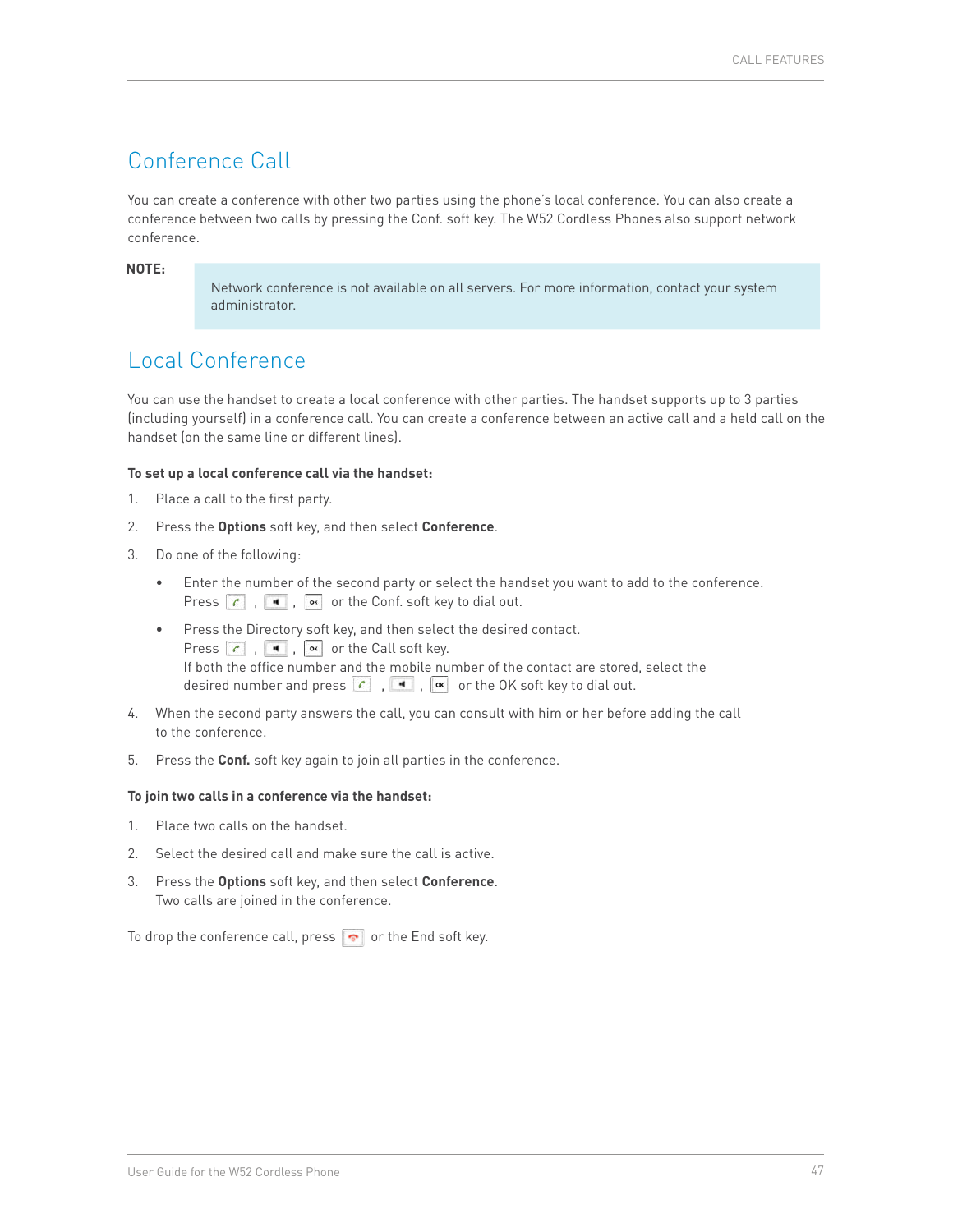### <span id="page-47-0"></span>Anonymous Call Rejection

You can use anonymous call rejection feature to reject incoming calls from anonymous callers. Anonymous call rejection automatically rejects incoming calls from callers who deliberately block their identities and numbers from showing up. You can configure anonymous call rejection feature on a per-line basis.

#### **NOTE:**

The anonymous call rejection feature is not available on all servers. Contact your system administrator for more information.

There is only one side anonymous call rejection feature (phone-side or server-side) can be configured via the handset. As of firmware version 73, the system administrator can configure the anonymous call rejection mode via the configuration files. The default anonymous call rejection mode is Local, and the phone-side anonymous call rejection feature is configured via the handset. If the anonymous call rejection mode is configured to Server, the server-side anonymous call rejection feature is configured via the handset. For more information, contact your system administrator.

#### **To configure anonymous call rejection feature for a specific line via the handset:**

- 1. Press  $\boxed{\infty}$  to enter the main menu.
- 2. Select **C** -> Anon. Call Rejection. The LCD screen displays the incoming lines currently assigned to the handset.
- 3. Press **c** or **c** to highlight the desired line, and then press the OK soft key.
- 4. Press  $\begin{vmatrix} \cdot \\ \cdot \end{vmatrix}$  or  $\begin{vmatrix} \cdot \\ \cdot \end{vmatrix}$  to select the desired value from the **Status** field.
- 5. Press the **OK** soft key to accept the change.

### Voice Mail

You can leave voice mails to someone else. You can also receive and listen to voice mails via the handset. Voice mail feature ensures that you will never miss any important messages. When receiving a new voice mail, the **un** icon appears on the LCD screen with the number of unread voice mails, and the message key LED flashes red.

#### **NOTE:**

Voice mail feature is not available on all servers. Contact your system administrator for more information.

#### **To leave a voice mail:**

You can leave a voice mail to someone else when he or she is busy or inconvenient to answer the call. Follow the voice prompts from the system server to leave a voice mail, and then hang up.

To configure the voice mail access code via the handset:

- 1. Press  $\boxed{\infty}$  to enter the main menu.
- 2. Select **->Set Voice Mail.**

The LCD screen displays the lines assigned to the handset as incoming lines and outgoing lines simultaneously, and the number of voice mails for each line.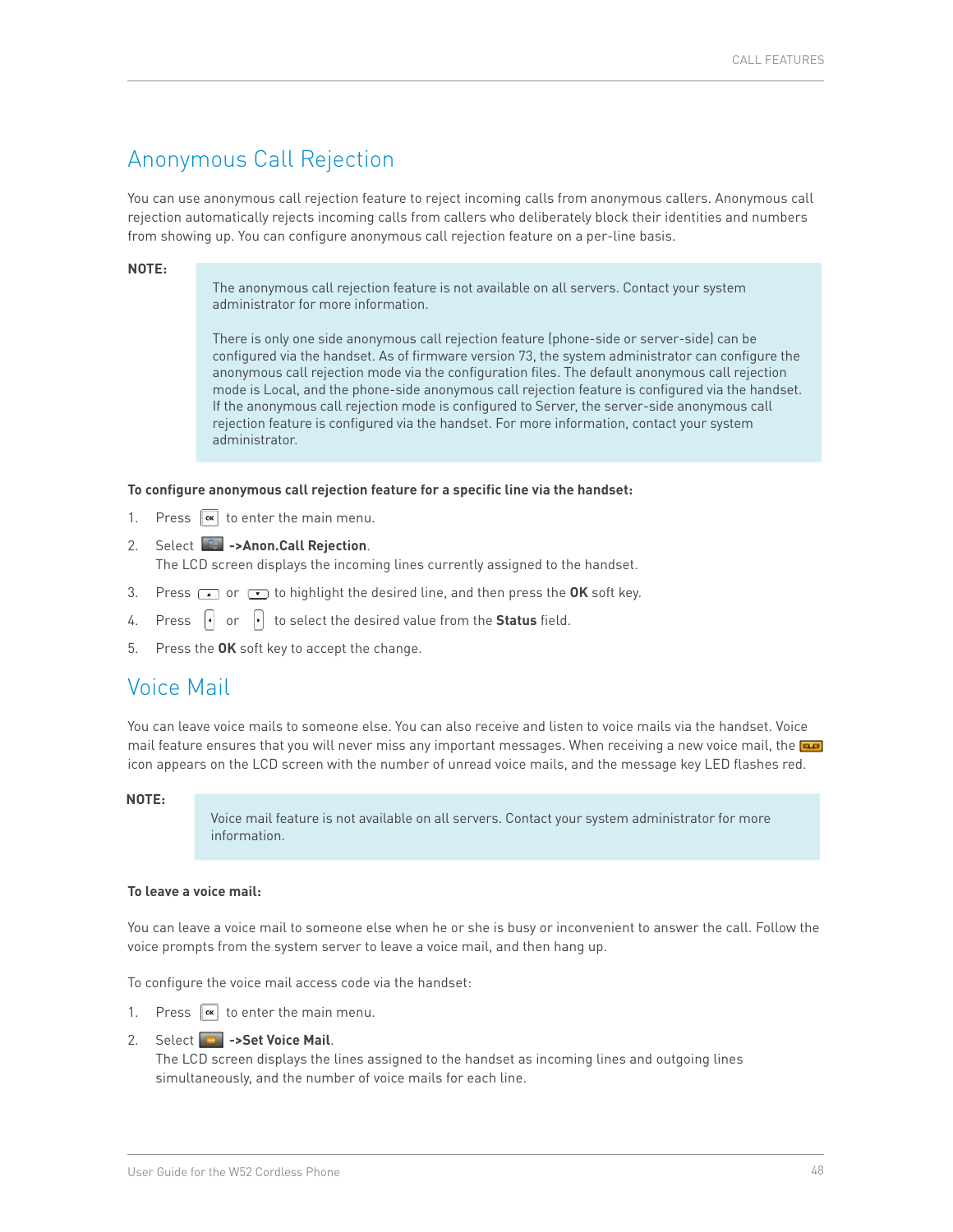- 3. Press  $\text{or } \text{ } \text{ } \text{ }$  to highlight the desired line, and then press the **Select** soft key.
- 4. Press **of or the select Enabled** from the **Status** field.
- 5. Enter the voice mail access code in the **Number** field.
- 6. Press the **OK** soft key to accept the change or the **Back** soft key to cancel.

#### **To configure fast access for voice mail via the handset:**

You can configure fast access to connect straight to the voice mails of the desired line by long pressing the digit key 1 without having to scroll through the menu when the handset is idle.

- 1. Press  $\boxed{\infty}$  to enter the main menu.
- 2. Select **->Set Key 1**. The LCD screen displays the lines assigned to the handset as incoming lines and outgoing lines simultaneously.
- 3. Press **c** or **the highlight the desired line and press the Select** soft key. The radio box of the selected line is marked.

#### **To listen to the voice mail using the menu via the handset:**

- 1. Press  $\boxed{\infty}$  to enter the main menu.
- 2. Select **->Play Message**. The LCD screen displays the lines assigned to the handset as incoming lines and outgoing lines simultaneously, and the number of voice mails for each line.
- 3. Press  $\bullet$  or  $\bullet$  to highlight the desired line, and then press the **Select** soft key. The handset dials out the voice mail access code using the selected line automatically.
- 4. Follow the voice prompt from the system server to listen to your voice mails.

#### **To listen to the voice mail via fast access via the handset:**

- 1. Long press  $\boxed{1_{\infty}}$  when the handset is idle. The handset automatically dials out the voice mail access code using the line you selected when configuring fast access for voice mail.
- 2. Follow the voice prompt from the system server to listen to your voice mails.

You can also listen to the voice mail by pressing  $\Box$  to enter the Messages & Calls screen. Select the desired line and press the **Select** soft key.

#### **NOTE:**

Before listening to the voice mails, make sure the voice mail access code has been configured.

When all new voice mails are retrieved, the **inducts** icon will disappear from the screen.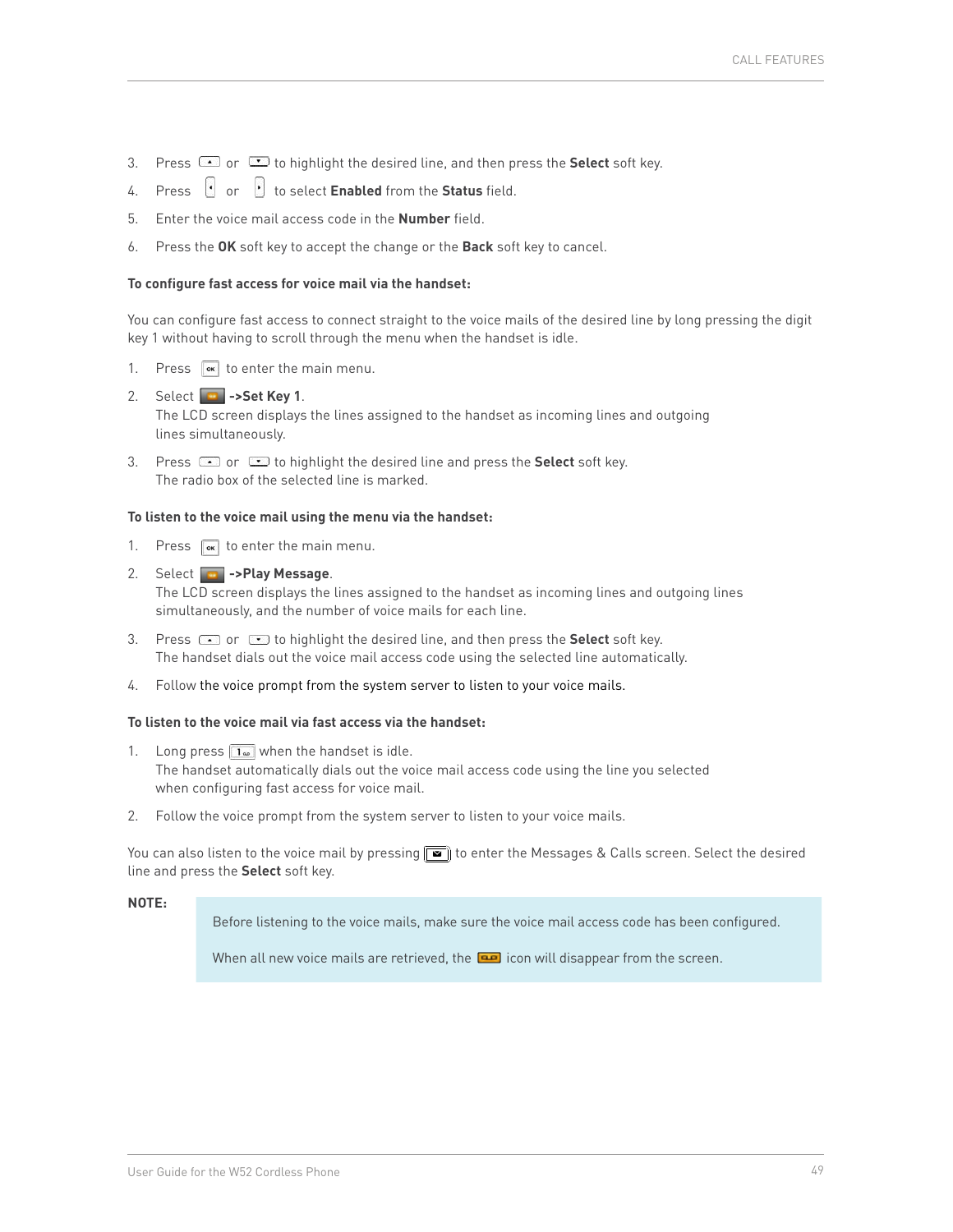### <span id="page-49-0"></span>**TROUBLESHOOTING**

This chapter provides some general troubleshooting information to help you solve the problems you might encounter when using your W52 Cordless Phone.

If you require additional information or assistance with your new phone, contact your system administrator.

#### **Why doesn't the handset ring?**

- Ensure that the ringer volume of your handset is not adjusted to the minimum. Refer to Adjusting Ringer Volume on [page 21](#page-20-0).
- Ensure that the silent mode is not switched on. Refer to Switching Silent Mode On/Off on [page 22](#page-21-0).

#### **Why can't I receive calls?**

- Ensure that the DND mode is not activated. Refer to Do Not Disturb (DND) on [page 44](#page-43-0).
- Ensure that Always Forward feature is not enabled. Refer to Call Forward on [page 45](#page-44-0).

#### **Why does the handset prompt the message "Not Subscribed"?**

Check the registration status of your handset. If your handset is not registered to the base station, register it manually. Refer to Handset Registration on [page 17.](#page-16-0)

#### **Why does the handset prompt the message "Not In Range"?**

- Ensure that the base station is properly plugged into a functional AC outlet.
- Ensure that the handset is not too far from the base station.

#### **Why does the handset prompt the message "Network unavailable"?**

- Ensure that the Ethernet cable is plugged into the Internet port on the base station and the Ethernet cable is not loose.
- Ensure that the switch or hub in your network is operational.

#### **Why cannot the handset be registered to the base station?**

If the network works normally, you can check the compatibility between base station and handset. There are 2 sets of base stations, complied with the FCC and CE standards respectively. You can check it from the back of the base station. There are also 2 sets of handsets, American and Europe area respectively. The American area handset is compatible with FCC standard base station. The Europe area handset is compatible with CE standard base station.

#### **To recognize the area of handset via the handset:**

- 1. Press  $\boxed{\infty}$  to enter the main menu.
- 2. Select **->Handset**. The LCD screen displays status information of handset status, you can press  $\Box$  or to scroll  $\Box$  through to the **Area** field.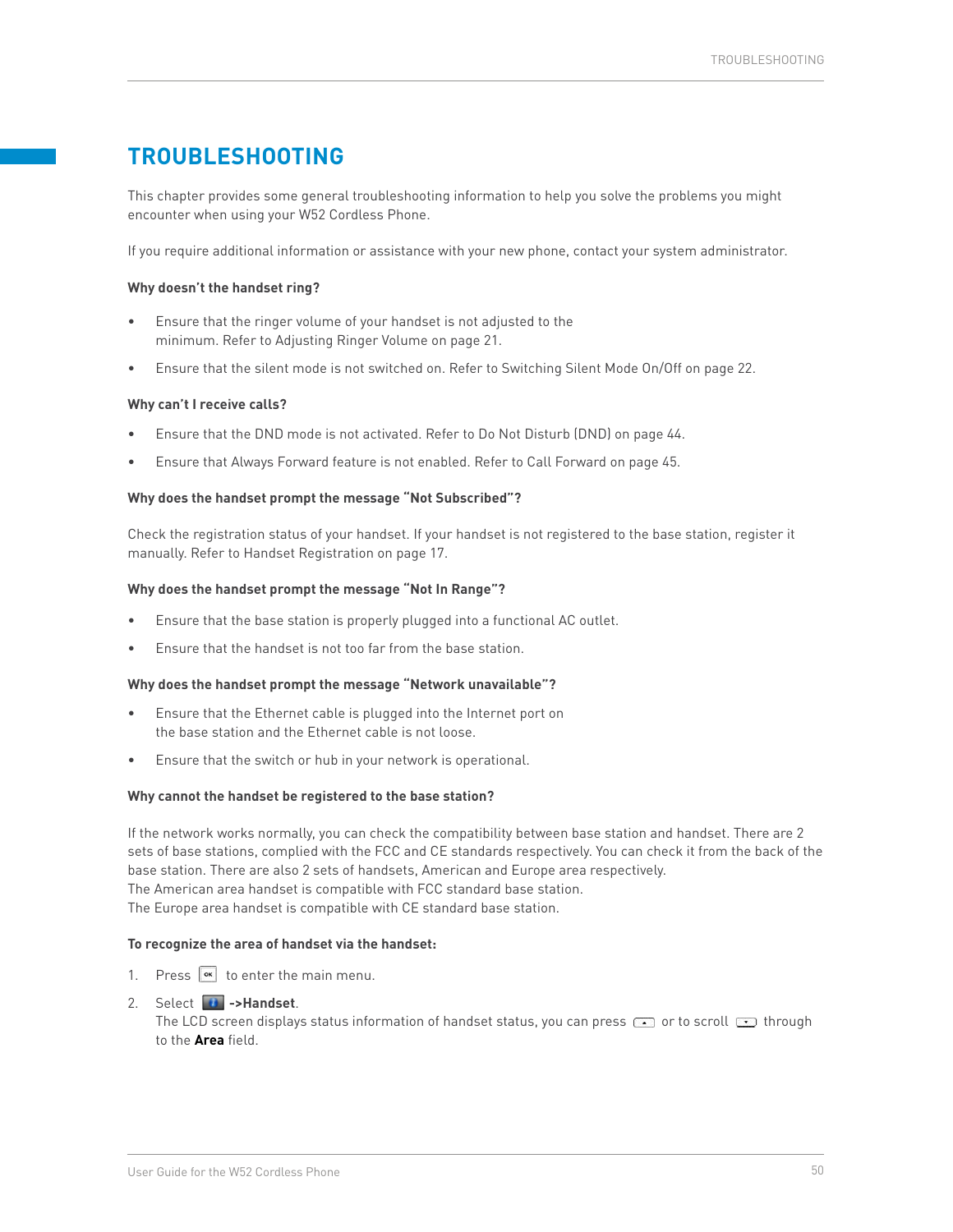#### **Why doesn't the power indicator on the base station light up?**

Plug the supplied power adapter to W52 Cordless Phone, if the power indicator doesn't light up, it should be a hardware problem. Please contact your vendor or local distributor and send the problem description for help.

#### **Why doesn't the network indicator on the base station light up slowly flash?**

It means that the W52 Cordless Phone cannot get an IP address. Try connecting the W52 Cordless Phone to another switch port, if the network indicator still slowly flashes, please try a reset.

#### **Why can I hear the verification tone from handset if the call is successfully handled by the repeater?**

#### **To deactivate the verification tone on the repeater:**

- 1. Switch off the repeater (disconnect the power adapter).
- 2. Switch it on for 1 to 5 seconds and switch it off again.
- 3. Switch it on again. The LED indicator on the repeater flashes slowly.
- 4. Switch it off again.
- 5. Switch it on again. The verification tone is then deactivated. If you want to activate the verification tone, repeat the above steps.

#### **Why does paging fail?**

- Check the current mode of the base station. If the base station is not in the paging mode, press the paging key on the base station to enter the paging mode.
- Ensure that there is at least one handset registered to the base station.

#### **Why can't I turn the handset on?**

Ensure the batteries are inserted into the handset. If the batteries are already inserted into the handset, place the handset in the charger cradle.

#### **Why do I hear some noise during a call?**

- Ensure that you are not using the handset or base station in an area with high electrical interference. You can reposition the handset and the base station to keep them far away from sources of high electrical interference.
- Ensure that the handset is not too far from the base station.
- Restart the base station and place a call to see if there is still noise heard during the call.

#### **Can I transfer an internal call to another party?**

The phone does not support this feature. You can only transfer external calls from the phone.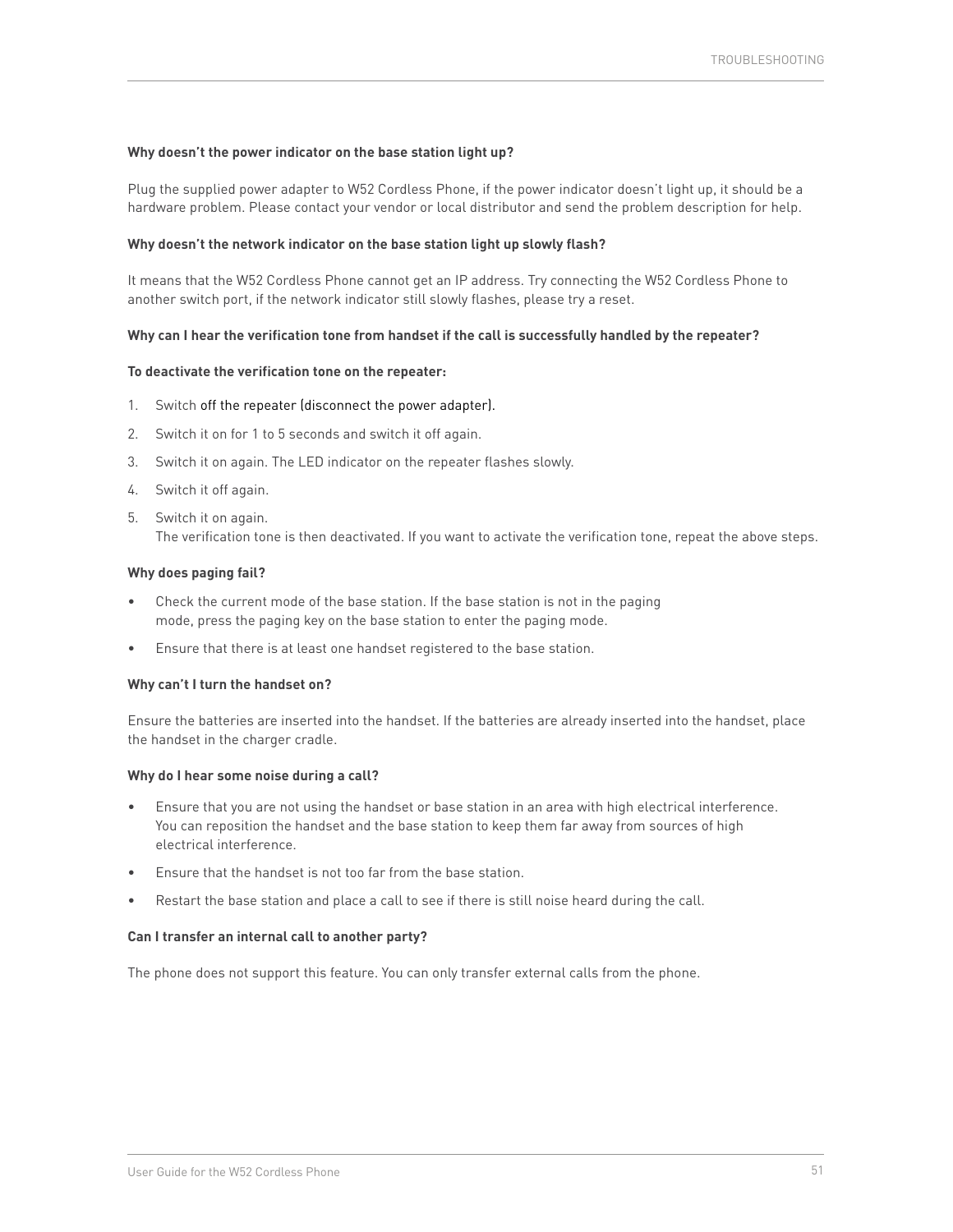<span id="page-51-0"></span>

### User Guide for the W52 Cordless Phone 52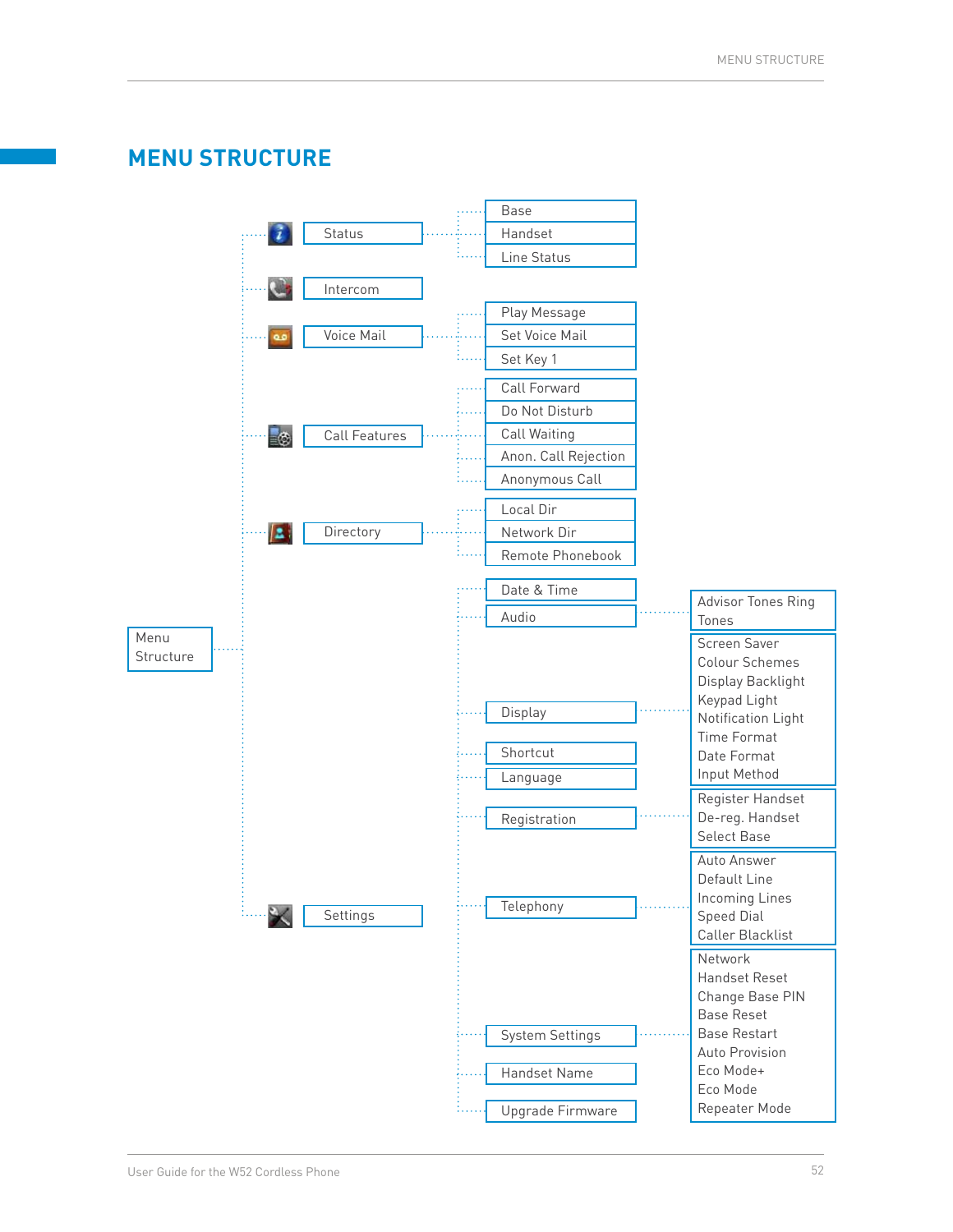### <span id="page-52-0"></span>**APPENDIX A - TIME ZONES**

| <b>Time Zone</b> | <b>Time Zone Name</b>                                                                                  |
|------------------|--------------------------------------------------------------------------------------------------------|
| $-12$            |                                                                                                        |
| $-11:30$         |                                                                                                        |
| $-11$            | Samoa                                                                                                  |
| $-10:30$         |                                                                                                        |
| $-10$            | US-Hawaii-Aleutian US-Alaska-Aleutian                                                                  |
| $-9:30$          |                                                                                                        |
| $-9$             | US-Alaska Time                                                                                         |
| $-8:30$          |                                                                                                        |
| $-8$             | Canada (Vancouver, Whitehorse), Mexico (Tijuana, Mexicali), US-Pacific Time                            |
| $-7:30$          |                                                                                                        |
| $-7$             | Canada (Edmonton, Calgary), Mexico (Mazatlan, Chihuahua), US-MST no DST,<br><b>US-Mountain Time</b>    |
| $-6:30$          |                                                                                                        |
| $-6$             | Canada-Manitoba (Winnipeg), Chile (Easter Islands), Mexico (Mexico City,<br>Acapulco), US-Central Time |
| $-5:30$          |                                                                                                        |
| $-5$             | Bahamas (Nassau), Canada (Montreal, Ottawa, Quebec), Cuba (Havana), US-<br>Eastern Time                |
| $-4:30$          | Venezuela (Caracas)                                                                                    |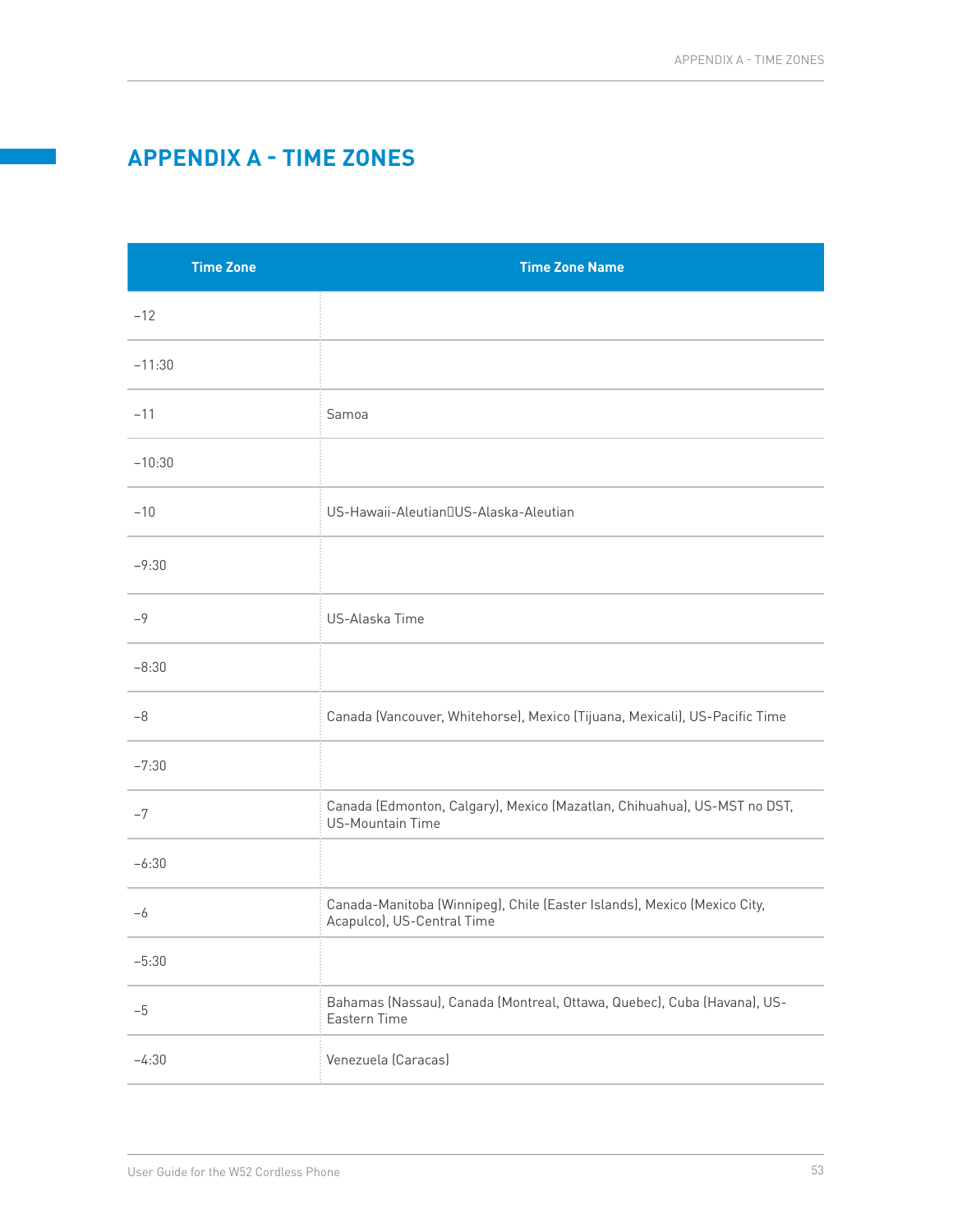| $-4$    | Canada (Halifax, Saint John), Chile (Santiago), Paraguay (Asuncion), UK (Falkland<br>Islands), UK-Bermuda (Bermuda), Trinidad & Tobago                                                                                                                                                                       |
|---------|--------------------------------------------------------------------------------------------------------------------------------------------------------------------------------------------------------------------------------------------------------------------------------------------------------------|
| $-3:30$ | Canada-New Foundland(St.Johns)                                                                                                                                                                                                                                                                               |
| $-3$    | Argentina (Buenos Aires), Brazil (DST), Brazil (no DST), Denmark-Greenland<br>(Nuuk)                                                                                                                                                                                                                         |
| $-2:30$ |                                                                                                                                                                                                                                                                                                              |
| $-2$    | Brazil (no DST)                                                                                                                                                                                                                                                                                              |
| $-1:30$ |                                                                                                                                                                                                                                                                                                              |
| $-1$    | Portugal (Azores)                                                                                                                                                                                                                                                                                            |
| $-0:30$ |                                                                                                                                                                                                                                                                                                              |
| 0       | Denmark-Faroe Islands (Torshavn), GMT, Greenland, Ireland (Dublin), Morocco,<br>Portugal (Lisboa, Porto, Funchal), Spain-Canary Islands (Las Palmas), UK<br>(London)                                                                                                                                         |
| $+0:30$ |                                                                                                                                                                                                                                                                                                              |
| $+1$    | Albania (Tirane), Austria (Vienna), Belgium (Brussels), Caicos, Chad, Croatia<br>(Zagreb), Czech Republic (Prague), Denmark (Kopenhagen), France (Paris),<br>Germany (Berlin), Hungary (Budapest), Italy (Rome), Luxembourg (Luxembourg),<br>Macedonia (Skopje), Namibia (Windhoek), Netherlands (Amsterdam) |
| $+1:30$ |                                                                                                                                                                                                                                                                                                              |
| +2      | Estonia (Tallinn), Finland (Helsinki), Gaza Strip (Gaza), Greece (Athens), Israel<br>(Tel Aviv), Jordan (Amman), Latvia (Riga), Lebanon (Beirut), Moldova (Kishinev),<br>Romania (Bucharest), Russia (Kaliningrad), Syria (Damascus), Turkey (Ankara),<br>Ukraine (Kyiv, Odessa)                             |
| $+2:30$ |                                                                                                                                                                                                                                                                                                              |
| $+3$    | East Africa Time, Iraq (Baghdad), Russia (Moscow)                                                                                                                                                                                                                                                            |
| $+3:30$ | Iran (Teheran)                                                                                                                                                                                                                                                                                               |
| +4      | Armenia (Yerevan), Azerbaijan (Baku), Georgia (Tbilisi), Kazakhstan (Aktau),<br>Russia (Samara)                                                                                                                                                                                                              |
| $+4:30$ | Afghanistan                                                                                                                                                                                                                                                                                                  |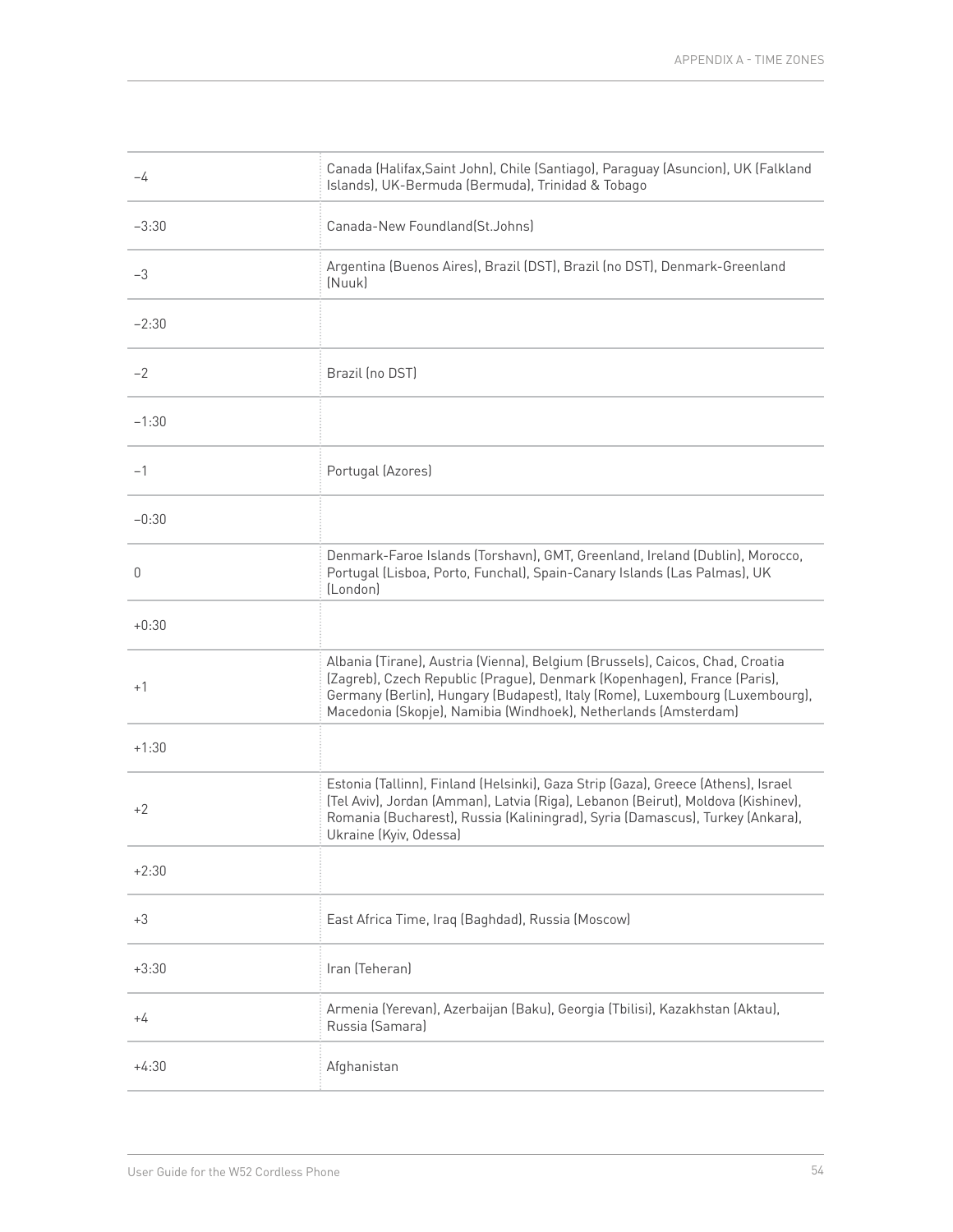| $+5$     | Kazakhstan (Aqtobe), Kyrgyzstan (Bishkek), Pakistan (Islamabad), Russia<br>(Chelyabinsk)                  |
|----------|-----------------------------------------------------------------------------------------------------------|
| $+5:30$  | India (Calcutta)                                                                                          |
| $+5:45$  |                                                                                                           |
| $+6$     | Kazakhstan (Astana, Almaty), Russia (Novosibirsk, Omsk)                                                   |
| $+6:30$  |                                                                                                           |
| $+7$     | Russia (Krasnoyarsk), Thailand (Bangkok)                                                                  |
| $+7:30$  |                                                                                                           |
| $+8$     | China (Beijing), Singapore (Singapore), Australia (Perth)                                                 |
| $+8:30$  |                                                                                                           |
| $+9$     | Korea (Seoul), Japan (Tokyo)                                                                              |
| $+9:30$  | Australia (Adelaide), Australia (Darwin)                                                                  |
| $+10$    | Australia (Brisbane), Australia (Hobart), Australia (Sydney, Melboume, Canberra),<br>Russia (Vladivostok) |
| $+10:30$ | Australia (Lord Howe Islands)                                                                             |
| $+11$    | New Caledonia (Noumea)                                                                                    |
| $+11:30$ |                                                                                                           |
| $+12$    | New Zealand (Wellington, Auckland)                                                                        |
| $+12:30$ |                                                                                                           |
| $+12:45$ | New Zealand (Chatham Islands)                                                                             |
| $+13$    | Tonga (Nukualofa)                                                                                         |